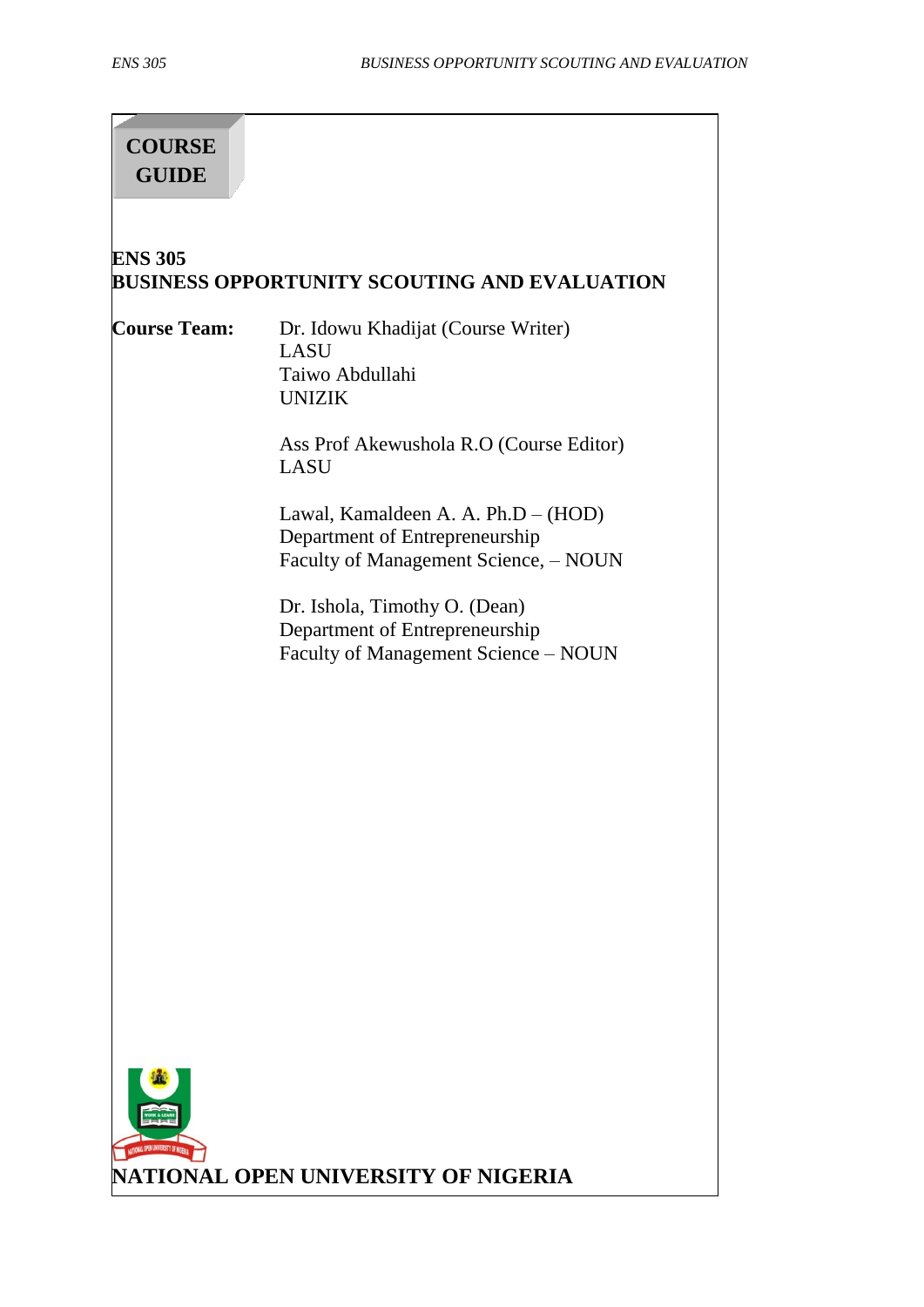National Open University of Nigeria **Headquarters** University Village Plot 91 Cadastral Zone Nnamdi Azikiwe Expressway Jabi, Abuja.

Lagos Office 14/16 Ahmadu Bello Way Victoria Island, Lagos

e-mail: [centralinfo@noun.edu.ng](mailto:centralinfo@noun.edu.ng) URL: [www.noun.edu.ng](http://www.noun.edu.ng/)

Published by: National Open University of Nigeria

ISBN:

Printed: 2017

All Rights Reserved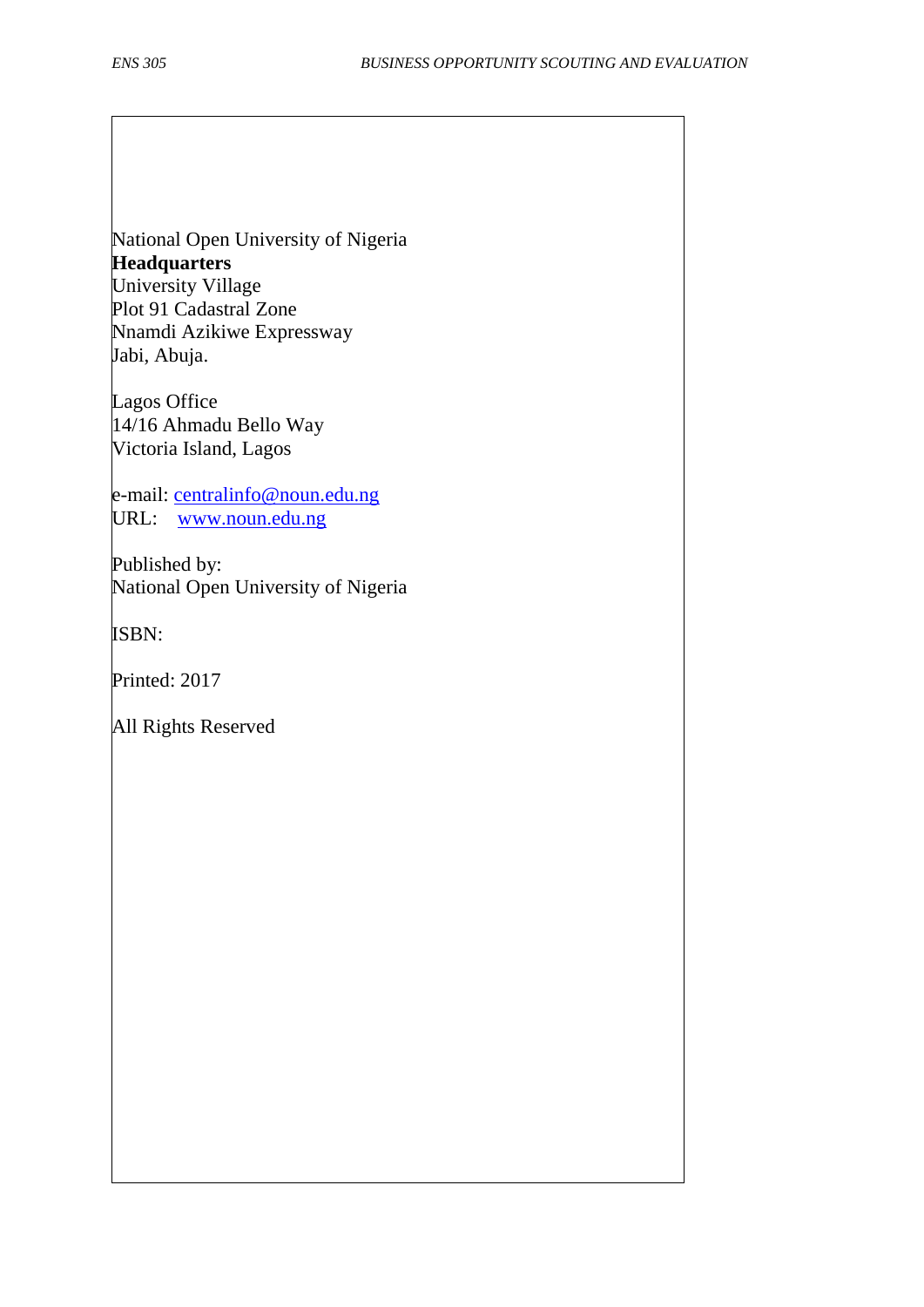#### **CONTENTS PAGE**

Introduction Course Contents Course Aims Course Objectives Working through This Course Course Materials Study Units Textbooks and References Assignment File Assessment Tutor-Marked Assignment Final Examination and Grading How to get the Best out of this Course Facilitators/Tutors and Tutorials Useful Advice Summary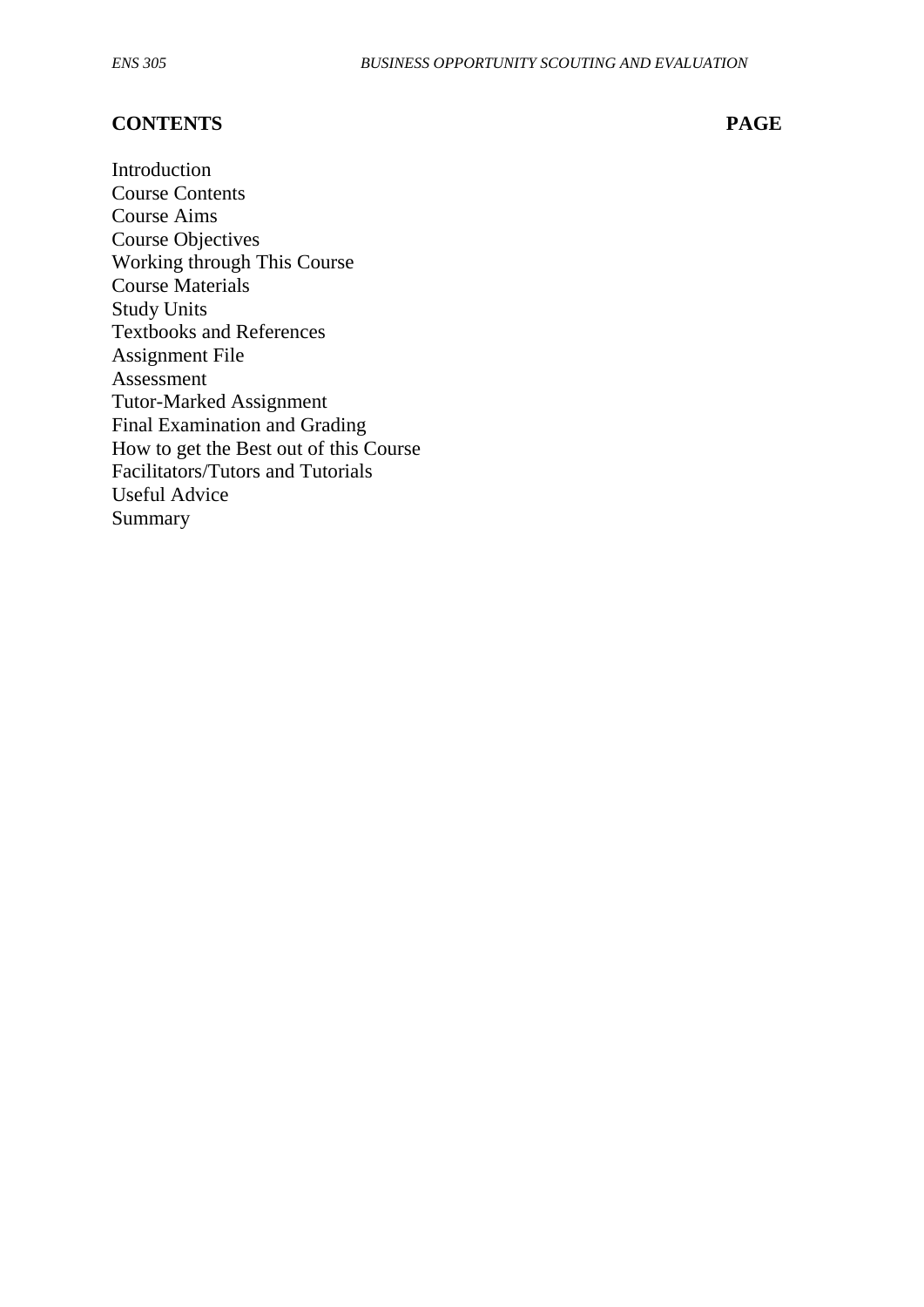## **INTRODUCTION**

ENS 305 BUSINESS OPPORTUNITY SCOUTING AND EVALUATION is a one semester course work having two credit units. It is available to students on B.Sc. Entrepreneurship in the School of Management Sciences at the National Open University of Nigeria.

The course of made up of 13 units covering essential topics in Business Opportunity Scouting and Evaluation. It also treated in detail, the different ways to identify business opportunities and how to tackle problems faced by entrepreneurs.

This course guide tells you what the course is all about, the relevant textbooks you should consult, and how to work through your course materials to get the best out of it. It also contains some guidelines on your tutor-marked assignments.

#### **COURSE CONTENTS**

This course will consider sources of business opportunities and the difference between ideas and opportunities, strategies for scanning and evaluating business opportunities, business opportunities challenges. It challenged students to think beyond family, government, national boarders in search for social or economic opportunities.

#### **COURSE AIMS**

The course aims to groom the students in the Business Opportunity Scouting and Evaluation in order to understand which prepares them for life journey of entrepreneurship. Sooner or later, the students, after their studies, will be able to model their businesses along with those ability to get opportunity and manage problems faced by entrepreneurs already discussed in this study.

#### **COURSE OBJECTIVES**

In order to achieve the full aims of the course, the study is divided into logical units and each unit states, at the beginning, the objective which is set to be achieved. You are therefore advised to read through the specific objectives before reading through the unit.

#### **WORKING THROUGH THIS COURSE**

It is very crucial that you read through the units carefully by consulting the suggested texts and other relevant materials to broaden your understanding. The units may contain tutor-marked assignments to help you. Only when you have gone through all the study materials provided by the National Open University of Nigeria (NOUN) can you satisfy yourself that indeed you have completed the course. Note that at certain points in the course you are expected to submit assignments for assessment, especially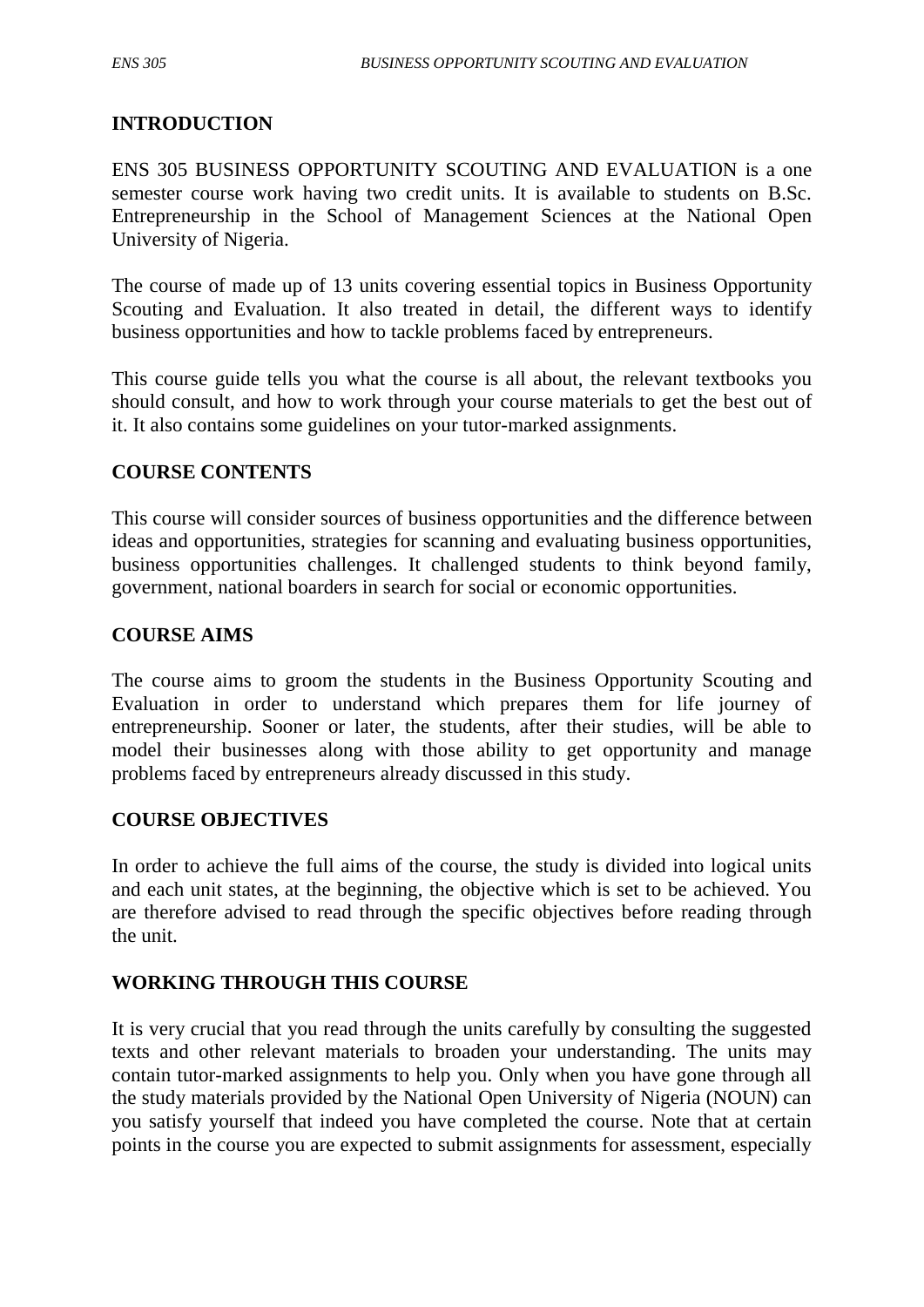the Tutor-Marked Assignment (TMAs). At the end of the course, there will be a final examination to test your general understanding of the course.

## **COURSE MATERIALS**

Major components and study units in the study materials are:

Course Title: ENS 305 Business Opportunity Scouting And Evaluation

## **Study Units**

We have four modules and fourteen study units under this course. These are:

## **MODULE 1**

| UNIT <sub>1</sub> | The Concept of Business                                           |
|-------------------|-------------------------------------------------------------------|
| UNIT <sub>2</sub> | <b>Characteristics and Business Goals of Business Enterprises</b> |
| UNIT <sub>3</sub> | Need For Small Business Enterprises                               |
| UNIT <sub>4</sub> | A Concept of Innovative Business Ideas And Business Opportunities |
| UNIT <sub>5</sub> | Difference Between Business Ideas and Business Opportunities      |
|                   |                                                                   |

## **MODULE 2**

| UNIT <sub>1</sub> | <b>Identification of Business Opportunity</b>             |
|-------------------|-----------------------------------------------------------|
| UNIT 2            | Evaluation, Steps And Guideline Of Business Opportunities |

- UNIT 3 Types of Business Opportunities for Entrepreneurs
- UNIT 4 Business Plan
- UNIT 5 Creative Entrepreneurship

#### **MODULE 3**

- UNIT 1 Entrepreneurial Skills
- UNIT 2 SWOT Analysis
- UNIT 3 Problems of Entrepreneur
- UNIT 4 Business Management Techniques
- UNIT 5 Management Concepts

#### **TEXTBOOKS AND REFERENCES**

You should use the prepared text for the course made available to you by NOUN. However, in your own interest, do not limit yourself to this study text. Make effort to read the recommended texts to broaden your horizon on the course.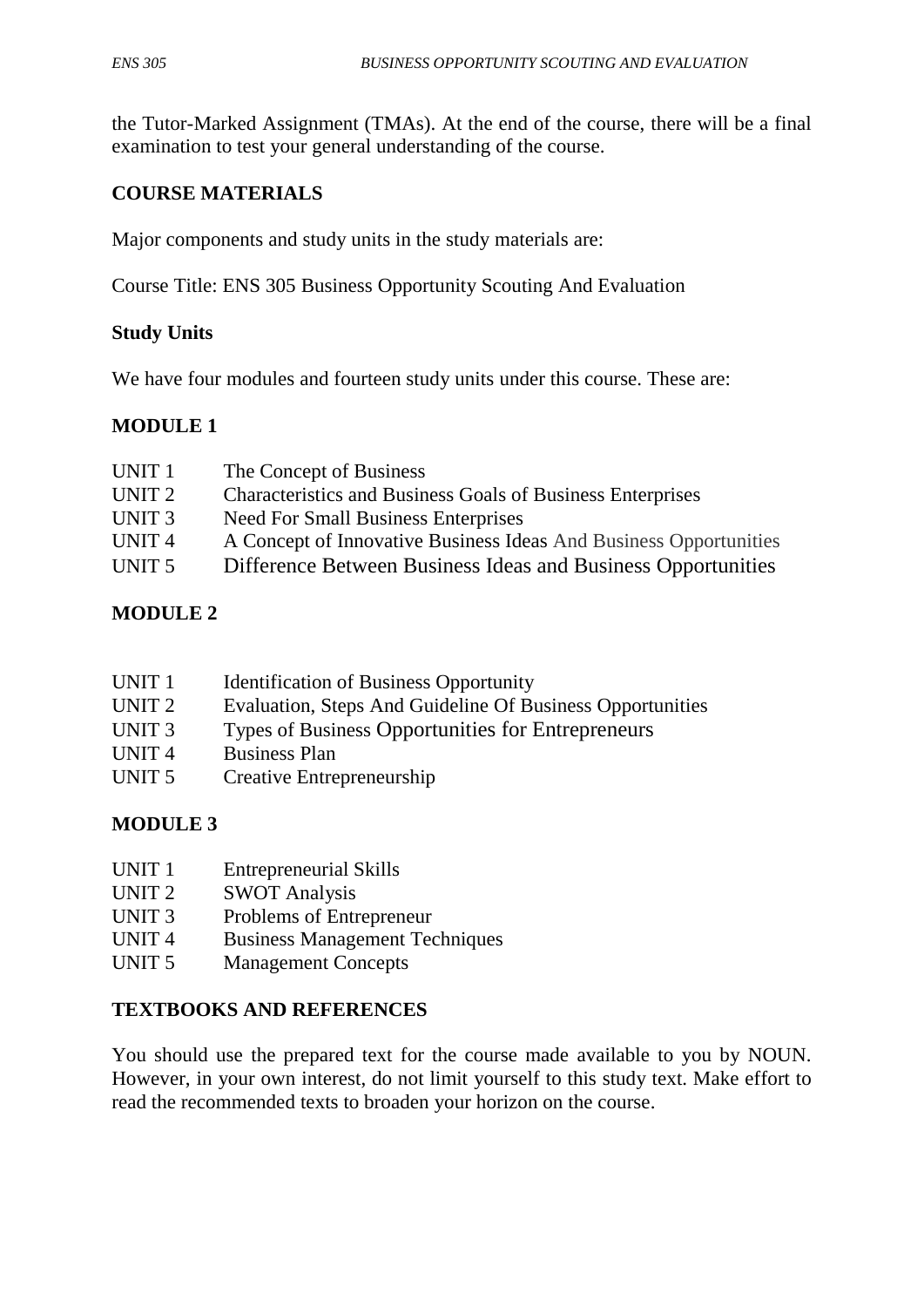#### **ASSIGNMENT FILE**

The assignment file will be made available to you (where applicable). There, you will find details of all the work you must submit to your tutor for marking. The marks you obtain from these assignments will count towards the final mark you will obtain to hit the required pass-mark for the course.

#### **ASSESSMENT**

Your performance on this course will be determined through two major approaches. The first is through your total score in the Tutor-Marked Assignments, and the second is through the final examination that will be conducted at the end of the course. Thus, your assessment in the course is made up of two components: Tutor-marked Assignment 30% Final Examination 70%.

The self-assessment tests which may be provided under some units do not form part of your final assessment. They are meant to help you understand the course better. However, it is important that you complete work on them religiously so that they will help in building you strongly and serving you as mock-examination.

## **TUTOR-MARKED ASSIGNMENT**

At the end of each unit, there is a Tutor-Market Assignment (TMA), which you are encouraged to do and submit accordingly. The study center manager/ tutorial facilitator will guide you on the number of TMAs to be submitted for grading.

Each unit of this course has a TMA attached to it. You can only do this assignment after covering the materials and exercise in each unit. Normally, the TMAs are kept in a separate file.

Currently, they are being administered on-line. When you answer the questions online, the system will automatically grade you. Always pay careful attention to the feedback and comments made by your tutor and use them to improve your subsequent assignments.

Do each assignment using materials from your study texts and other sources. Try to demonstrate evidence of proper understanding, and reading widely will help you to do this easily. The assignments are in most cases easy questions. If you have read the study texts provided by NOUN, you will be able to answer them. Cite examples from your own experience (where relevant) while answering the questions. You will impress your tutor and score higher marks if you are able to do this appropriately.

#### **FINAL EXAMINATION AND GRADING**

At the end of the course, you are expected to sit for a final examination. The final examination grade is 70% while the remaining 30% is taken from your scores in the TMAs. Naturally, the final examination questions will be taken from the materials you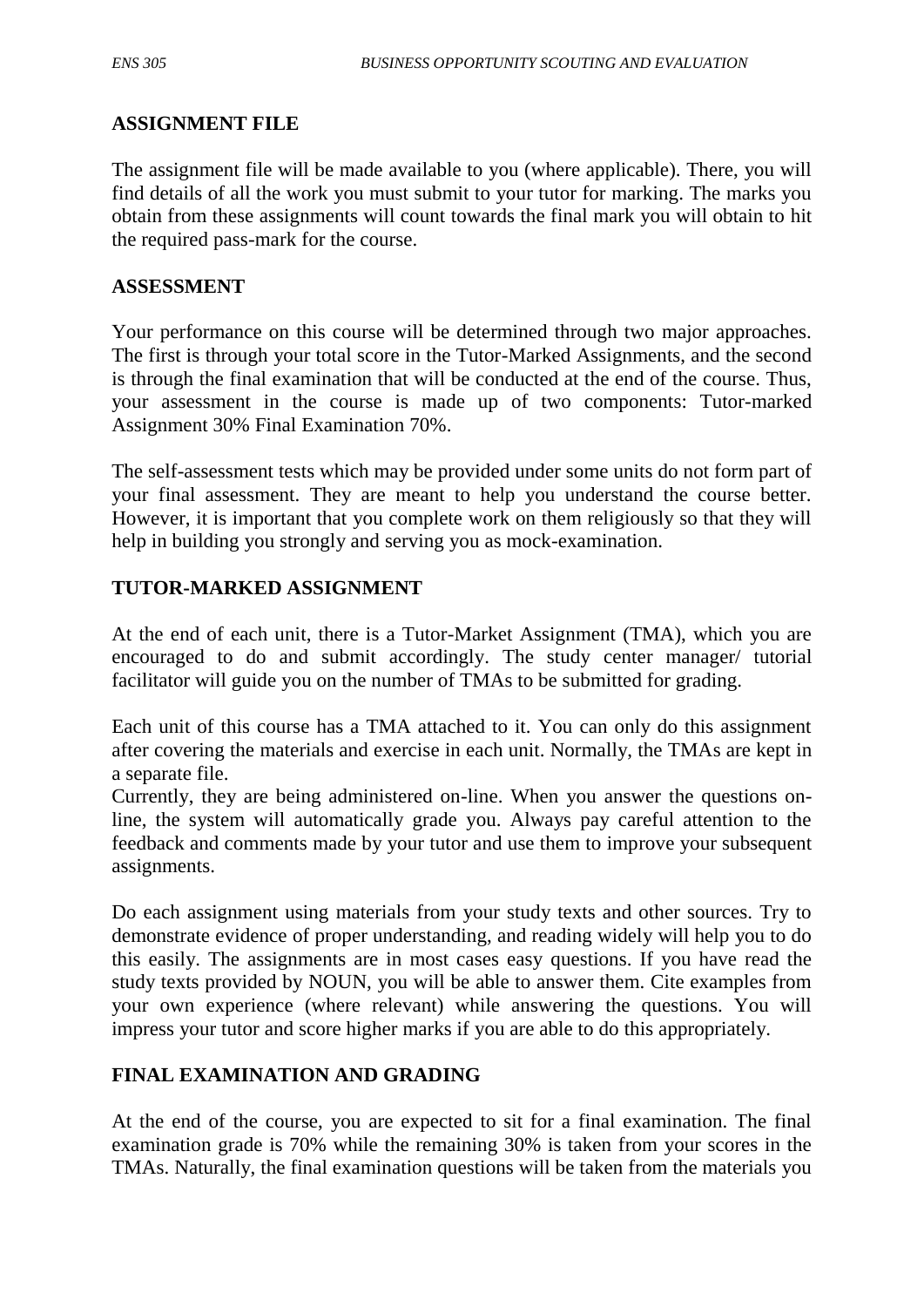have already read and digested in the various study units. So, you need to do a proper revision and preparation to pass your final examination very well.

#### **HOW TO GET THE BEST OUT OF THIS COURSE**

The distance learning system of education is quite different from the traditional or conventional university system. Here, the prepared study texts replace the lecturers, thus providing you with a unique advantage. For instance, you can read and work through the specially designed study materials at your own pace and at a time and place you find suitable to you.

You should understand from the beginning that the contents of the course are to be worked on carefully and thoroughly understood. Step by step approach is recommended. You can read over a unit quickly to see the general run of the contents and then return to it the second time more carefully.

## **FACILTATORS/TUTORS AND TUTORIALS**

Full information about learning support services or tutorial contact hours will be communicated to you in due course. You will also be notified of the dates, time and location of these tutorials, together with the name of your tutors. Your tutor will mark and comment on your assignments.

Pay attention to the comments and corrections given by your tutor and implement the directives as you make progress.

#### **USEFUL ADVICE**

You should endeavour to attend tutorial classes since this is the only opportunity at your disposal to come face to face with your tutor/lecturer and to ask questions on any grey area you may have in your study texts. Before attending tutorial classes, you are advised to thoroughly go through the study texts and then prepare a list of questions you need to ask the tutor. This will afford you opportunity to actively participate in the class discussions.

#### **SUMMARY**

This course material discuss the Concept of Business, characteristics and Business Goals of Business Enterprises, need For Small Business Enterprises, a Concept of Innovative Business Ideas And Business Opportunities**,** Difference Between Business Ideas and Business Opportunities, Identification of Business Opportunity, Evaluation, Steps And Guideline Of Business Opportunities, Types of Business Opportunities for Entrepreneurs, Business Plan, Creative Entrepreneurship, Entrepreneurial Skills, SWOT Analysis and Problems of Entrepreneur.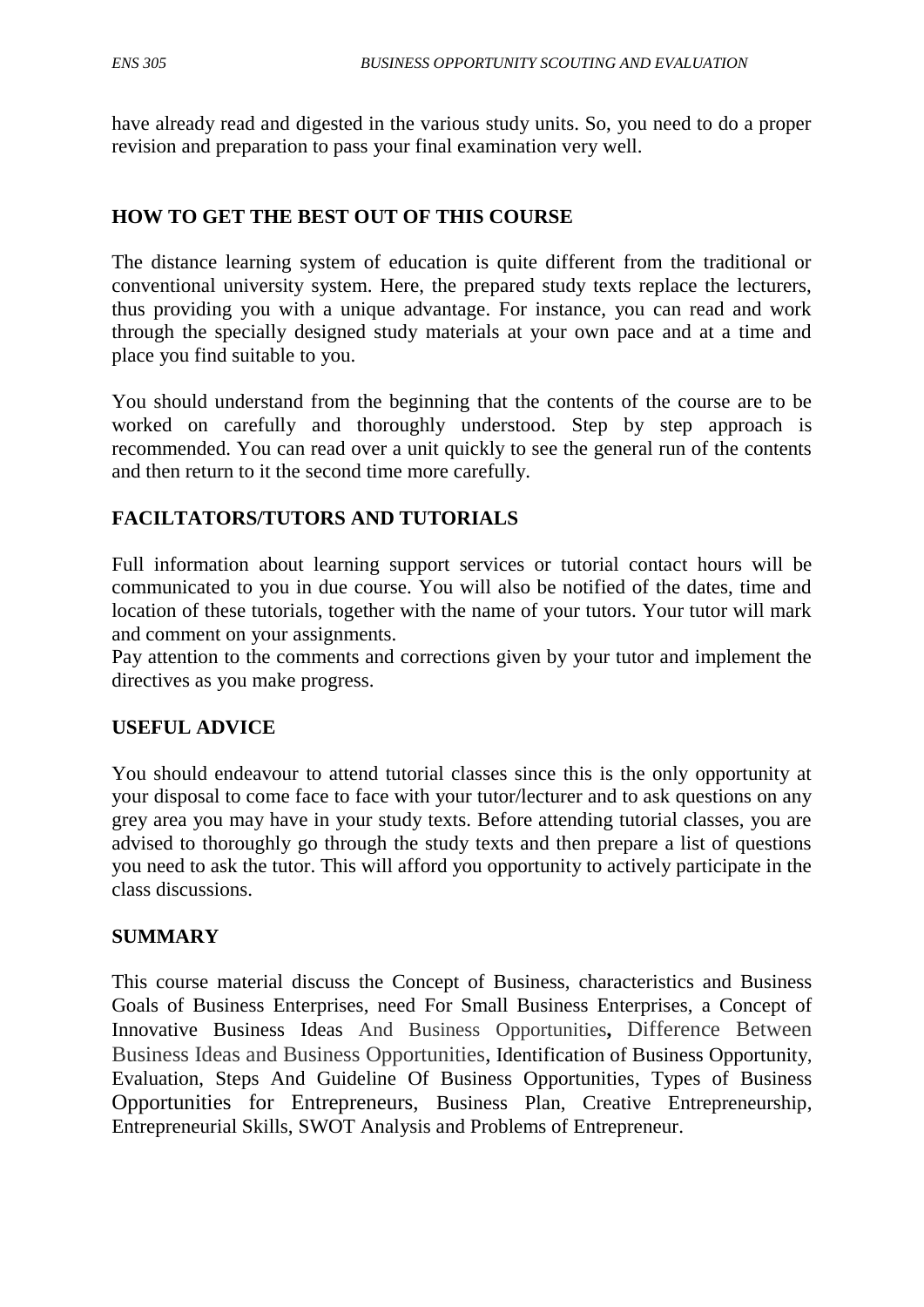# **MODULE 1**

UNIT 1 The Concept of Business UNIT 2 Characteristics and Business Goals of Business Enterprises UNIT 3 Need For Small Business Enterprises UNIT 4 A Concept of Innovative Business Ideas And Business Opportunities UNIT 5 Difference Between Business Ideas and Business Opportunities

# **UNIT 1 THE CONCEPT OF BUSINESS**

# **CONTENTS**

- 1.0 Introduction
- 2.0 Objectives
- 3.0 Main Content
	- 3.1 Types of Business Existing within the Economy
		- 3.1.1 Agribusiness
		- 3.1.2 Mining
		- 3.1.3 Financial Business
		- 3.1.4 Marketing Business
		- 3.1.5 Heavy Industrial Business
		- 3.1.6 Light Industries
		- 3.1.7 Service Industries
	- 3.2 Obligations of Business
		- 3.2.1 To Customers
		- 3.2.2 To Workers
		- 3.2.3 To Management
		- 3.2.4 To Competitors
		- 3.2.5 To Investors
		- 3.2.6 To Public
- 4.0 Conclusion
- 5.0 Summary
- 6.0 Tutor-Marked Assignment
- 7.0 References/Further Readings

# **1.0 INTRODUCTION**

This unit discusses business because understanding it will enhance the understanding of bbusiness opportunity scouting and evaluation. As far as we are discussing bfussiness opportunity scouting and evaluation, we cannot avoid discussing business. Although business assumes a wide position, bbusiness opportunity scouting and evaluation narrows it down to a manageable level for clarity purpose. Generally, there are numerous businesses, but investments are made in those ones that available fund can finance.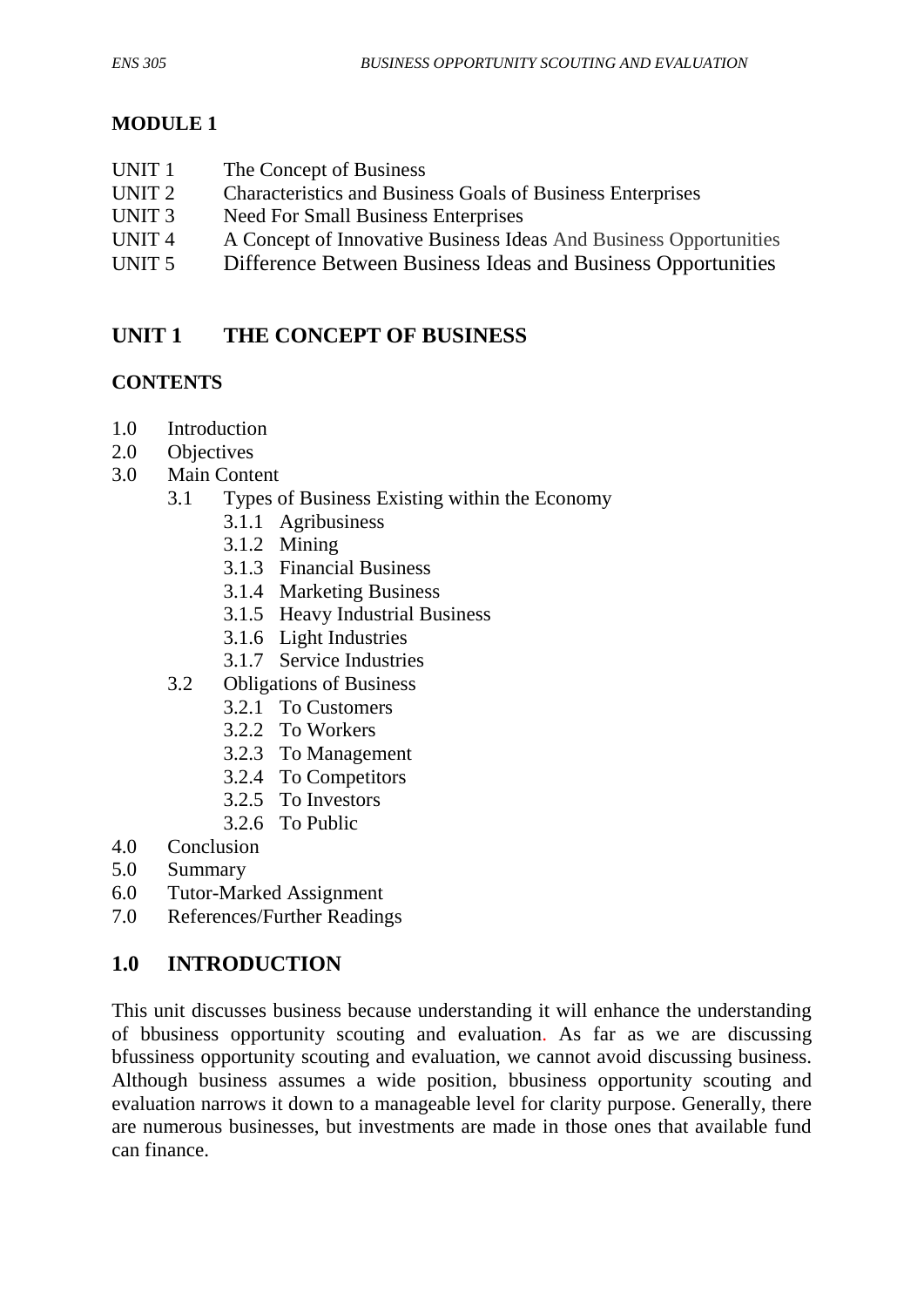Admittedly, the main focus is on the Agro-business but the concept of business shows that the unit is operated in a commercial way. After discussing business, then it becomes easier to discuss agribusiness.

# **2.0 OBJECTIVES**

At the end of this unit, you should be able to:

- what business is all about
- types of businesses existing in our environment  $\Box$  obligations of business.

## **3.0 MAIN CONTENT**

## **3.1 Concept Business**

Business can be defined as an institution concerned primarily with the production and marketing of goods and services for the economy. It can also be defined as all the economic activities carried out in order to provide goods and services. However, Hooper defines business as the whole complex field of commerce and industry, the basic industries, processing and manufacturing industries, and the network of ancillary services, distribution banking, insurance, transport, etc, which serve and interpenetrate the world of business f arm only. Business can be private or public, providing goods and services. The major aim of operating business is to make profit especially in private types. In public type, however, profit maximization is de-emphasized. Rather, it is service oriented. But profit is made in order to sustain the business.

#### **3.1 Types of Business Existing within the Economy**

The following are the major types of businesses existing with the economy.

## **3.1.1 Agribusiness**

This is agriculturally related business, concerned with the production, distribution and processing of food and fiber. Greater proportion of the total labour force is involved in agribusiness in Nigeria.

## **3.1.2 Mining**

Mining is concerned with the exploration of minerals, petroleum, coal, etc.

## **3.1.3 Financial Business**

This is a business that has to do with financial transactions with the banks, insurance, companies, credit houses etc.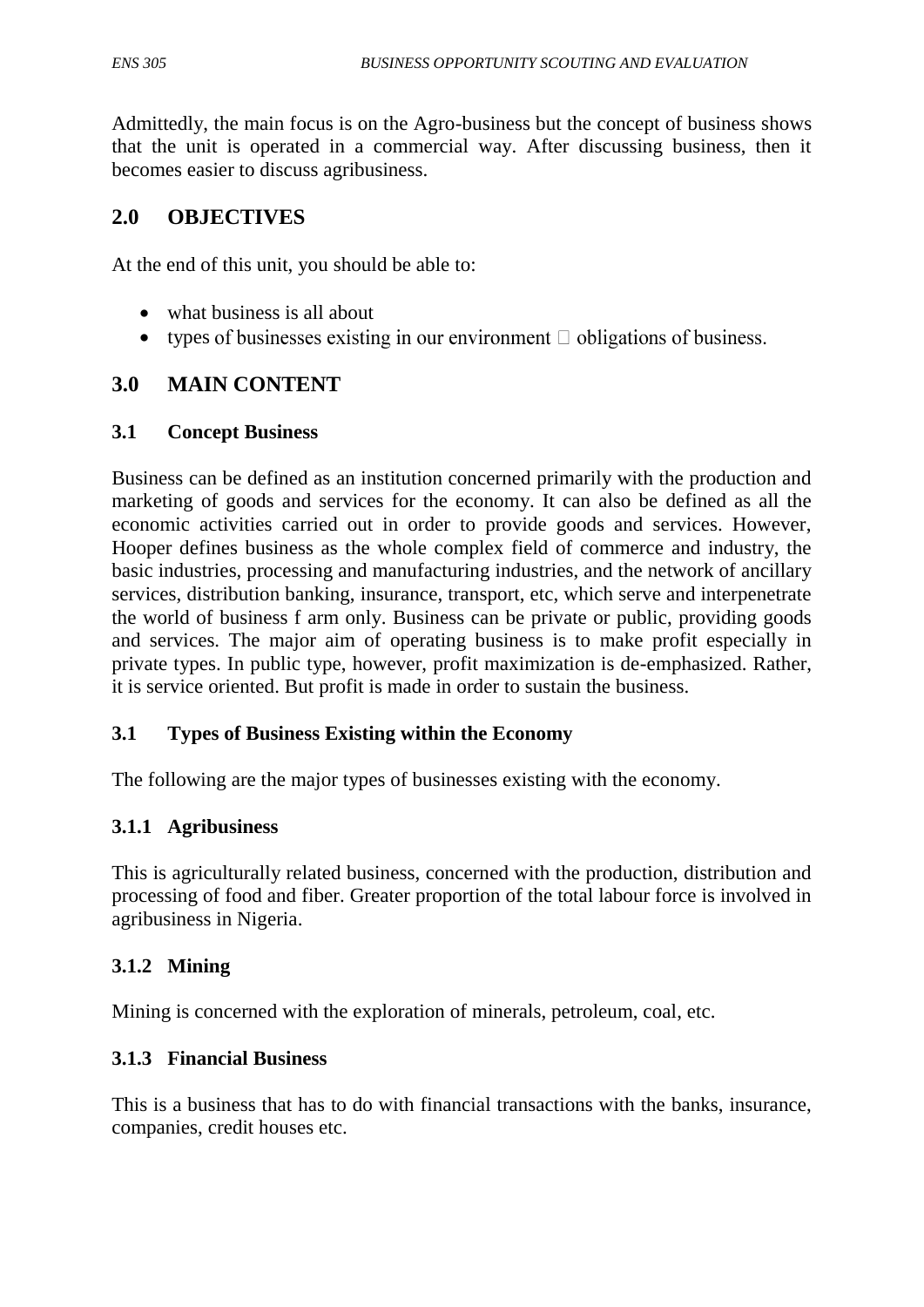## **3.1.4 Marketing Business**

This business deals with wholesale and retail trading.

#### **3.1.5 Heavy Industrial Business**

These are industries that engage in large-scale production or activity and require huge amounts to set up.

#### **3.1.6 Light Industries**

These are industries that engage in small-scale production or activity and often do not require huge sums to set up.

#### **3.1.7 Service Industries**

Service industries include tailoring, barbing salon, pool bating, etc.

#### **SELF ASSESSMENT EXERCISE**

Mention the types of business existing in the economy.

#### **3.2 Obligations of Business**

Business has the following obligations to fulfill:

#### **3.2.1 To Customers**

The customers should have the best products and services at the least cost, according to the rules of fairness to all engaged in production and distribution.

#### **3.2.2 To Workers**

There is the need to preserve their employment with all rights and rewards and to expect fair contribution from them under conditions approved by law and work social ethics.

#### **3.2.3 To Management**

That the management may be recognized and rewarded according to the fruits of their decisions, and protect the interest of others.

#### **3.2.4 To Competitors**

That there will be no unfair practices and foul means. Smuggling, counterfeiting and substandard goods are condemnable measures of doing harm to competitors.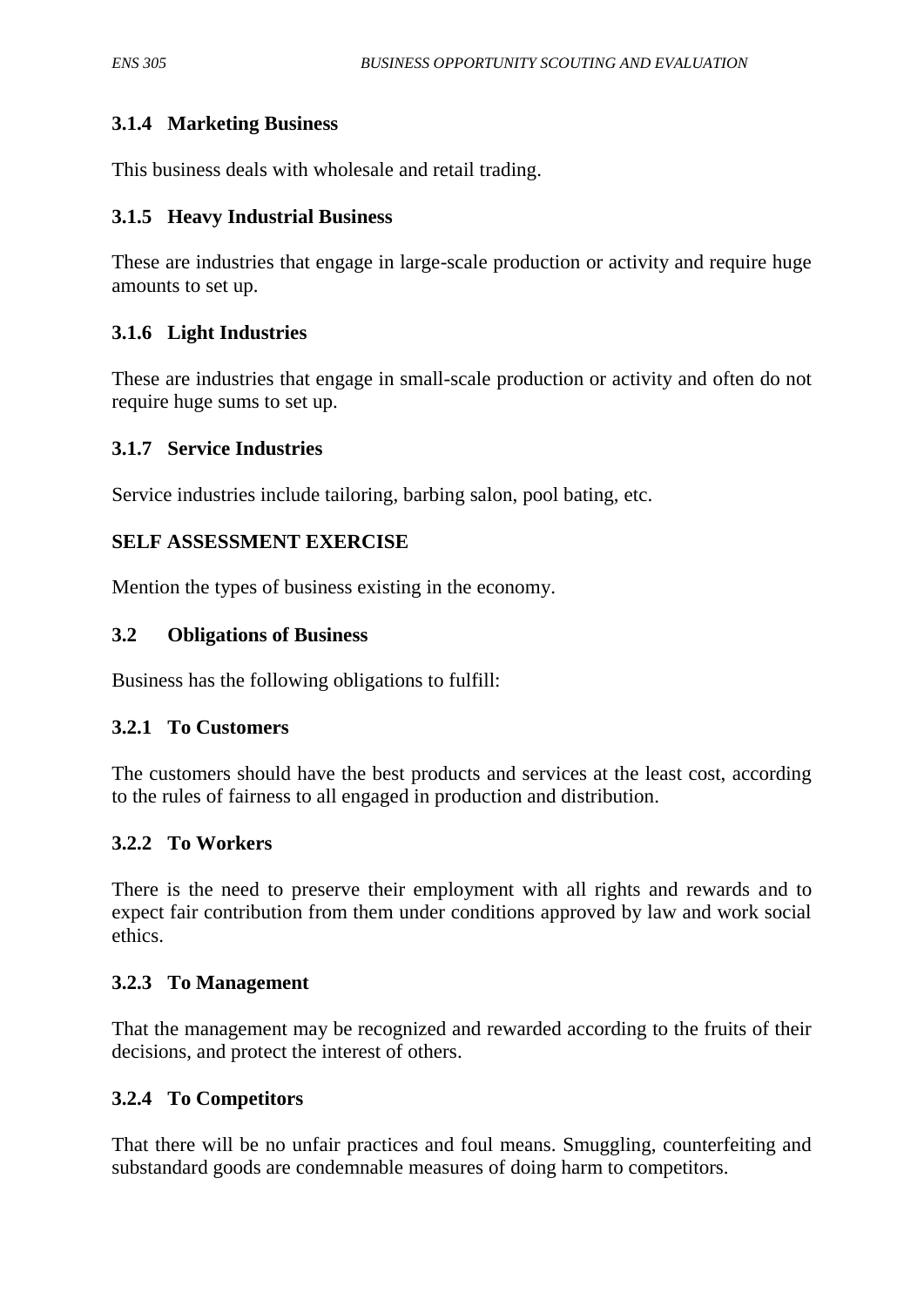## **3.2.5 To Investors**

To safeguard the investments and interests of the investors, using the best management judgments and decisions. Efforts should be made to open up profitable investment opportunities so that profits can accrue to the investors after expenses have been paid out.

## **3.2.6 To Public**

That the enterprise(s) will promote the general welfare, education and social activities that enhance high productivity and ethical obligation and to observe faithfully the laws of the land.

## **4.0 CONCLUSION**

In this unit, we have explained the concept of business. It is to be noted that not only commercial activities that are referred to as business: other activities come into plays too. Further, the major types of businesses have been identified and discussed. Discussions have also been carried out on the obligations businesses are expected to fulfill in respect of some institutions.

## **5.0 SUMMARY**

This unit has treated the concept of business, which shades more light on the concept of business. It also looks at the major types of businesses and finally the obligations. This can be referred to as social responsibility.

## **6.0 TUTOR-MARKED ASSIGNMENT**

Discuss the factors responsible for most businesses in Nigeria being classified as small- scale, Medium or Large businesses.

## **7.0 REFERENCES/FURTHER READINGS**

Ajonbadi, H.A (2000) *Applied Business Management Theory*, Vantage Publishing, Lagos

Musselman. V.A and Ughes, E.H (1981). Introduction to Modern Business Analysis and Interpretation. Englewood Cliffs N.J.: Prentice Hall Inc.

Otokiti, S.0(2005) *Business Management,* Pumak Publishing, Lagos

Oyedijo, A., Oladele, J. and Olumoko, Y. (2008) Entrepreneurship and Small Business. Strategic-international press ltd, Lagos.

Unamla, P.C. and Ewurum, U.J.F (1995). Business Administration. Precision Printers and Publishers. Business Ideas vs. Business Opportunities: What is the Difference.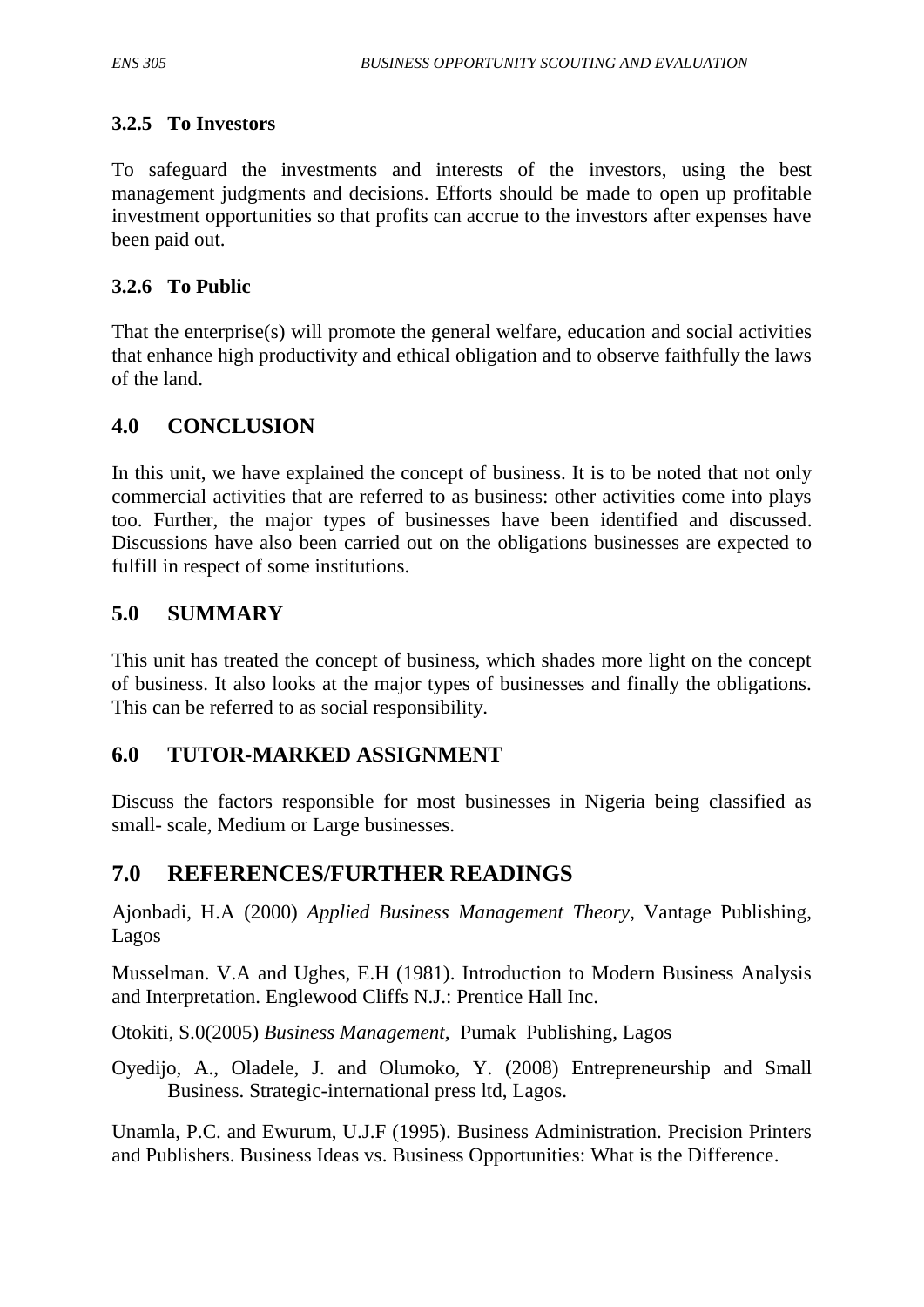# **UNIT 2 CHARACTERISTICS AND BUSINESS GOALS OF BUSINESS ENTERPRISES**

## **CONTENTS**

- 1.0 Introduction
- 2.0 Objectives
- 3.0 Main Content
	- 3.1 Characteristics of Business
	- 3.2 Ownership
	- 3.3 Size of employees
		- 3.3.1 Revenue and Profitability
		- 3.3.2 Market Area
		- 1.3.3 Location
		- 3.3.4 Limited Investment
	- 3.4 Goals of Business
- 4.0 Conclusion
- 5.0 Summary
- 6.0 Tutor Marked Assessment
- 7.0 References/Further Reading

## **1.0 INTRODUCTION**

In the previous unit, we discussed about the Concept of business. This unit contains information related to the characteristics of business as well as the goals of business.

## **2.0 OBJECTIVES**

At the end of this unit, you will be able to:

- explain the major characteristics of business
- define the goals of business

## **3.0 MAIN CONTENT**

#### **3.1 Characteristics of Business**

The characteristics of a business vary from one place to another but there are few similar characters related to a business. The following are few characters of a business:

#### **3.2 Ownership**

Businesses mostly prefer to be organized as sole proprietorship, partnership or limited liability companies.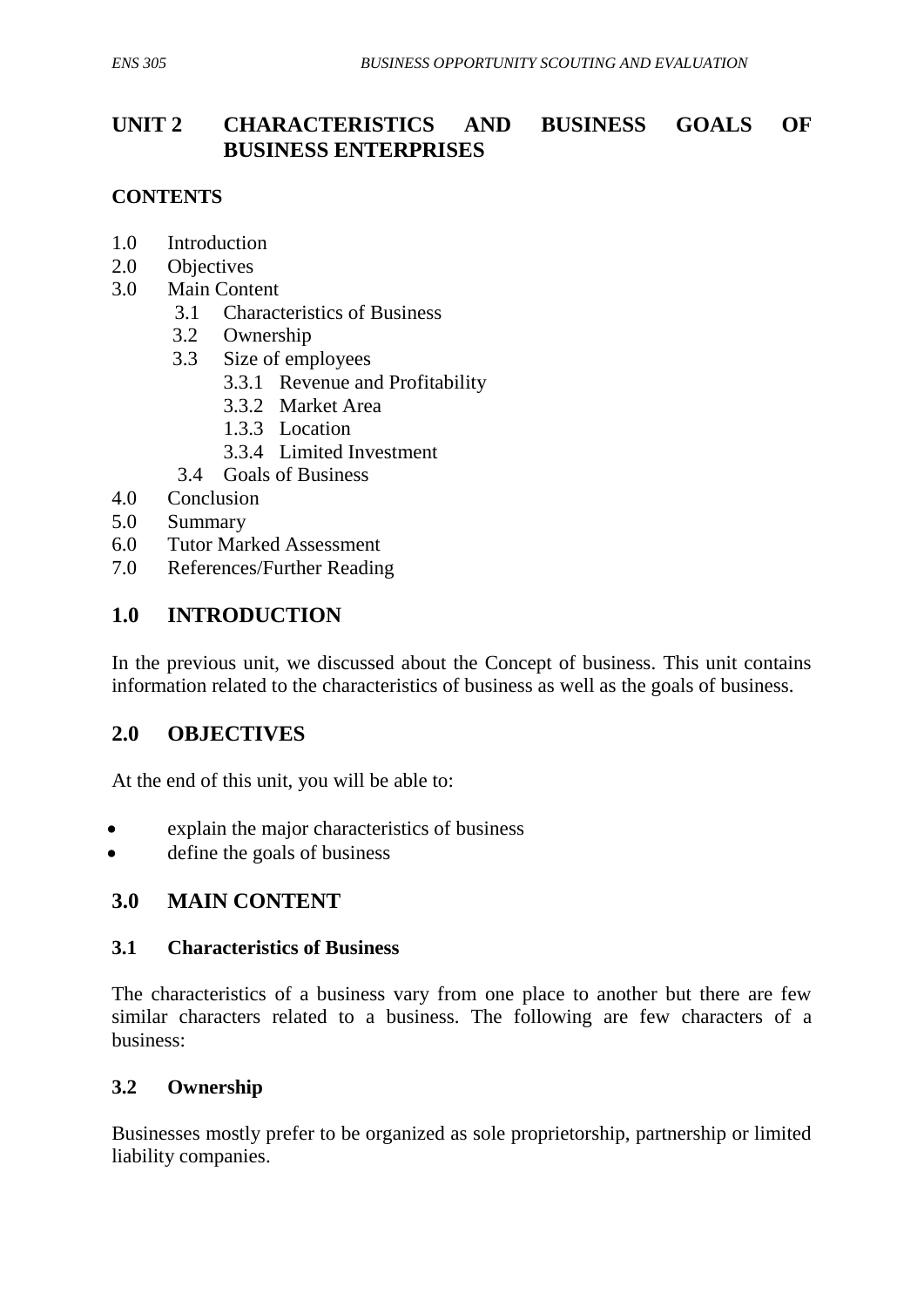#### **3.3 Size of Employees**

Small scale businesses employ smaller teams of employees than companies that operate on a larger scale because most small businesses are labor-intensive. The smallest businesses are run entirely by single individuals or small teams.

#### **3.3.1 Revenue and Profitability**

Small scale business revenue is generally lower than companies that operate on a large scale. Note that lower revenue does not necessarily translate into lower profitability. Established small businesses often own their facilities and equipment outright, in which, in addition to other factors, helps to keep costs lower than more leveraged businesses.

#### **3.3.2 Market Area**

Small scale business serves a much smaller area than corporations or large businesses. A small convenience store might serve a single community and due to its size, it cannot serve areas much larger than a local area, since growing beyond that would increase the scale of the business operation and push it into a new classification.

#### **3.3.3 Location**

A small scale business is mostly found in a limited area, along busy streets or major mode of transport. Also, the business is often located closer to material and supply sources and to markets, easing the burdens of transportation and time.

#### **3.3.4 Limited and unlimited Investment**

In a small business enterprise, capital is supplied by an individual or a small group of individuals but large scale business capital is supplied by an individual or a small group of individuals loan from Banks.

#### **3.4 Goals of Business**

Setting of goals is of great importance to a business, as it helps the growth of the business. Small business begins in almost as many ways as there, are entrepreneurs. Some are started by people who are out of work or unhappy where they are working. Some are started on a part-time basis to bring in extra income for the owner. Still others are begun for the sheer challenge or creativity involved. Some of these parttime operations never grow beyond their simple beginnings.

Owners may be content with small-scale operations and not went to get any bigger. Other businesses grow into full-time larger companies, sometimes becoming partnerships or corporation.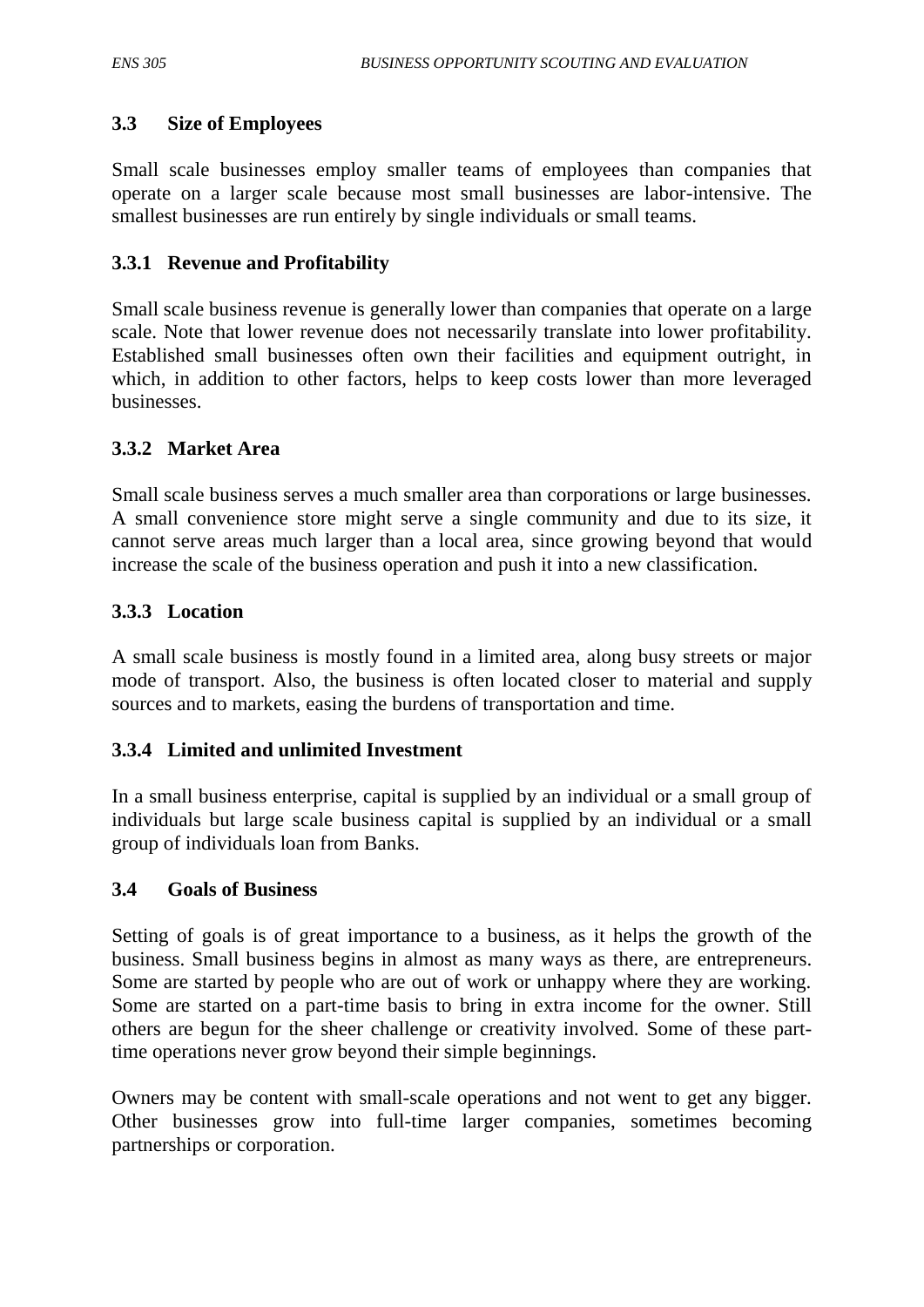Other small businesses are started by people who've developed a product or service that can be produced and sold only in a new business set up for that purpose. Historically, many such businesses have evolved into large corporations, providing employment opportunities for many other people.

The following are goals a business owner must achieve;

#### **Profitability**

A common business goal is to run a profitable operation which typically means increasing revenue while limiting expenses. To reach this goal, objectives could consist of increasing annual sales by 10%.

#### **Efficiency**

Efficiency in a business operation is a way to increase productivity. To improve efficiency, you might decide to get raw materials earlier than you normally do to satisfy your consumers.

#### **Growth**

Most small business does not aim at growth at all thereby offering existing product, process and service. Growth should the goal of any small business.

#### **4.0 CONCLUSION**

Characteristics of businesses are used to identify a small, medium or large business while the goals are driving forces of a business. Every business owner must strive for growth.

## **5.0 SUMMARY**

In this unit, we discussed the various characteristics of businesses Also goals of a small, medium and large business enterprise were discussed in this unit.

#### **6.0 TUTOR MARKED ASSIGNMENT**

- 1. List the various characteristics of a small business?
- 2. How does efficiency relate to productivity?

## **7.0 REFERENCES AND FURTHER READING**

Oyedijo, A., Oladele, J. and Olumoko, Y. (2008) Entrepreneurship and Small Business. Strategic-international press ltd, Lagos.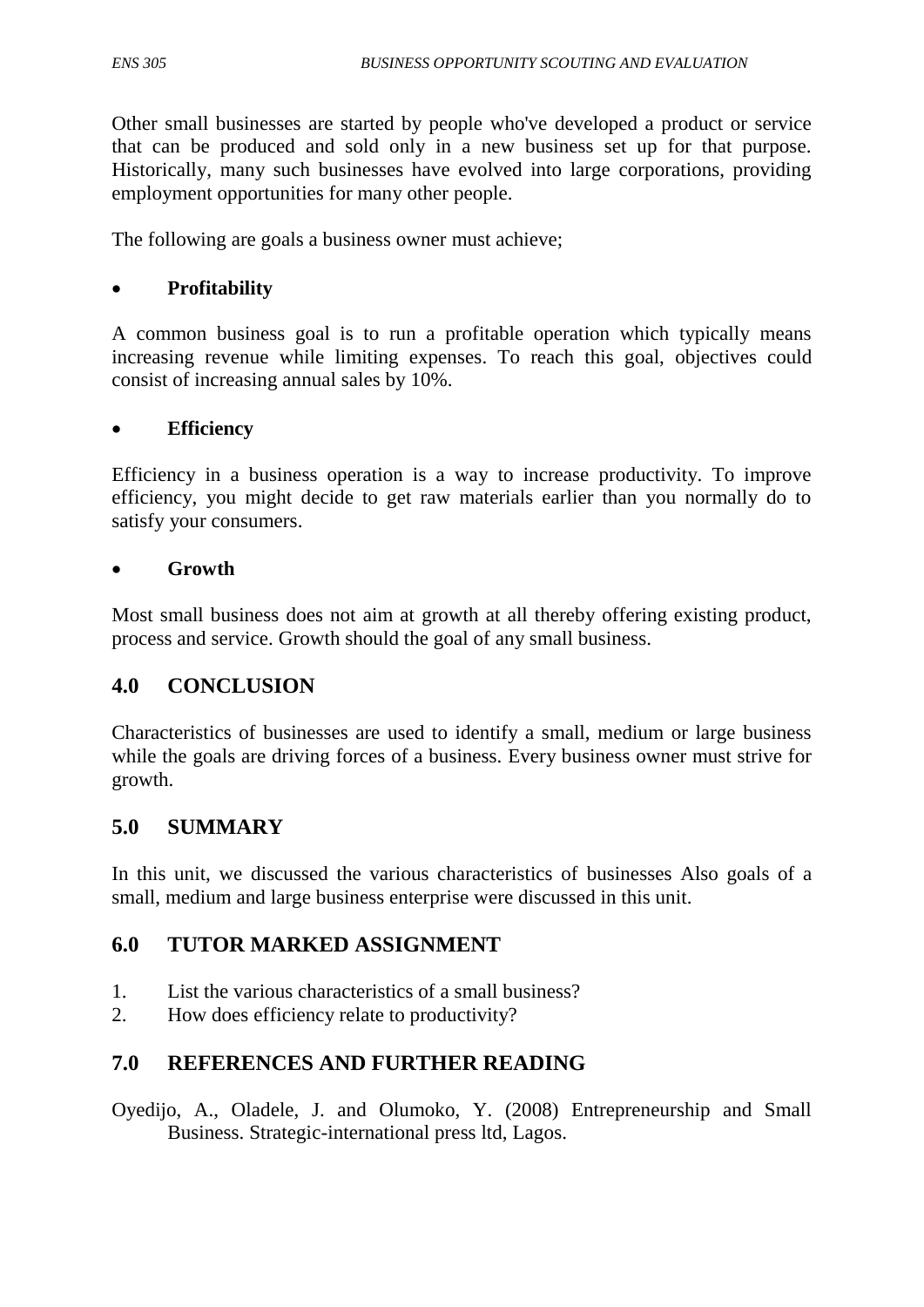# **UNIT 3 NEED FOR SMALL BUSINESS ENTERPRISES**

## **CONTENTS**

- 1.0 Introduction
- 2.0 Objectives
- 3.0 Main Content
	- 3.1 General Importance of Small Business Enterprises
	- 3.2 Importance of Small Business Enterprises in the Economic Development
	- 3.3 Problems of Small Business Enterprises
		- 3.3.1 Inadequacy of Finance
		- 3.3.2 Lack of Continuity
		- 3.3.3 Poor Implantation of Government Policy
		- 3.3.4 Poor managerial skills
		- 3.3.5 Inadequate information base
		- 3.3.6 Inadequate Infrastructure
		- 3.3.7 Lack of adequate raw materials
		- 3.3.8 Poor accounting system
		- 3.3.9 Unstable policy environment
- 4.0 Conclusion
- 5.0 Summary
- 6.0 Tutor Marked Assessment
- 7.0 References/Further Reading

# **1.0 INTRODUCTION**

In the previous unit, we discussed about the characteristics and goals of business. In this unit, we will be talking about the need for small business enterprises.

## **2.0 OBJECTIVES**

At the end of this unit, you will be able to:

- explain the importance of small business
- explain the problems of small business

# **3.0 MAIN CONTENT**

#### **3.1 General Importance of Small Business Enterprises**

The importance of small business enterprises cannot be overlooked and they include:

- It provides employment opportunities
- Helps to conserve foreign exchange
- Promotes indigenous entrepreneurial skills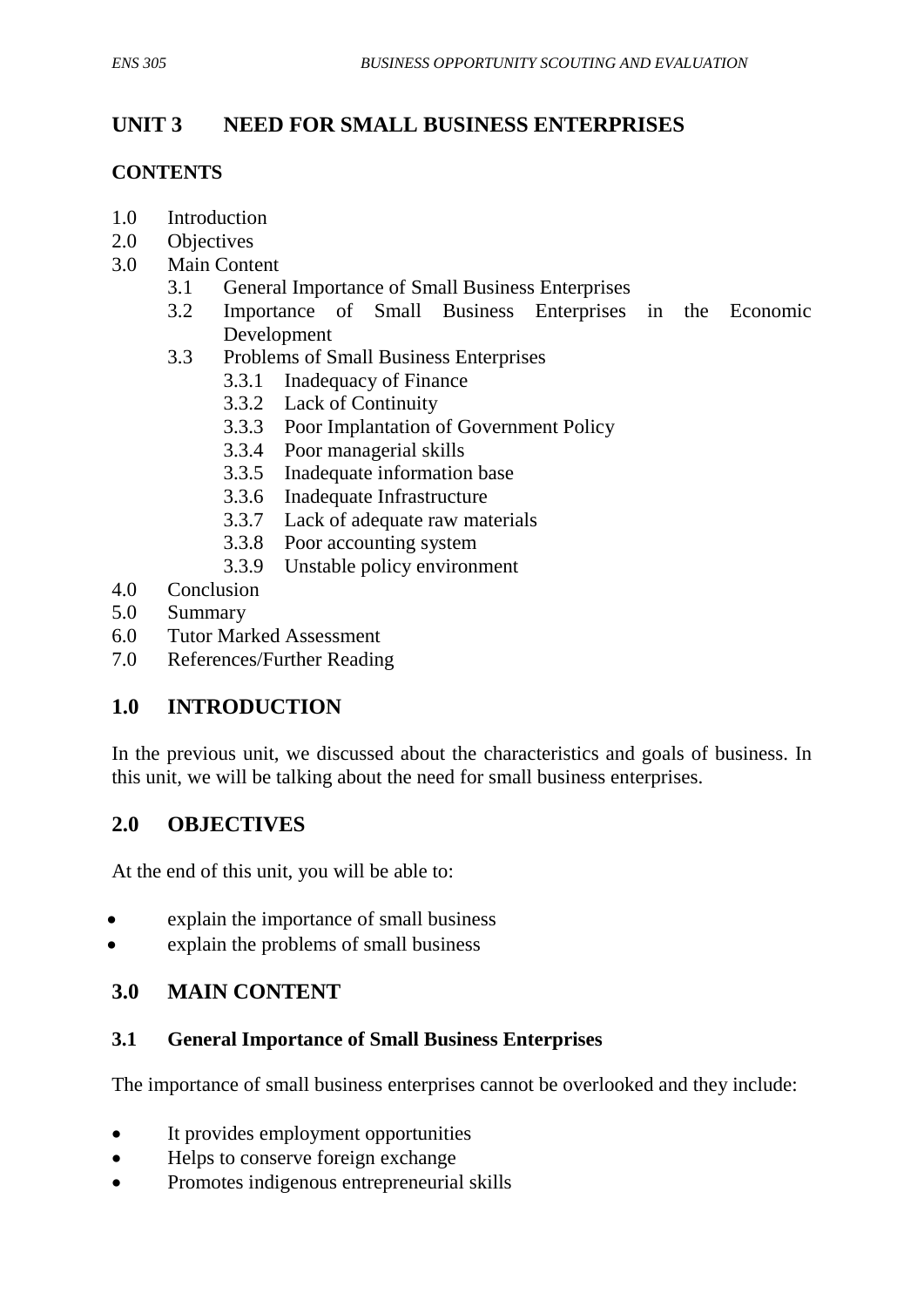- Enhances the quality of life in urban and rural areas
- Reduces rural/urban migration
- Responds promptly to the dynamic business environment than big businesses
- Helps in production of special and varied products and services which may not be attractive business options to large firms.
- Facilitates the use of untapped savings thereby encouraging capital formation which is the engine of growth.

## **3.2 Importance of Small Business Enterprises in the Economic Development**

Small business enterprise account for substantial part of the total industrial employment, production and value added in an economy business concern.

- It act as catalyst for technological development
- Provides employment opportunities
- They provide training ground for establishment and management of a large firm, over time some of these firms grow in size either by expansion or by merging with other firms.
- They encourage and promote private sector initiatives and development.
- They help to fill the gap left and un-serviced by the large firms.
- They help to tab the relatively ignored and other unexploited resources and areas of production
- They said the process of redistribution of incomes in many countries both in pure financial terms and in regional terms.
- They act as industrial links between local producers of raw materials and industrial concerns
- They have positive implications for improving the standard of living of the citizens and generation of foreign exchange through export.

#### **3.3 Problems of Small Business Enterprises**

Even though small business enterprise has its importance, it is necessary to look at the problems facing small business enterprises. These problems include;

## **3.3.1 Inadequacy of finance capital**

Majority have limited access to diverse sources of capital or even foreign exchange as institutional credit.

## **3.3.2 Lack of continuity**

Most small business enterprises are sole proprietorship and ceased to exist as soon as the owner loses interest or he is dead.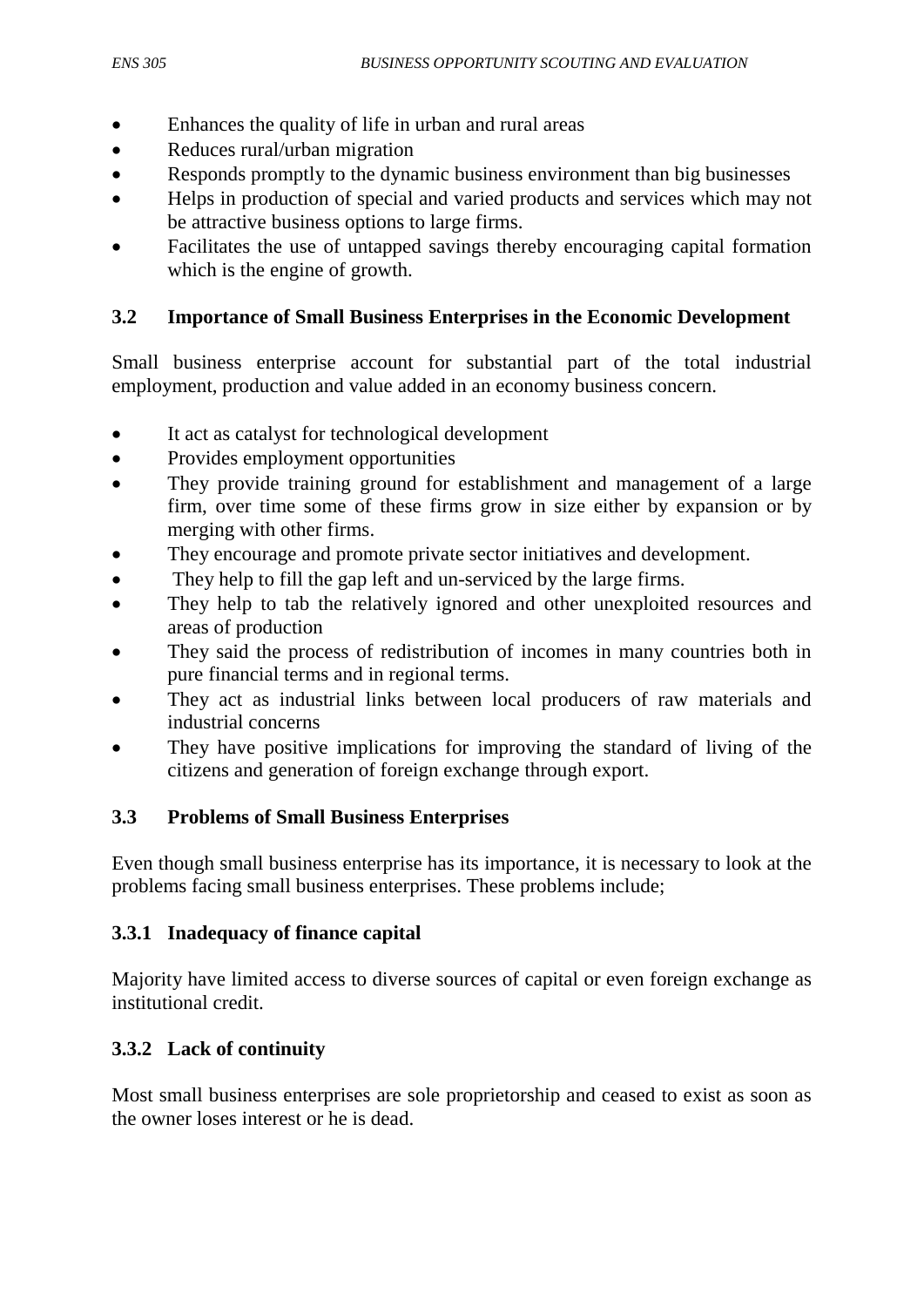## **3.3.3 Poor Implantation of Government Policy**

So many government policies in respect of small business enterprises are poorly implemented, which makes it possible to continually sustain and support small business enterprises.

## **3.3.4 Poor Managerial Skills**

Most owners do not have the require skills to successfully run the organization. More importantly there are no avenues for training to improve their skills.

## **3.3.5 Inadequate Information Base**

Small business enterprises are characterized by poor record keeping and there are no institutional support facilities for them to have access to require information for effective planning and management purposes.

## **3.3.6 Inadequate Infrastructure**

Facilities that are needed as support base to start, run a business successfully and to grow are grossly inadequate. In some cases these facilities have to be provided by the owners of the enterprises.

## **3.3.7 Lack of Raw Materials**

In some cases, needed raw materials are sourced externally. Hence the fate of such establishment is tied to the availability of foreign exchange, fluctuation in the exchange rate and strict government policy for accessing the foreign exchange.

#### **3.3.8 Poor Accounting System**

Most small scale enterprises do not keep proper records and in some cases none is kept. It is therefore difficult to assess and evaluate their viability and package them for external credit facilities.

#### **3.3.9 Unstable Policy Environment**

Constant changes in government policy destabilize or lead some small business enterprises folding up. Some of these policies are not only contradictory sometimes they are out rightly discouraging.

# **4.0 CONCLUSION**

The importance of small business enterprises are extensive but the problems of small business enterprises cannot be overlooked as it shows the area where business owners and the government work on in order have more successful enterprises.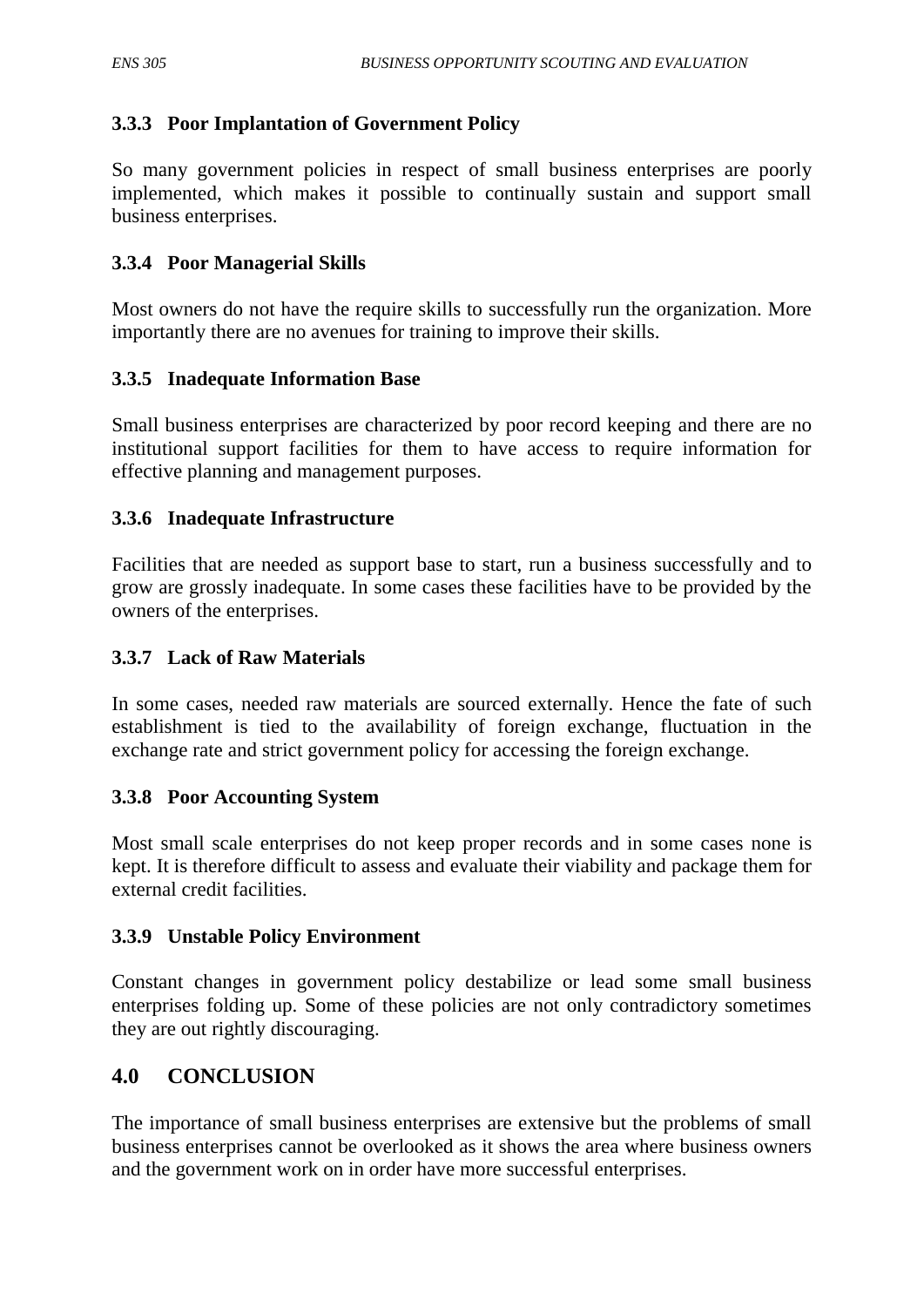# **5.0 SUMMARY**

In this unit, we discussed the importance of small business enterprises and their importance on the economic development of where they are located. We also discussed the problems of small business enterprises.

# **6.0 TUTOR MARKED ASSIGNMENT**

- 1. List 5 ways small business enterprises can influence the economic development of a place?
- 2. What are the problems facing small business enterprises?

# **7.0 REFERENCES AND FURTHER READING**

Mbadiwe Ukaegbu (2005). Small business and entrepreneurship management. Nile Ventures, Lagos. pp 8 and 54-55.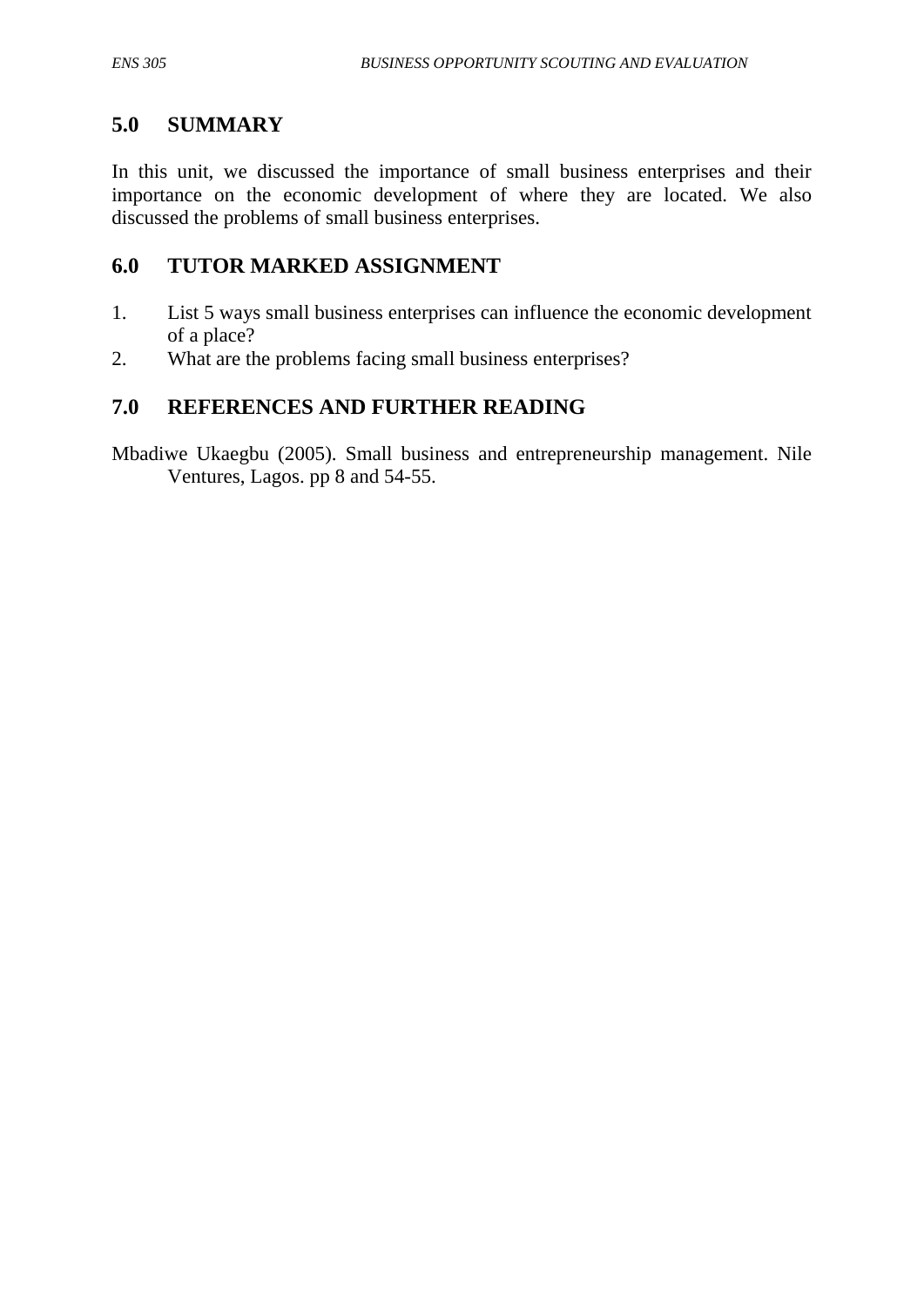# **UNIT 4 A CONCEPT OF INNOVATIVE BUSSNESS IDEAS AND BUSINESS OPPORTUNITIES**

## **CONTENTS**

- 1.0 Introduction
- 2.0 Objectives
- 3.0 Main Content
	- 3.1 Defining An Idea
	- 3.2 What is an opportunity?
	- 3.3 What is a business idea?
	- 3.4 Business Opportunities
	- 3.5 Means to discover business ideas
- 4.0 Conclusion
- 5.0 Summary
- 6.0 Tutor Marked Assessment
- 7.0 References/Further Reading

## **1.0 INTRODUCTION**

In the previous unit, we discussed about the need for small business enterprises. The funny thing is that many budding entrepreneurs don't even know the differences between a business idea and a business opportunity; and as a result, they use both terms interchangeably. A blunder that makes you sound dumb! I mean, what's more ridiculous than not knowing the in-depth meaning of terms that are used every day and you are gearing up to start your own business? In this unit, we will be talking about the **concept of** business ideas and business opportunities.

## **2.0 OBJECTIVES**

At the end of this unit, you will be able to:

- explain an Idea
- discuss is an opportunity?
- describe business idea?
- Explain Business Opportunities
- Describe how to discover business ideas

## **3.0 MAIN CONTENT**

#### **3.1 DEFINING AN IDEA:**

Look within ourselves and examine your skills, talent, passion In fact, one of the first places to start when looking for business ideas or opportunities is to look within yourself. Most people miss this greatest source of business ideas because of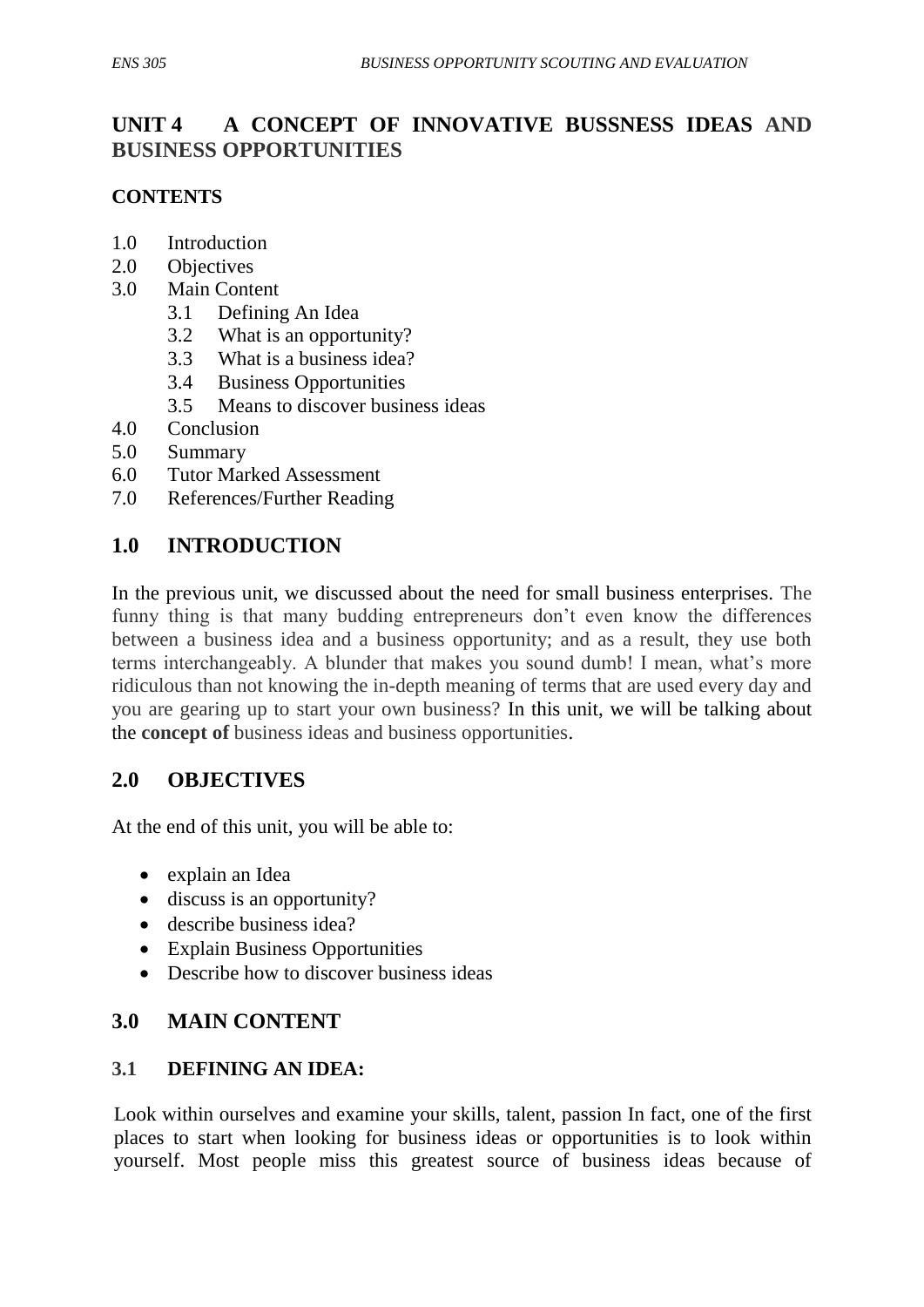ignorance, laziness and self-doubts. Keep up with current events and be ready to take advantage of business opportunities Social happenings, events and parties are also sources of business ideas. If you are expose to reading and watching news regularly and having the conscious intent of discovering business ideas, you will be amazed at how many business opportunities that your brain will generate. Keep up with current events because it will assist you to identify market trends, new fads, information about industries and sometimes new ideas that have business possibilities and potentials. Invent a new product or service Do you possess a creative mind? Then you can invent product or services that have never existed in the past. The key to arriving at business ideas for a new product or service is to identify a market need that has not being met. Add value to an already existing product the uniqueness between raw wood and finished lumber is a nice instance of putting a product through an additional process which maximizes its value, but additional processes are not the only way that value can be added. You may as well add services or combine the product with other related products. Bottled water has been in existence in Nigeria but it was on the high side with respect to price. However, somebody sat down and thought up the "sachet" water" which comes at an affordable rate. Franchising A franchise is just an arrangement whereby the manufacturer or the sole distributor of a trademark, product or service grants exclusive rights for local distribution to independent retailers in return for their payment of conformity and royalties in order to standardize operating procedures. Franchising may take several forms, but the most interesting one is the type that offers a name, method of running business, image and operating principles. How can franchising become a source of business opportunities? You can look at good companies or products that exist in other countries but are not operating your country. Then you can purchase a franchise to that product and become a pioneer in your country. Mass media - the mass media is a wonderful source of information, ideas and often opportunities. Magazines, TV stations, Cable networks, radio, newspapers and internet resource sites are all instances of mass media. Also, articles in the printed press or on the net or documentaries on television may report changes in consumer needs or fashions. For instance, you may read or hear that people are now highly interested in healthy eating or physical fitness. You may as well discover advertisements calling for the provision of certain services depending on skills.

## **3.2 What is an opportunity?**

#### **3.2.1 Opportunity**

The word *opportunity* is used to discuss about a situation in which one can do something that he/she wants to do. Opportunity is an exploitable set of circumstances with uncertain outcome, requiring personal commitment, resources and involving exposure to risk. Opportunities arise from a wide variety of circumstances ranging from change, chaos, confusion, inconsistencies, ambiguity, uncertainty, etc. When seeking for opportunities it is better to look for opportunities that are recently created and have not been exploited.

Opportunity begins as an initial idea that entrepreneurs develop. Development of opportunities requires initiative, effort and creativity. Most business opportunities do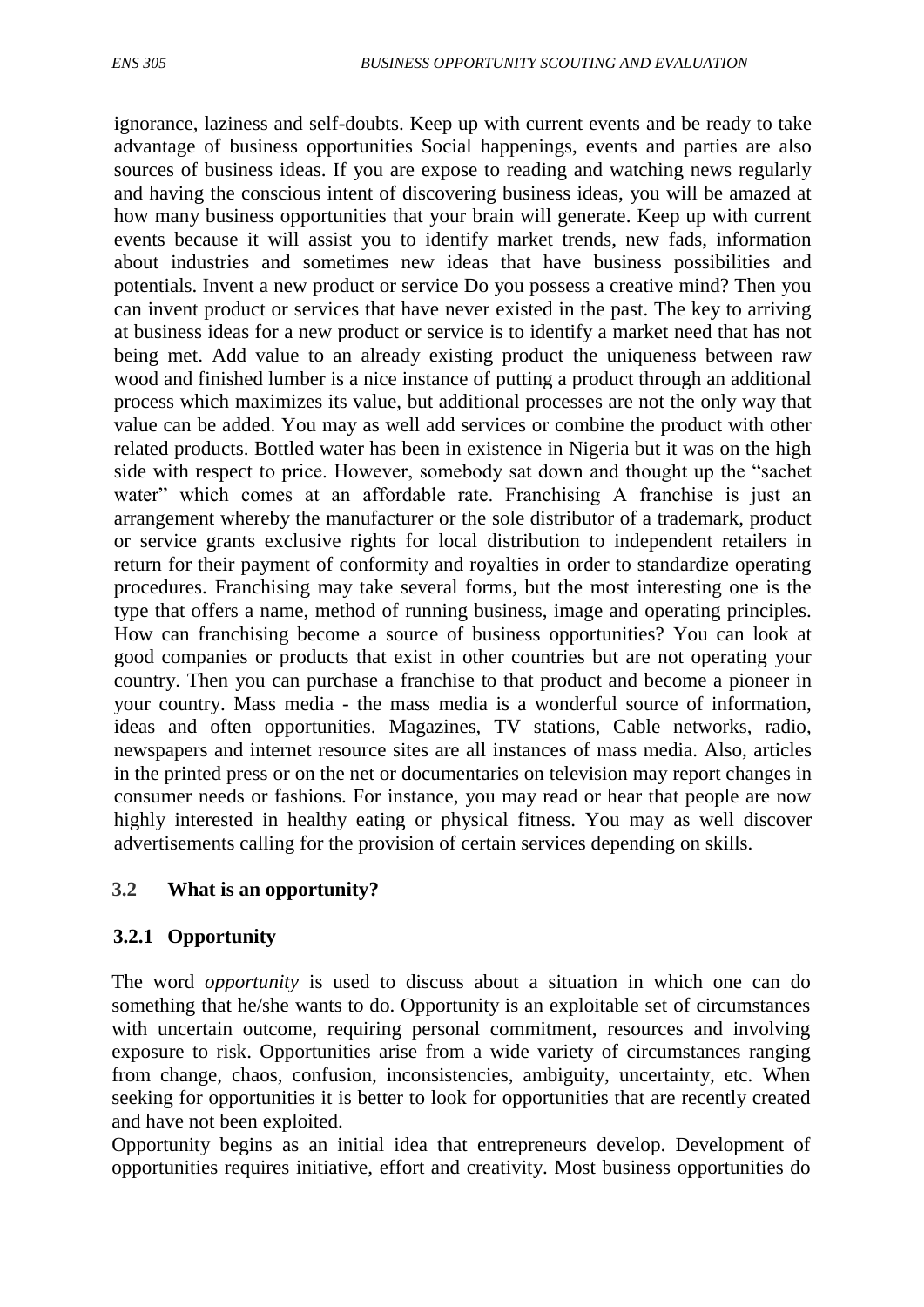not occur suddenly but they are results of the entrepreneur's attention, which he/she devotes to these opportunities. The decision-making on which area a business shall be carried on usually requires careful consideration. Entrepreneurs can pursue the opportunities in any field because the opportunities are arising from the complex of the changing conditions of economic, legal, social, demographic and even from the changing conditions in the area of technology. Interaction of factors produces business opportunities at given times.

Therefore it is important that the entrepreneur knows which factor creates opportunity because regardless of the source of origin every opportunity shall be carefully examined and evaluated. Opportunity must also match the personal qualities and goals of the entrepreneur.

## **3.3 What is a business idea?**

A business idea is a concept that can be used to make money. Usually it centers on a product or service that can be offered for money. An idea is the first milestone in the process of founding a business. Every successful business started as someone's idea.

Although a business idea has the potential to make money, it has no commercial value initially. In fact, most business ideas exist in abstract form; usually in the mind of its creator or investor and not all business ideas, no matter how brilliant they may seem, would end up being profitable. To find out about an idea's chances in the market and check its innovative content and feasibility, you need to conduct a plausibility check.

The acceptability and profitability of a business idea hinges largely on how innovative the idea is. Being innovative means using conventional production or distribution methods that have rarely been adopted before. In fact, the entire business system could be innovated. For example, FedEx revolutionalized mail post services through 24-hour operation and very quick delivery worldwide. The company therefore adopted an innovative system, which eventually spurred it to becoming one of the world's leading mail and parcel delivery services. However, even more important is the benefit that a business idea promises to offer customers. Such benefits could be passed on to customers in the form of reduced costs. (We all like to buy quality for less). So, any business idea that, at least, focuses on lowering costs would most likely be profitable in the long term.

## **3.4 Business Opportunities**

In general sense, the term opportunity implies a good chance or a favourable situation to do something offered by circumstances. In the same vein, business opportunity means a good or favourable change available to run a specific business in a given environment at a given point of time (Shinha 2015). Agu (2011) defines business opportunity as an attractive idea or proposition that provides the possibility of a return for an individual who takes the risk of using the idea to solve an identified problem of individuals or society.

Business opportunities have received considerable attention in recent years, owning to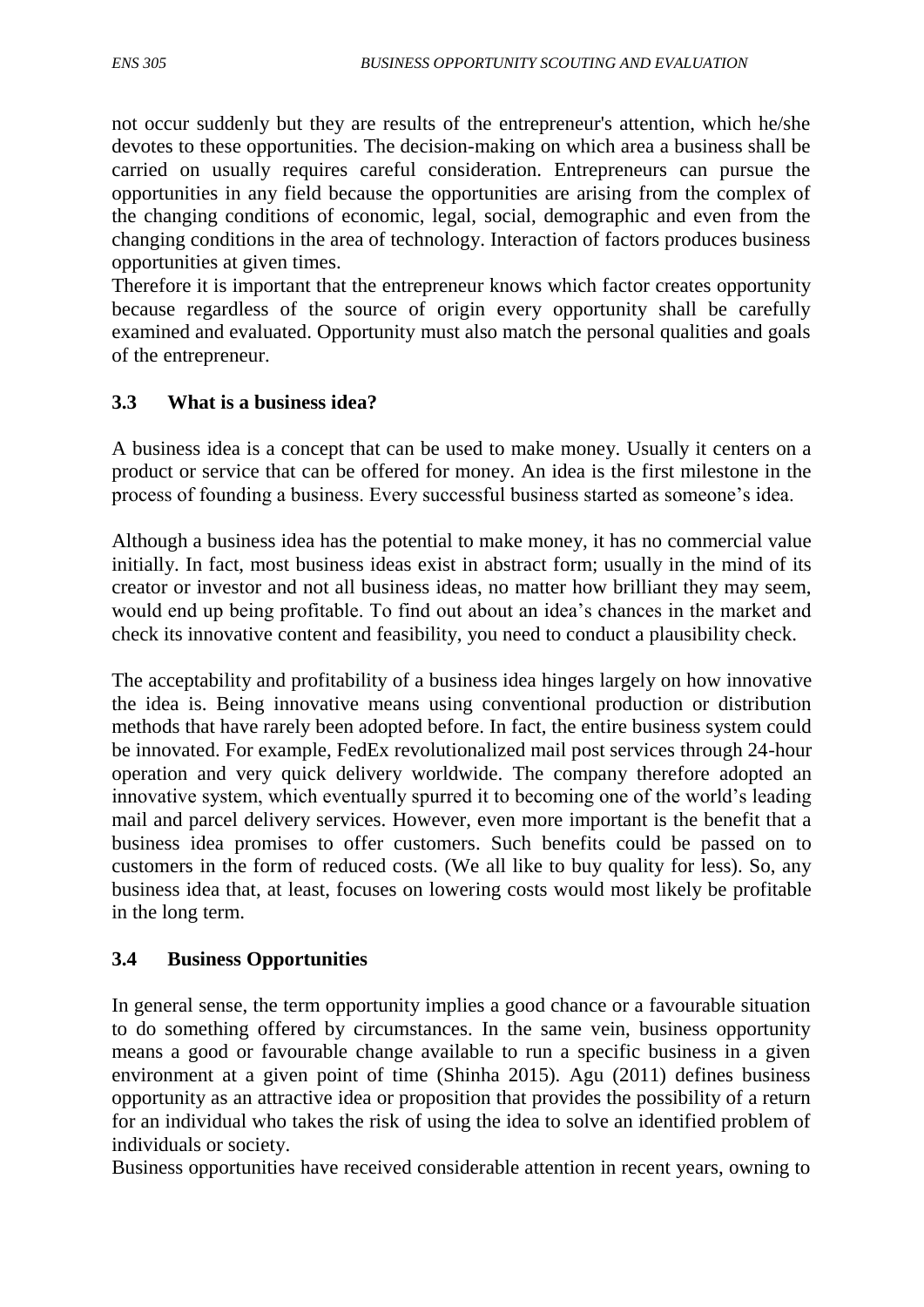unemployment, the decline of job security and the increasing number of individuals who have lost jobs due to corporate downsizing. Still others seek second jobs in order to satisfy their needs.

Definition of business opportunity varies because the term means different things to different people. A business opportunity can also involve the sale of foods or services that enable the entrepreneur to begin a business (Perez, 2016). Under some countries federal law, the promoter of such business opportunity is required to provide potential investors with complete pre-sale information in the form of a disclosure document. Some countries impose additional licensing and disclosure requirements.

## **3.5 Means to discover business ideas**

Exhibitions, Expos and Trade show another means to discover business ideas and opportunities is to attend exhibitions and trade fairs. These are usually advertised on the radio or in newspapers. By visiting such events regularly, you will not only find out new products and services, but you will as well meet sales representatives, wholesalers, distributors, manufacturers and franchisers. These are always excellent sources of ideas in business. Industrial Surveys

The main point for a new business idea should be the customer. The needs and wants of the customer, which will provide the rationale for a product or service, can be analyzed or ascertained through a survey. Such a survey may be conducted formally or informally by speaking to people; usually through interviews or using a questionnaire or through observation. Listen to customers complaints Complaints and frustrations on the part of customers have led to many new products or services. Whenever consumers complain badly or bitterly concerning a product or service, or when you hear someone saying "I wish there was ... "or "If only there were a product/service that could ... ", then, you have the potential for a business idea. The idea can be to set up a rival company offering a better product or service, or it may be a new product or service which can be sold to the company in question or to others. Brainstorming

Brainstorming is a creative problem-solving technique, and also a source for generating ideas. The object is to arrive with as many ideas as possible. It usually begins with a question or problem statement. For instance, you may ask "What are the products and services required in the home today which are unavailable?" Each idea can lead to one or more additional ideas, resulting in a good number.

# **4.0 CONCLUSION**

In this unit, we have explained the business idea and business opportunities, the world is filled with brilliant ideas but the world lacks entrepreneurs who have the capacity to turn such ideas to profitable business opportunities. It is one thing to develop an idea, but it is an entirely different ball game to turn an idea into a business opportunity.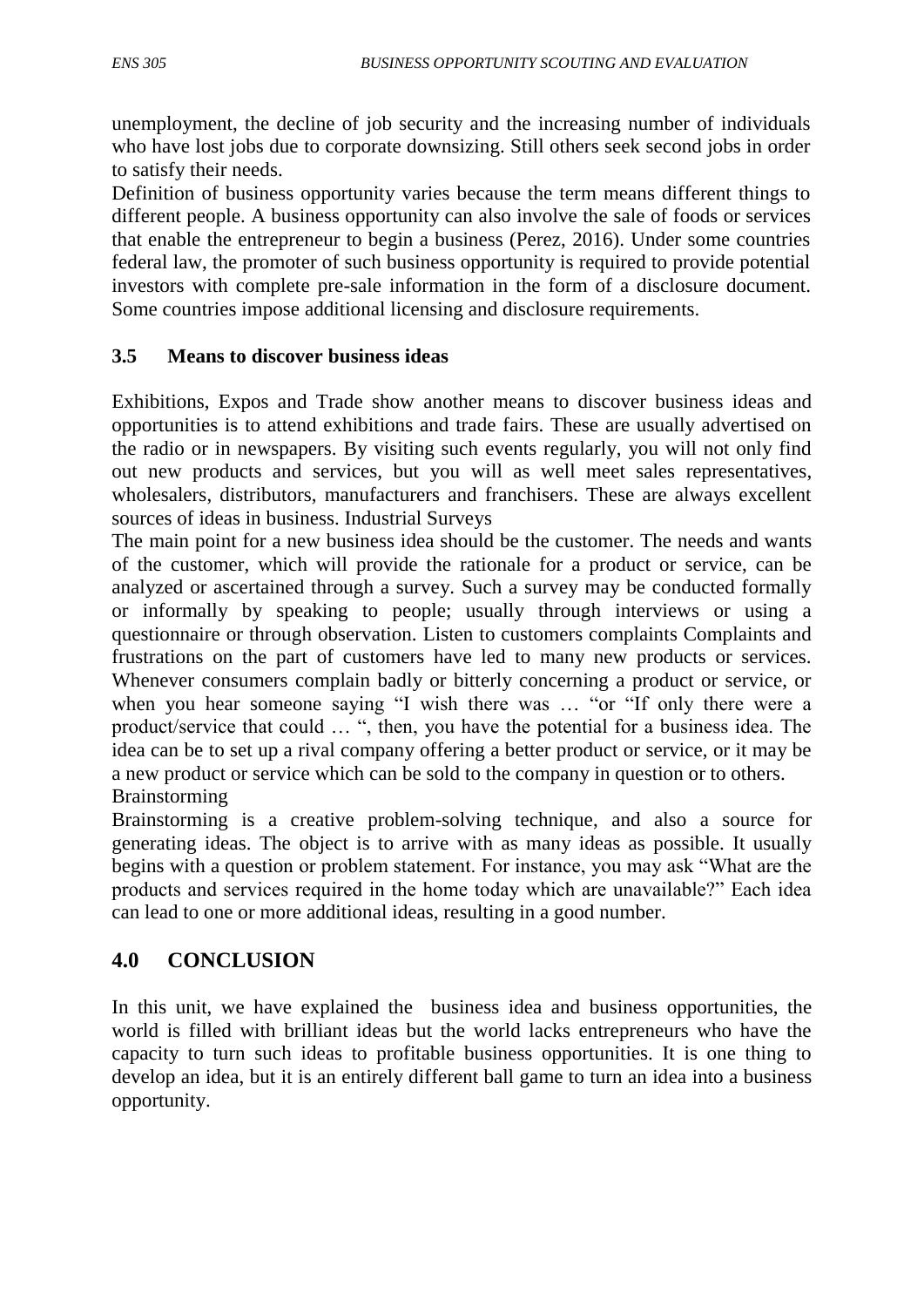## **5.0 SUMMARY**

This unit has treated the explained an Idea, discussed is an opportunity, described business idea, explained business opportunities finally the describe how to discover business ideas.

## **6.0 TUTOR-MARKED ASSIGNMENT**

- 1. Discuss an Idea?
- 2. What is an opportunity and business opportunities?
- 3. What business idea?
- 4. List and explain how to discover business ideas?

## **7.0 REFERENCES/FURTHER READINGS**

Ajonbadi, H.A (2000) *Applied Business Management Theory*, Vantage Publishing, Lagos

Agu, R.A (2011). Entrepreneurial Development and Small Business Management. EBS Lecture pack.

Arkanass, Small Business Development Center (2014). Five steps to : evaluating business opportunity retrieved from **https:**[//www.atu.edu/asbtdc/](http://)

Elgin, J. (2016). Buying a Franchise versus a Business Opportunity retrieved from [https:llwww.entrepreneur.com/article/181212](http://https:llwww.entrepreneur.com/article/181212)

International Training Centre of the ILO (2005). Know about business. Entrepreneurship Educational Schools and Technical Vocational Training Institutions. Module 5. How do I find a good business idea? Tomlinson, P. and Haftendorn, K. ed.

Musselman. V.A and Ughes, E.H (1981). Introduction to Modern Business Analysis and Interpretation. Englewood Cliffs N.J.: Prentice Hall Inc.

Okechuwu, E.U(2017). Identification and evaluation of business opportunity, in Onoh,

B.C.E.C., Orga, C.C and Abraham, D. Introduction to Entrepreneurship Development (Theory).Entrepreneurship Development Centre(EDC), ESUT, Enugu.

Otokiti, S.0(2005) *Business Management,* Pumak Publishing, Lagos

Oyedijo, A., Oladele, J. and Olumoko, Y. (2008) Entrepreneurship and Small Business. Strategic-international press ltd, Lagos.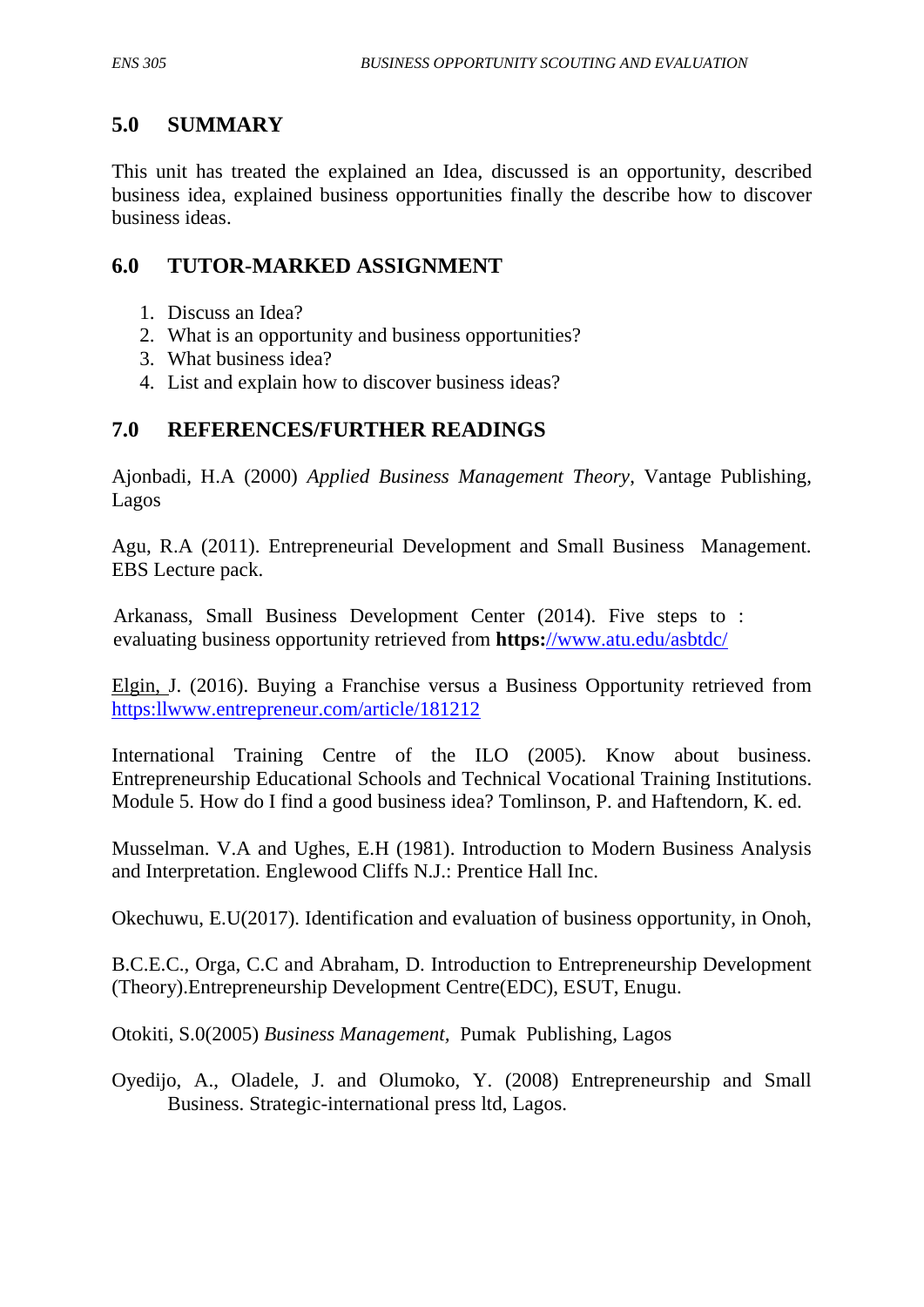Perez, J. (2016). Business Opportunity Fraud. In Connecticut Department of Banking's online resource retrieved from http[/www.ct.gov/dob/cwp/view.asp?a=2235&q=297906](http://www.ct.gov/dob/cwp/view.asp?a=2235&q=297906)

Ray, L. (2015). 5 Steps to Evaluating Business Opportunities retrieved from http://smallbusiness.chron.coml5-steps-evaluating-businessopportunities-446 73 .html

Shinha, D.K. (2015). Identification of Business Opportunity: Idea Generation and Opportunity retrieved from http[/www.yourarticlelibrary.comlbusiness/identification](http://www.yourarticlelibrary.comlbusiness/identification-of-)[of-](http://www.yourarticlelibrary.comlbusiness/identification-of-) business-of-opportunity-idea-generation-and-opportunity/4073

Unamla, P.C. and Ewurum, U.J.F (1995). Business Administration. Precision Printers and Publishers. Business Ideas vs. Business Opportunities: What is the Difference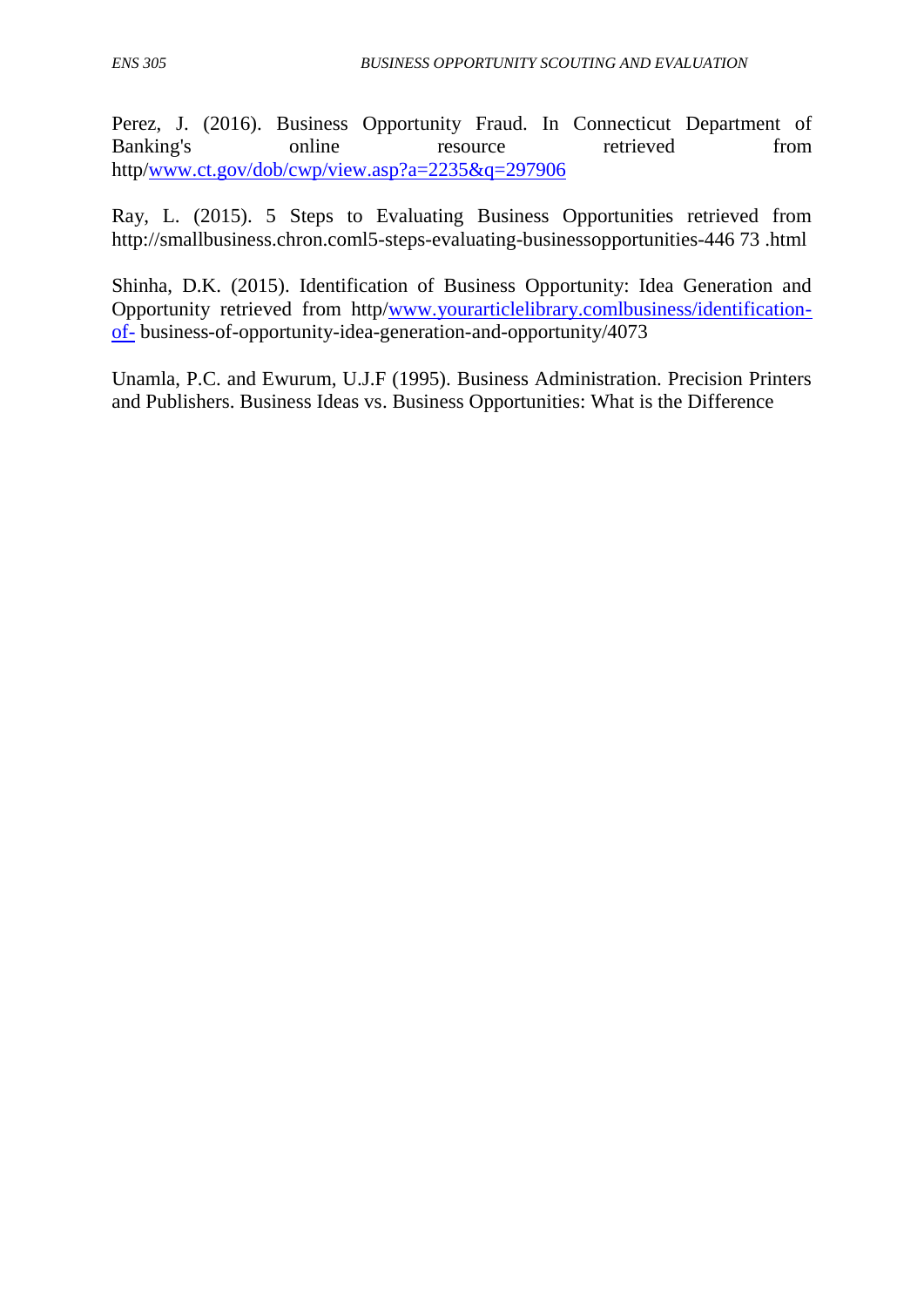# **UNIT 5 DIFFERENCE BETWEEN BUSINESS IDEAS AND BUSINESS OPPORTUNITIES**

#### **CONTENTS**

- 1.0 Introduction
- 2.0 Objectives
- 3.0 Main Content
	- 3.1 The Difference Between Business Ideas And Business Opportunities
	- 3.2 An Opportunity Is Regarded As One After It Has Been Found To Meet The Following Criteria:
	- 3.3 Characteristics of Business Idea
	- 3.4 A Successful Business Idea Must Meet the Following Three Conditions
	- 3.5 How Do You Turn A Business Idea Into An Opportunity
	- 3.6 Five Basic Elements Of The Recipe To Turn Ideas Into Tangible **Opportunities**
- 4.0 Conclusion
- 5.0 Summary
- 6.0 Tutor Marked Assessment
- 7.0 References/Further Reading

## **1.0 INTRODUCTION**

In the previous unit, we discussed about the need for small business enterprises. The funny thing is that many budding entrepreneurs don't even know the differences between a business idea and a business opportunity; and as a result, they use both terms interchangeably. A blunder that makes you sound dumb! I mean, what's more ridiculous than not knowing the in-depth meaning of terms that are used every day and you are gearing up to start your own business? In this unit, we will be talking about the difference between business ideas and business opportunities.

## **2.0 OBJECTIVES**

At the end of this unit, you will be able to:

- Differentiates between Business Ideas and Business Opportunities
- Explain how an Opportunity Criteria:
- Describe characteristics of Business Idea
- Explain the three conditions a Successful Business Idea Must Meet
- Describe how do you turn a Business idea into an Opportunity
- Mention the f**ive basic elements** of the recipe to turn ideas into tangible opportunities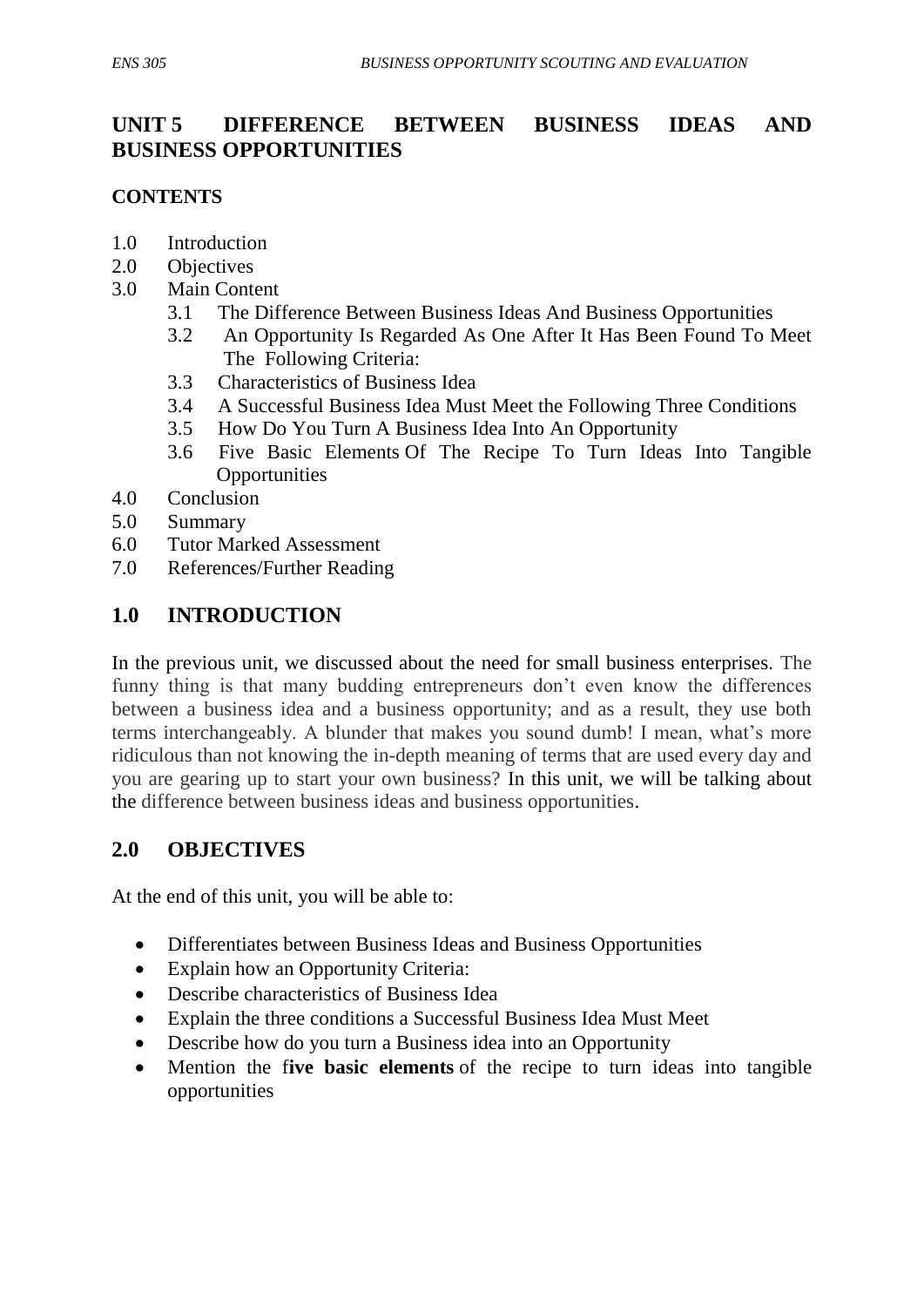## **3.0 MAIN CONTENT**

## **3.1 The Difference Between Business Ideas And Business Opportunities**

Now for those who are yet to identify the difference between a business idea and opportunity, I want you to know that they are not the same; and this article will help you understand the difference.

A business opportunity on the other hand is a proven concept that generates on-going income. In other words, a business opportunity is a business idea that has been researched upon, refined and packaged into a promising venture that is ready to launch.

While multiple business ideas may strike you on a daily basis, only few of them will be profitable in the long run based on market research and feasibility study conducted. These few are the real business opportunities.

Major difference between an idea and an opportunity is that you can sell a business opportunity, but you cannot sell an idea (*it is not entirely impossible but it's difficult*). Colonel Sanders tried for many years to sell his chicken recipe idea but no one listened to him until he repackaged it and KFC (*Kentucky Fried Chicken*) was born. The moral of this lesson is that investors invest in business opportunities and ventures, not business ideas.

## **3.2 An opportunity is regarded as one after it has been found to meet the following criteria**:

- It must have high gross margins.
- It must have the potential to reach break-even cash flow within  $12$  months  $-36$ months.
- The startup capital investments must be realistic and within the range of what you can provide.
- You must have the strength and ability needed to drive the business to success.
- Your level of enthusiasm for the business must be very high.
- It must have the potential for residual income.
- It must have the potential to keep on improving with time.
- It must have a low level of liability risk.

After you have refined and packaged your business opportunity in your mind, you can have it documented by writing a business plan. You can then either implement on your own or sell it to someone else for profit (*probably because you cannot afford the capital required to flag off the business*).

## **3.3 CHARACTERICSTICS OF BUSINESS IDEA**

A promising business idea must have the following characteristics**:**

- Relevant (must fulfill customers' needs or solve their problems)
- Innovative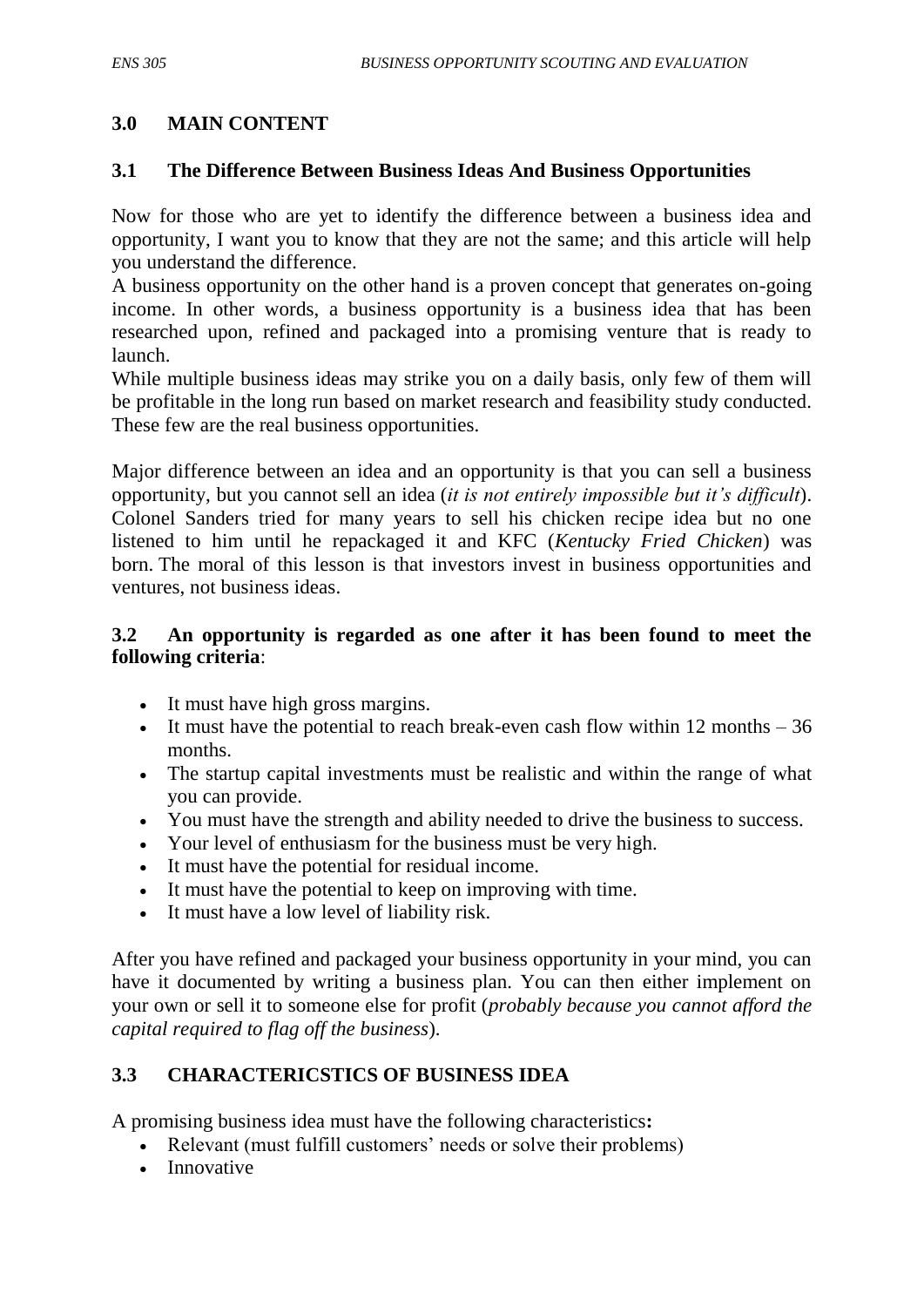- Unique
- Clear focus
- Profitable in the long run

The acceptability and profitability of a business idea hinges largely on how innovative the idea is. Being innovative means using conventional production or distribution methods that have rarely been adopted before. In fact, the entire business system could be innovated.

For example, FedEx revolutionalized mail post services through 24-hour operation and very quick delivery worldwide. The company therefore adopted an innovative system, which eventually spurred it to becoming one of the world's leading mail and parcel delivery services.

However, even more important is the benefit that a business idea promises to offer customers. Such benefits could be passed on to customers in the form of reduced costs. (*We all like to buy quality for less*). So, any business idea that, at least, focuses on lowering costs would most likely be profitable in the long term.

## **3.4 A SUCCESSFUL BUSINESS IDEA MUST MEET THE FOLLOWING THREE CONDITIONS:**

- 1. It must offer benefit to the customer by solving a problem or fulfilling a need. Customers buy products and services for just one reason; to satisfy a need. So, if your business idea cannot satisfy customers, it won't be successful. Every successful business idea must have a unique selling proposition.
- 2. It must have a market that is willing to accept it. A promising business idea must offer a product or service that would be accepted by a large market. It must also have feasible arrangements for catering to that large market as well as unique values that differentiates it from the competition.
- 3. It must have a mechanism for making revenue. A successful business idea must show how much money can be earned from it and how the money will be earned. Having discussed in full detail what a business idea means, let's now look at "business opportunity."

## **3.5 HOW DO YOU TURN A BUSINESS IDEA INTO AN OPPORTUNITY**

**Now how do you turn a business idea into an opportunity**? Well, you can turn a business idea into a business opportunity by conducting market research and feasibility study on your idea, writing a business plan and assembling a business team that will work with you on your idea. Only then will such idea become an opportunity that will attract investors and probably get the needed financing.

#### **'A business idea may or may not be a business opportunity'**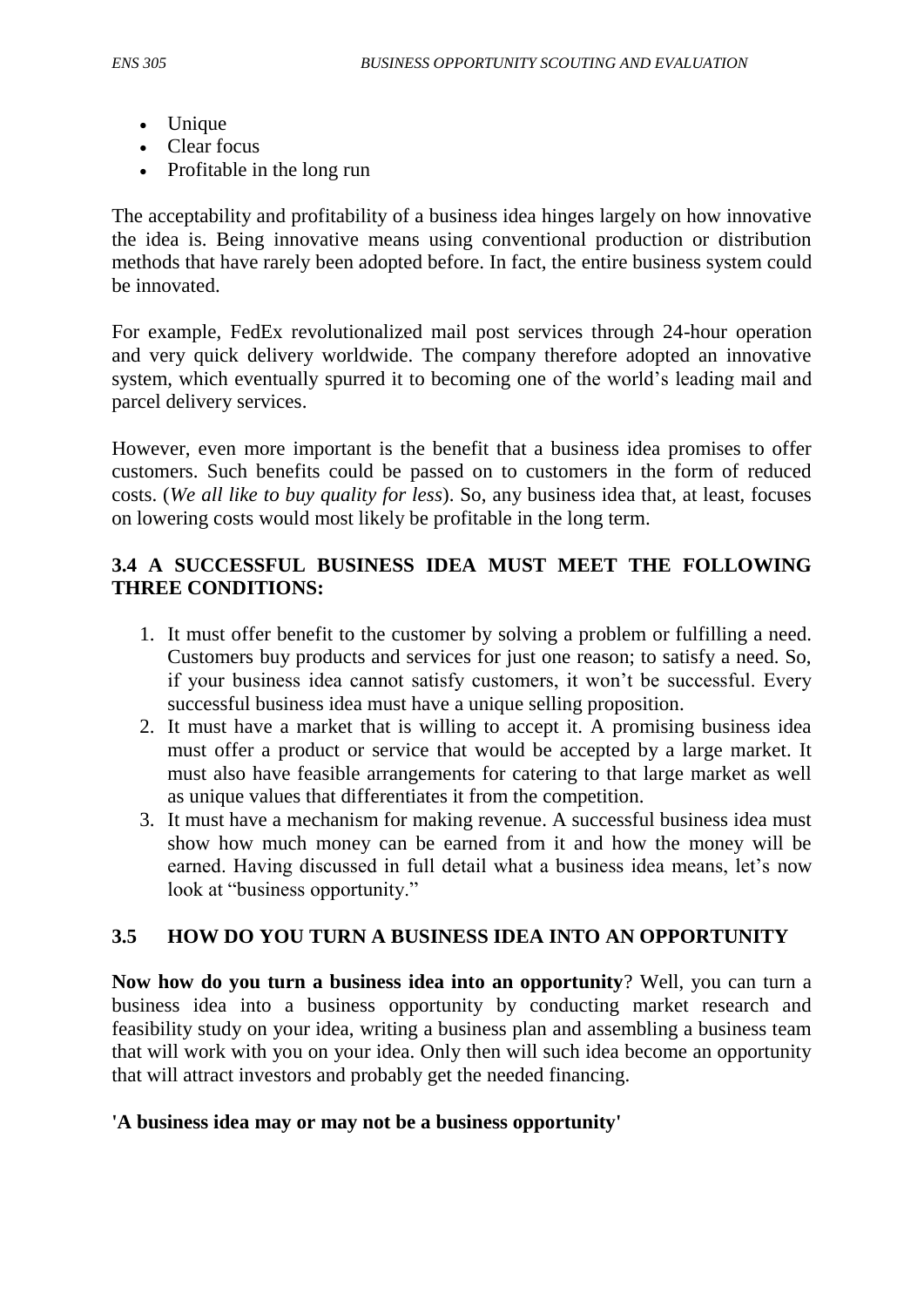Startups may fail and even tall businesses may fall. While there are many factors that decide the fate of big and small companies, identifying ideas and opportunities is what makes it worthwhile to run a business.

Let us try to understand the difference. An idea is like a seed, an impression of a concept or a notion that revolves around seemingly successful *product or service*. A thought that needs some amount of commercial validation before it shapes self into an opportunity. Opportunity is the care and nurturing that a gardener has to endeavor for to turn the seed into a sapling and then allow it to grow into a tall tree. The gardener ensures that it gets good soil, sunshine, proper environment and protection from harsh rains or weather conditions.

A business idea may not necessarily be a business opportunity; one needs to filter and sift through these ideas to realize whether they are real opportunities. Most of the times, these ideas remain dormant because of the lack of courage, resources, time and money or mere inability to take action. And those who show courage to take action generally see their dreams go off track due to lack of far sighted vision or lack of preparedness. The business owner or the management must own the responsibility of its success or failure regardless of the circumstances. Successful entrepreneurs are good at turning ideas into opportunities. They act. They execute to make it all happen. It takes time, resources and hard work. The canvas to paint your idea is large and enormous. You can take an idea from a secret pickling recipe to space tourism, and use the **five basic elements** of the recipe to turn ideas into tangible opportunities that further allow you to make work plans.

## **3.6 FIVE BASIC ELEMENTS OF THE RECIPE TO TURN IDEAS INTO TANGIBLE OPPORTUNITIES**

The five basic elements of the recipe to turn ideas into tangible opportunities that further allow you to make work plans are:

- 1. **Strategic Fit:** To understand what the market needs and realistically take account of capabilities you have to be able to provide it.
- 2. **Business Plan:** The process of writing a business plan actually helps develop an idea into an opportunity. It forces you to ask and answer hard questions and explore your options.
- 3. **Team:** An idea rarely becomes an opportunity without a team. No individual has all the knowledge and skills necessary to make the transformation.
- 4. **Leadership**: Once you have a team, the right leadership is essential to guide the development from idea to opportunity.
- 5. **Resources:** The planning process will give you a good idea of the resources that will be required to turn your idea into an opportunity.

To make it more relevant, let us consider the example of Uber Cabs. There was an innate need of taxis with best affordable prices across the world. Here in Nigeria (Lagos and Abuja), the capital city needs a lot of both public and private transport options all the time. Uber and Tasifier had the idea to fill this void with its very uber and Tasifier cool android based application available on Google play and it is changing how technology can be put to everyday use. Globally business plans must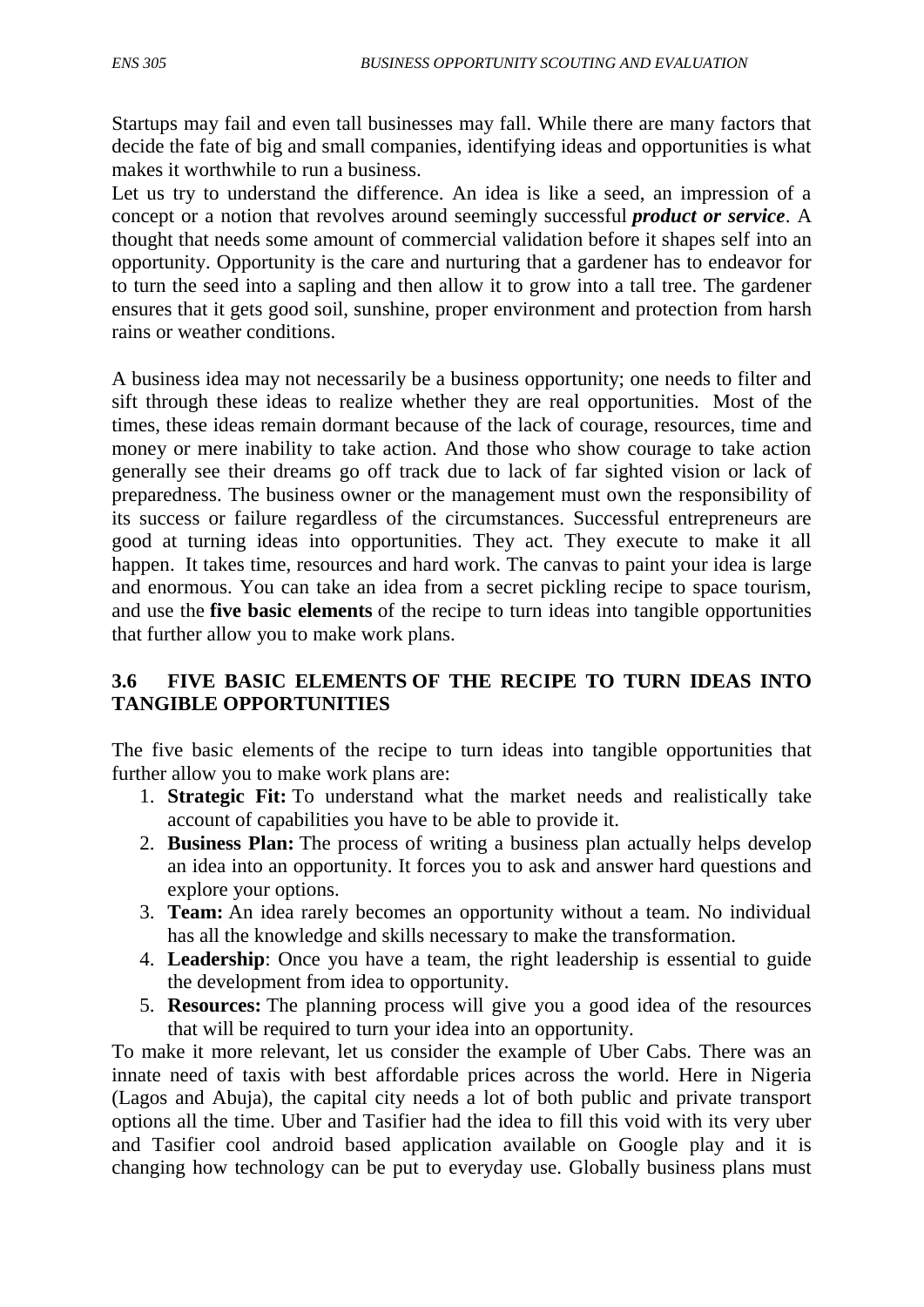have been written well in tandem with market specific feedback. Creation of its team and the availability of drivers is what they had to quickly sort. The visionary team also invested to make the application more robust yet easy to use. We may expect in sometime to hear if they plan to add their own fleet of cars like Ola to keep utilizing the opportunities.

## **4.0 CONCLUSION**

In this unit, we have explained the business idea and business opportunities, the world is filled with brilliant ideas but the world lacks entrepreneurs who have the capacity to turn such ideas to profitable business opportunities. It is one thing to develop an idea, but it is an entirely different ball game to turn an idea into a business opportunity.

## **5.0 SUMMARY**

This unit has treated the Difference between business ideas and business opportunities, an opportunity is regarded as one after it has been Found To Meet The following criteria, characteristics of business idea, a successful business idea must meet the following three conditions, how do you turn a business idea into an opportunity and five basic elements of the recipe to turn ideas into tangible opportunities.

## **6.0 TUTOR-MARKED ASSIGNMENT**

- 1. Differentiate Between Business Ideas and Business Opportunities.
- 2. List and explain Criteria an Opportunity found to meet.
- 3. Mention and discuss Characteristics of Business idea
- 4. Discuss successful business idea conditions must meet
- 5. How do you turn a Business Idea into an Opportunity discuss?
- 6. List and explain five basic elements of the recipe to Turn ideas into tangible Opportunities.

# **7.0 REFERENCES/FURTHER READINGS**

Ajonbadi, H.A (2000) *Applied Business Management Theory*, Vantage Publishing, Lagos

Otokiti, S.0(2005) *Business Management,* Pumak Publishing, Lagos

Oyedijo, A., Oladele, J. and Olumoko, Y. (2008) Entrepreneurship and Small Business. Strategic-international press ltd, Lagos.

Unamla, P.C. and Ewurum, U.J.F (1995). Business Administration. Precision Printers and Publishers. Business Ideas vs. Business Opportunities: What is the Difference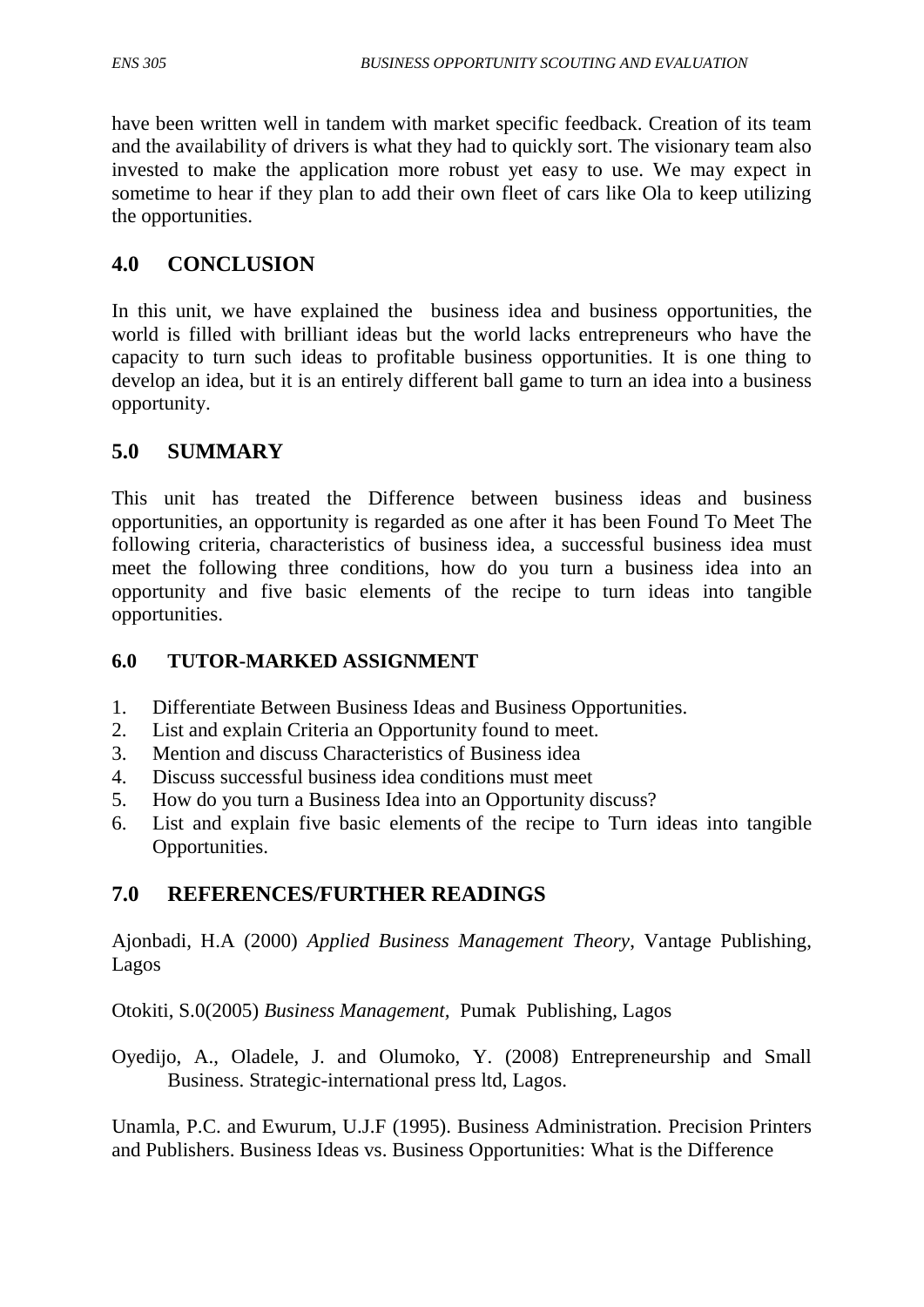# **MODULE 2**

- UNIT 1 Identification of Business Opportunity
- UNIT 2 Evaluation, Steps And Guideline Of Business Opportunities
- UNIT 3 Types of Business Opportunities for Entrepreneurs
- UNIT 4 Business Plan
- UNIT 5 Creative Entrepreneurship

# **UNIT 1 IDENTIFICATION OF BUSINESS OPPORTUNITY**

## **CONTENTS**

- 1.0 Introduction
- 2.0 Objectives
- 3.0 Main Content
	- 3.1 Identification of Business Opportunity
	- 3.2 Sources of idea
	- 3.3 Prospective entrepreneur can get ideas for establishing his/ her enterprise from various sources.
- 4.0 Conclusion
- 5.0 Summary
- 6.0 Tutor Marked Assessment
- 7.0 References/Further Reading

# **1.0 INTRODUCTION**

In the previous unit, we discussed about Differentiates between Business Ideas and Business Opportunities, explain how an Opportunity Criteria, described characteristics of Business Idea, explained the three conditions a Successful Business Idea Must meet, described how do you turn a Business idea into an Opportunity and mentioned the f**ive basic elements** of the recipe to turn ideas into tangible opportunities. In this unit, we will be talking about the identification of business opportunity.

# **2.0 OBJECTIVES**

At the end of this unit, you will be able to:

- Identifying Business Opportunity
- Describe sources of idea
- explain how Prospective entrepreneur can get ideas for establishing his/ her enterprise from various sources.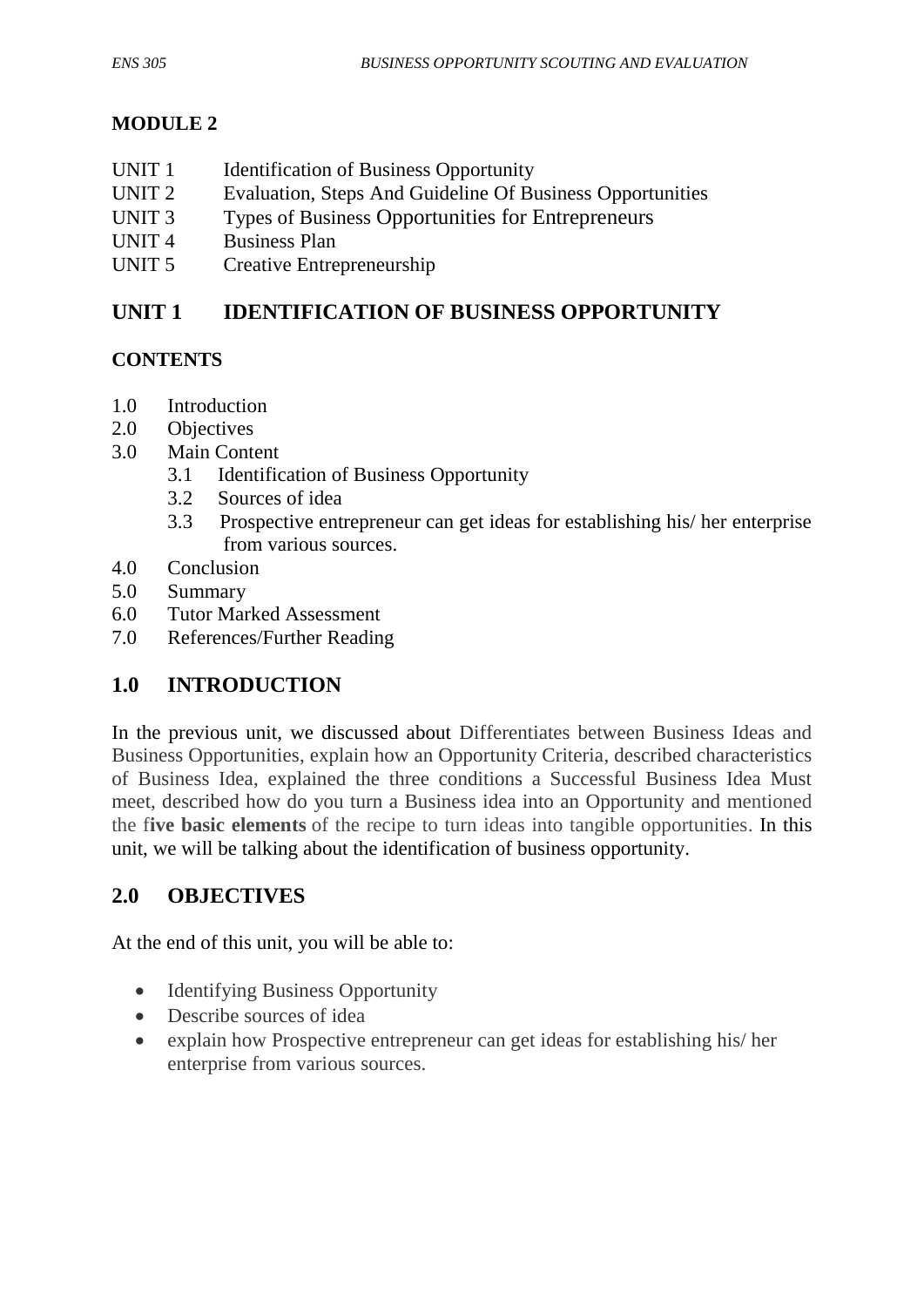## **3.0 MAIN CONTENT**

#### **3.1 Identification of Business Opportunity**

Identification and selection of a suitable and viable business opportunity is first thing. This is because if we ask any intending entrepreneur what project product he/she will select and start as an enterprise, the obvious answer he/she would give is the one that have a good market and is profitable. Identification business opportunity starts with:

(i) *Idea Generation and Opportunity:* Idea generation represents the creative process of generating, developing, and communicating new ideas, while an idea is understood as a basic element of thought that can be visual, concrete, or abstract. Opportunity identification and selection are akin to 'new product development' in marketing terminology. Product or opportunity identification and selection process starts with the generation of ideas or ideas about some opportunities or products that are generated in the first instance. Opportunity identification and selection are like corner stones of business enterprise. BUl how could one without knowledge about the product know its market. The problem often lies in the choice of the product or project. To overcome the problem of product identification and selection is to find out how the existing entrepreneurs identified the opportunity and set up their enterprises. Shinha (2015) reveals that entrepreneurs select their products or projects based on some factors:

(i) Their own or partners' past experience in that business line;

(ii) The Government's promotional schemes and facilities offered to run some specific business enterprises;

(iii) The high profitability of products;

(iv) Increasing demand for the product in the market;

(v) The availability of inputs like raw materials, labour, etc. at cheaper rates;

(vi) The expansion or diversification plans of their own or any other ongoing business known to them; and

(vii) The products reserved for small-scale units or certain locations.

Therefore, one of the ways employed by most of the intending entrepreneurs to select a suitable product/project is to firstly generate ideas about a few products/projects.

#### **3.2 SOURCES OF IDEA**

*Sources of Idea:* The idea of opportunities or products can be generated from various sources: internal and external or from formal or informal. These may include the followings:

- i. Knowledge of potential customer needs,
- ii. Watching emerging trends in demands for certain products, Scope for producing substitute product,
- iii. Going through certain professional magazines catering to specific interests like electronics, computers, etc.,
- iv. Success stories of known entrepreneurs or friends or relatives,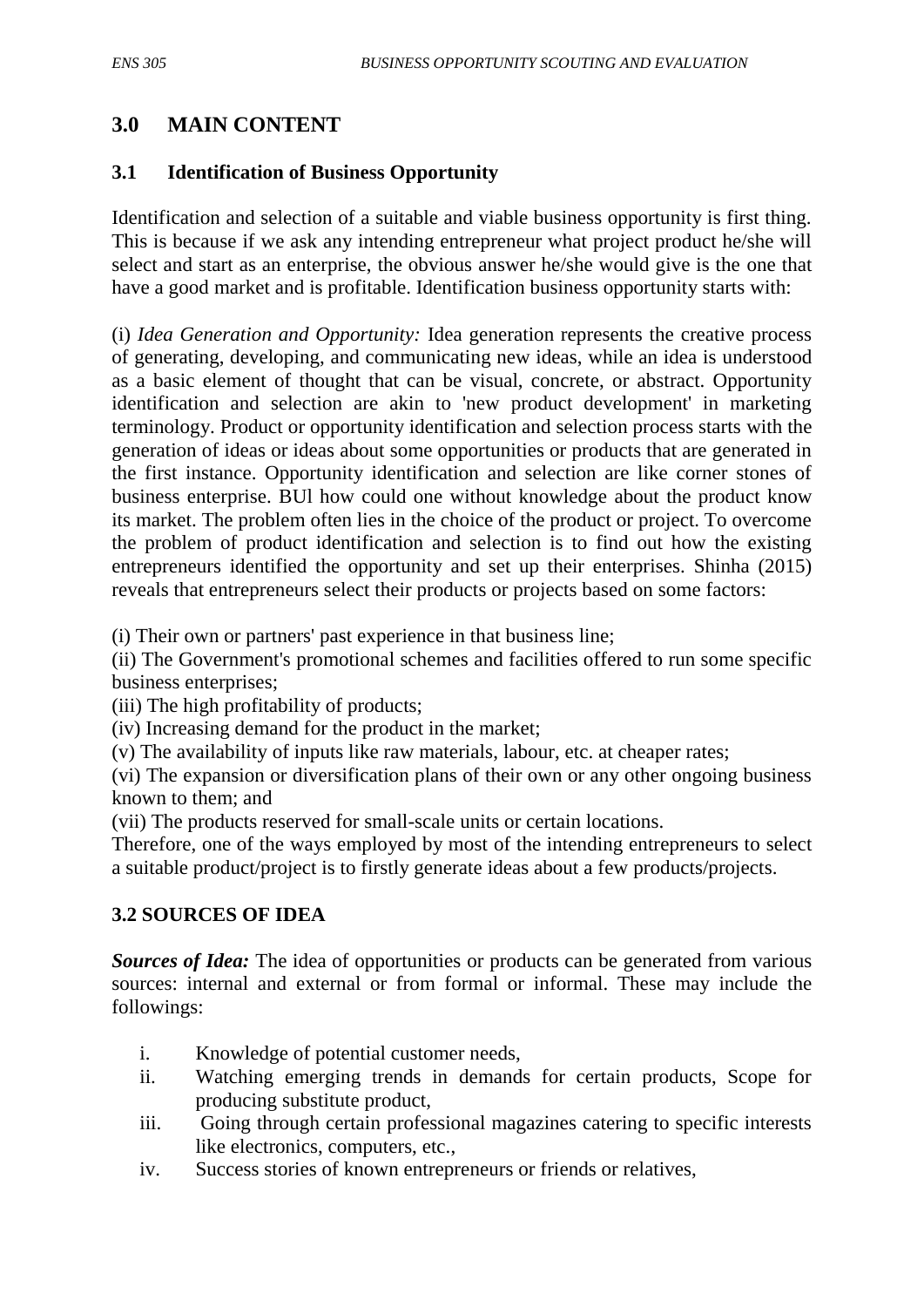- v. Making visits to trade fairs and exhibitions displaying new products and services,
- vi. Meeting with the Government agencies, Ideas given by the knowledgeable persons,
- vii. Knowledge about the government policy, concessions and incentives, list of items reserved for exclusive manufacture in small-scale sector,
- viii. A new product introduced by the competitor, and
- ix. One's market insights through observation .

Also a prospective entrepreneur can get ideas for establishing his/ her enterprise from various sources. These may include consumers, existing products and services presently on offer, distribution channels, the governrnent officials, internet, Research and Development (R&D).

#### **3.3 Prospective Entrepreneur Can Get Ideas For Establishing His/ Her Enterprise From Various Sources.**

#### **A brief description on each of these follows:**

- *(a) Consumers:* No business enterprise can be thought of without consumers. Consumers demand for products and services to satisfy their wants. An entrepreneur needs to know what the consumers actually want so that he/she can offer the product or service.
- *(b) Existing products and services:* One way to have an enterprise idea may be monitoring the existing products and services already available in the market and making a compentive analysis of them to identify thee shortcomings and then, based on it, decide what and how a better products and service can be offered to the consumers.
- *(c) Distribution Channels:* Distribution channels known as market intermediaries, serves as a very effective source for new ideas fly. entrepreneurs. This is because they deal directly with the consumers an:: can better understand the consumers' wants. The channel members include wholesalers and retailers who can provide ideas for new product development and modification in the existing product.
- *(d) Government:* A prospective entrepreneur can also get enterprise idea from the publications of patents available for license or sale. Besides, there are some governmental agencies that assist entrepreneurs in obtaining specific product information. Such information can also become basis for enterprise formation.
- *(e) The Internet:* The internet provides a means that enables higher levels *c':*  communication between people, companies and countries throughout the world. The internet by far is the greatest business opportunity that you caz implore to grow your business.

*(j) Research and Development:* Research and Development (R&D) activity can be carried out in-house or outside the organization. R&D activity suggests what and how a new or modified product can be produce to meet the customers' requirements.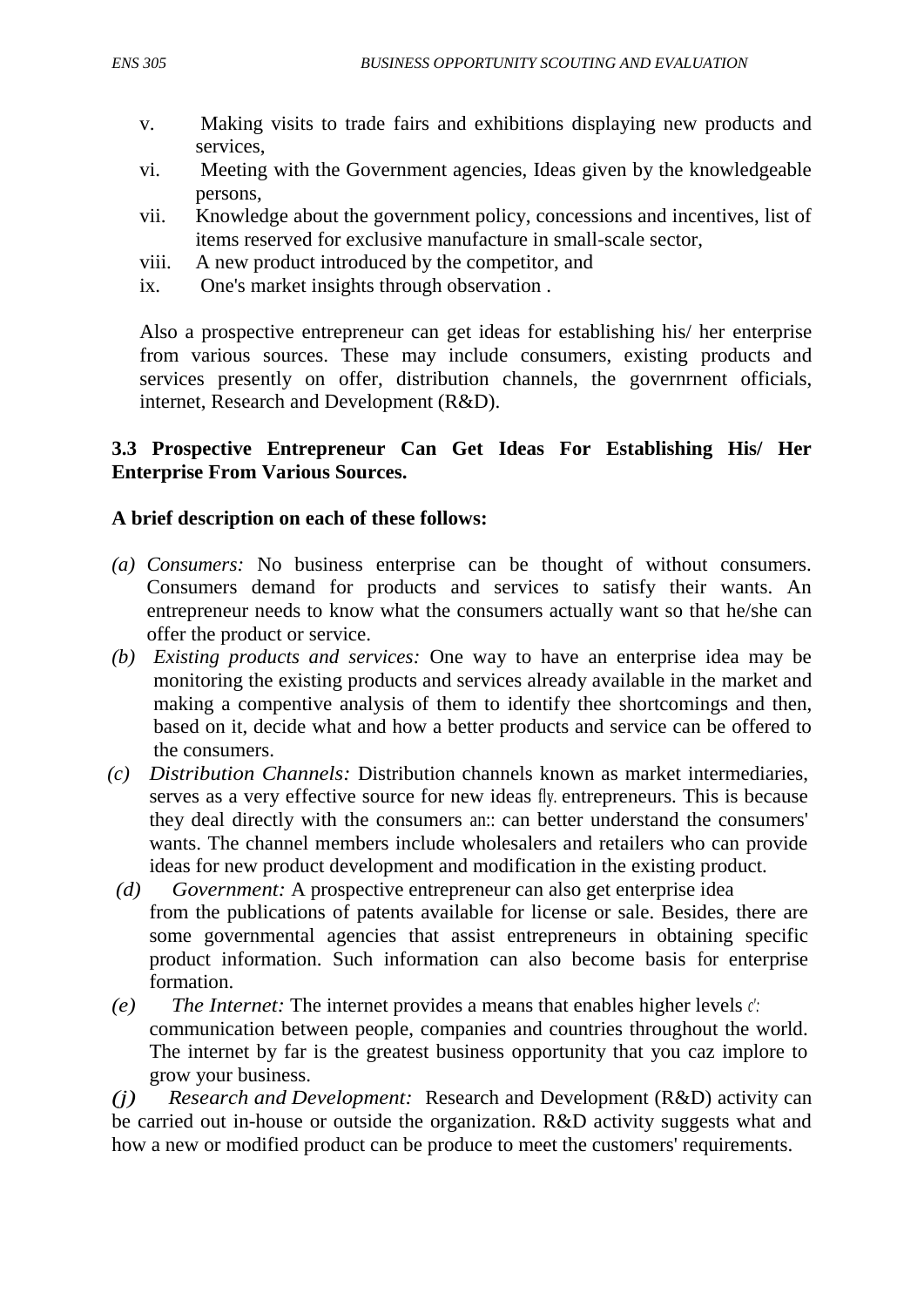# **4.0 CONCLUSION**

In this unit, we have explained the identified Business Opportunity, Describe sources of idea and explained how Prospective entrepreneur can get ideas for establishing his/ her enterprise from various sources.

# **5.0 SUMMARY**

This unit has treated and identified Business Opportunity, Describe sources of idea and explained how Prospective entrepreneur can get ideas for establishing his/ her enterprise from various sources.

# **6.0 TUTOR-MARKED ASSIGNMENT**

- 1. How do you Identify Business Opportunity
- 2. What are the sources of idea?
- 3. explain how Prospective entrepreneur can get ideas for establishing his/ her enterprise from various sources.

# **7.0 REFERENCES**

Agu, R.A (2011). Entrepreneurial Development and Small Business Management. EBS Lecture pack.

Arkanass Small Business Development Center (2014). Five steps to : evaluating business opportunity retrieved from **https:**[//www.atu.edu/asbtdc/](http://)

Elgin, J. (2016). Buying a Franchise versus a Business Opportunity retrieved from [https:llwww.entrepreneur.com/article/181212](http://https:llwww.entrepreneur.com/article/181212)

International Training Centre of the ILO (2005). Know about business. Entrepreneurship Educational Schools and Technical Vocational Training Institutions. Module 5. How do I find a good business idea? Tomlinson, P. and Haftendorn, K. ed.

Okechuwu, E.U(2017). Identification and evaluation of business opportunity, in Onoh, B.C.E.C., Orga, C.C and Abraham, D. Introduction to Entrepreneurship Development (Theory).Entrepreneurship Development Centre(EDC), ESUT, Enugu.

Perez, J. (2016). Business Opportunity Fraud. In Connecticut Department of Banking's online resource retrieved from http[/www.ct.gov/dob/cwp/view.asp?a=2235&q=297906](http://www.ct.gov/dob/cwp/view.asp?a=2235&q=297906)

Ray, L. (2015). 5 Steps to Evaluating Business Opportunities retrieved from http://smallbusiness.chron.coml5-steps-evaluating-businessopportunities-446 73 .html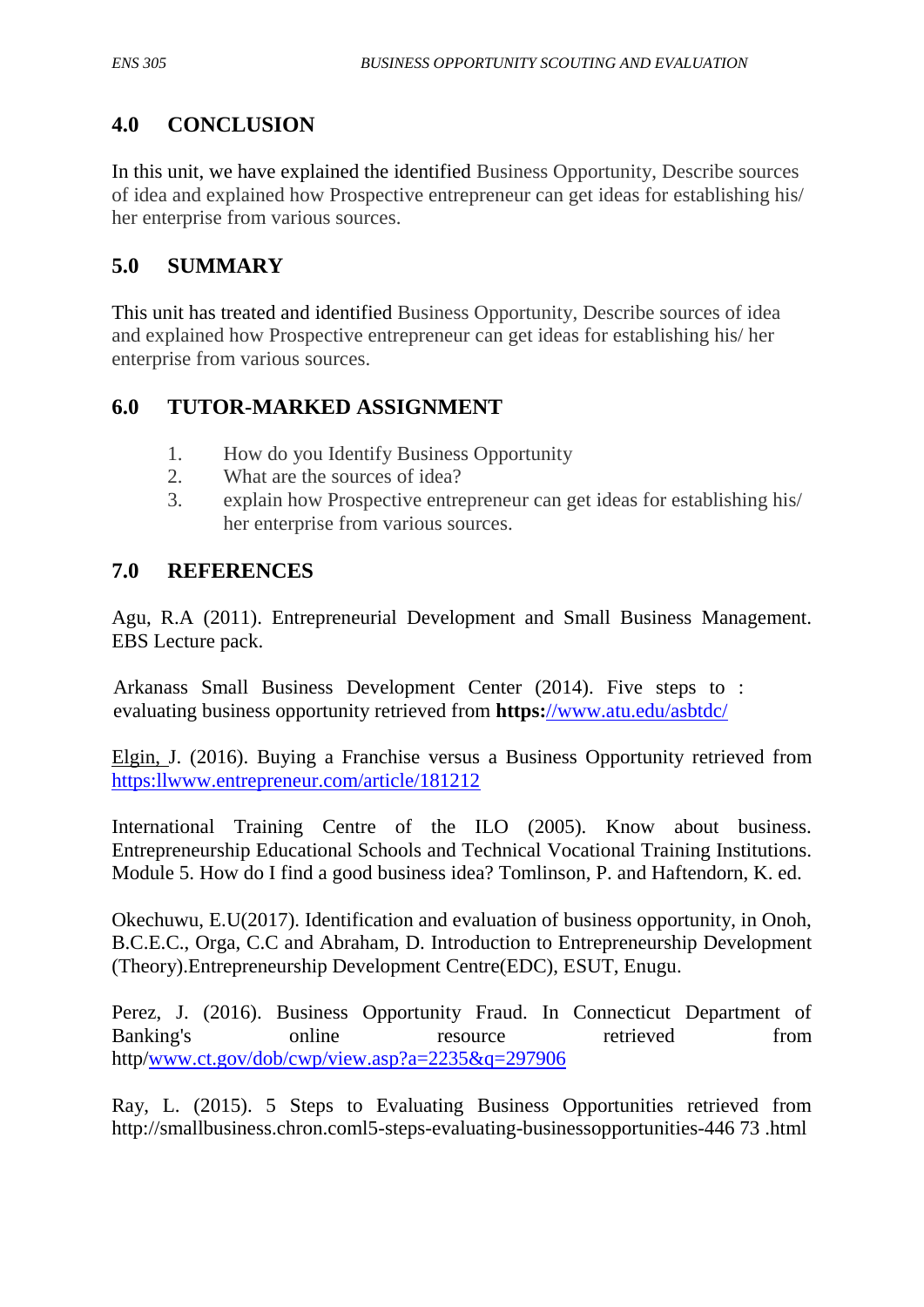# **UNIT 2 EVALUATION, STEPS AND GUIDELINE OF BUSINESS OPPORTUNITIES**

## **CONTENTS**

- 1.0 Introduction
- 2.0 Objectives
- 3.0 Main Content
	- 3.1 Evaluation of Business Opportunities
	- 3.2 Steps to evaluating business opportunity
	- 3.3 Guidelines for Evaluating Business Opportunities
- 4.0 Conclusion
- 5.0 Summary
- 6.0 Tutor Marked Assessment
- 7.0 References/Further Reading

# **1.0 INTRODUCTION**

In the previous unit, we discussed about Identifying Business Opportunity, described sources of idea, and explained how Prospective entrepreneur can get ideas for establishing his / her enterprise from various sources. In this unit, we will be talking about the evaluation of business opportunities.

# **2.0 OBJECTIVES**

At the end of this unit, you will be able to:

- describe Evaluation of Business Opportunities
- list steps to evaluating business opportunity
- illustrate the guidelines for Evaluating Business Opportunities

## **3.0 MAIN CONTENT**

## **3.1 Evaluation of Business Opportunities**

Entrepreneurs have begun and failed at new businesses. Most entrepreneurs actually fail to fully analyze and evaluate business ideas and opportunities in the first place. Whether starting a small business from scratch or purchasing an existing company or franchise, one needs to take steps to evaluate the business s potential and one's abilities to make it successful. The investigation must  $\sim$  thorough, in analyzing the risks and benefits of the opportunity created.

## **3.2 Steps to evaluating business opportunity***.*

The five steps to evaluating business opportunity have been identified by *Ray (2015).* (a) *Self-Analysis:* Considering the Willingness to take risks as well as the amount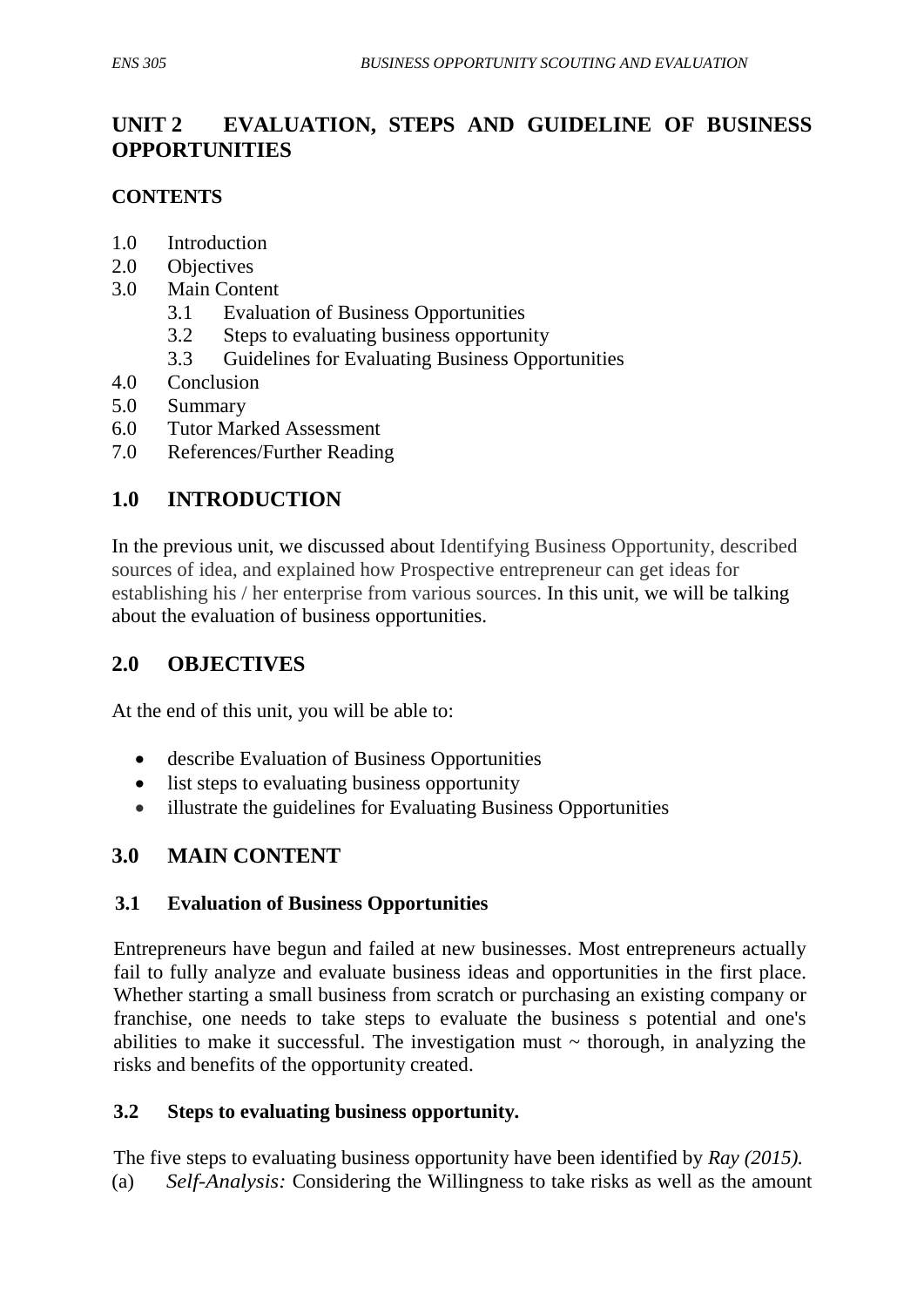of time and energy one needs to make the business a success While most small businesses fail is because of poor management and the owner's inability to manage resources.

*(b) Financial Components:* evaluation of one's resources and availability of finance.

*(c) Market Research:* conducting feasibility of the project to determine its viability and ascertain the existence of customers for the product or service; and what kind of competition exists.

*(d) Risk Assessment:* including factors that could negatively affect the business, such as the general state of the economy competitiveness, health, the level of credit available.

*ce) Support:* evaluate the amount of support expected from family, friends and government.

## **3.3 Guidelines for Evaluating Business Opportunities**

The guidelines for evaluating business opportunities are:

- 1. Evaluation of own capabilities and abilities.
- 2. Determine to run the business enthusiastically.
- 3. Having complete knowledge of the product or service with which you are involved.
- 4. Market evaluation of the product or service to be offered. There must be need for the product.
- 5. Find from previous owners how successful the business has been for a period of time.
- 6. Determine the training and experience required to run the venture properly.

Before a person decides whether a business opportunity is suitable and which one should be viable, certain information are needed to make an informed decision on what kind of opportunity is the best. Some factors to consider when choosing a business are the initial investment, capital requirements, business financing, current trends and the amount of time it will take to get the business plan and running.

# **4.0 CONCLUSION**

In this unit, we have explained evaluation of Business Opportunities, illustrates Steps to evaluating business opportunity and guidelines for Evaluating Business Opportunities.

# **5.0 SUMMARY**

This unit has treated and evaluation of Business Opportunities, steps to evaluating business opportunity and guidelines for Evaluating Business Opportunities.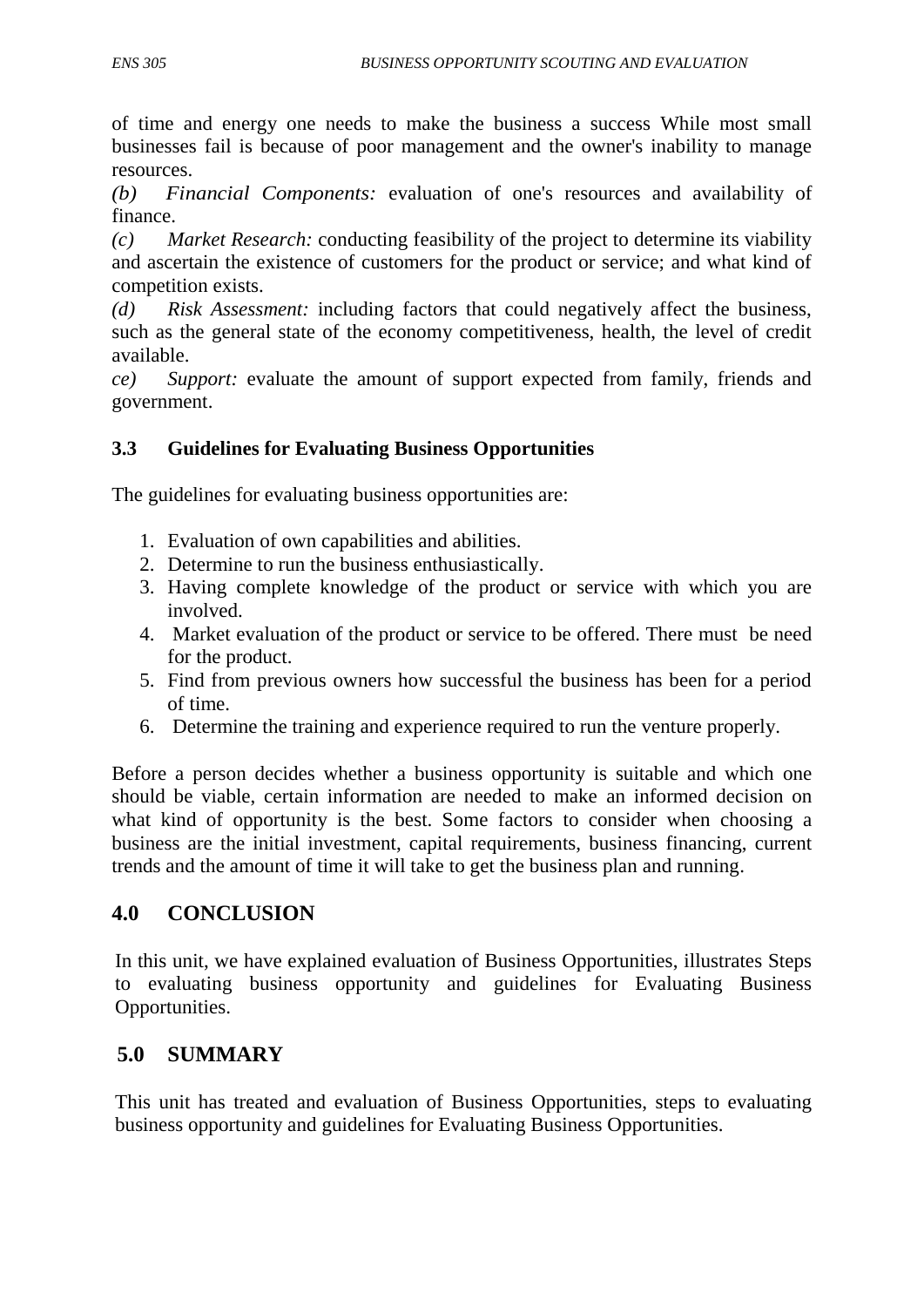## **6.0 TUTOR-MARKED ASSIGNMENT**

- 1. How do you Evaluation of Business Opportunities
- 2. List and explain Steps to evaluating business opportunity
- 3. What are the guidelines for Evaluating Business Opportunities?

## **7.0 REFERENCES**

Agu, R.A (2011). Entrepreneurial Development and Small Business Management. EBS Lecture pack.

Arkanass Small Business Development Center (2014). Five steps to : evaluating business opportunity retrieved from **https:**[//www.atu.edu/asbtdc/](http://)

Elgin, J. (2016). Buying a Franchise versus a Business Opportunity retrieved from [https:llwww.entrepreneur.com/article/181212](http://https:llwww.entrepreneur.com/article/181212)

International Training Centre of the ILO (2005). Know about business. Entrepreneurship Educational Schools and Technical Vocational Training Institutions. Module 5. How do I find a good business idea? Tomlinson, P. and Haftendorn, K. ed.

Okechuwu, E.U(2017). Identification and evaluation of business opportunity, in Onoh, B.C.E.C., Orga, C.C and Abraham, D. Introduction to Entrepreneurship Development (Theory).Entrepreneurship Development Centre(EDC), ESUT, Enugu.

Perez, J. (2016). Business Opportunity Fraud. In Connecticut Department of Banking's online resource retrieved from http[/www.ct.gov/dob/cwp/view.asp?a=2235&q=297906](http://www.ct.gov/dob/cwp/view.asp?a=2235&q=297906)

Ray, L. (2015). 5 Steps to Evaluating Business Opportunities retrieved from http://smallbusiness.chron.coml5-steps-evaluating-businessopportunities-446 73 .html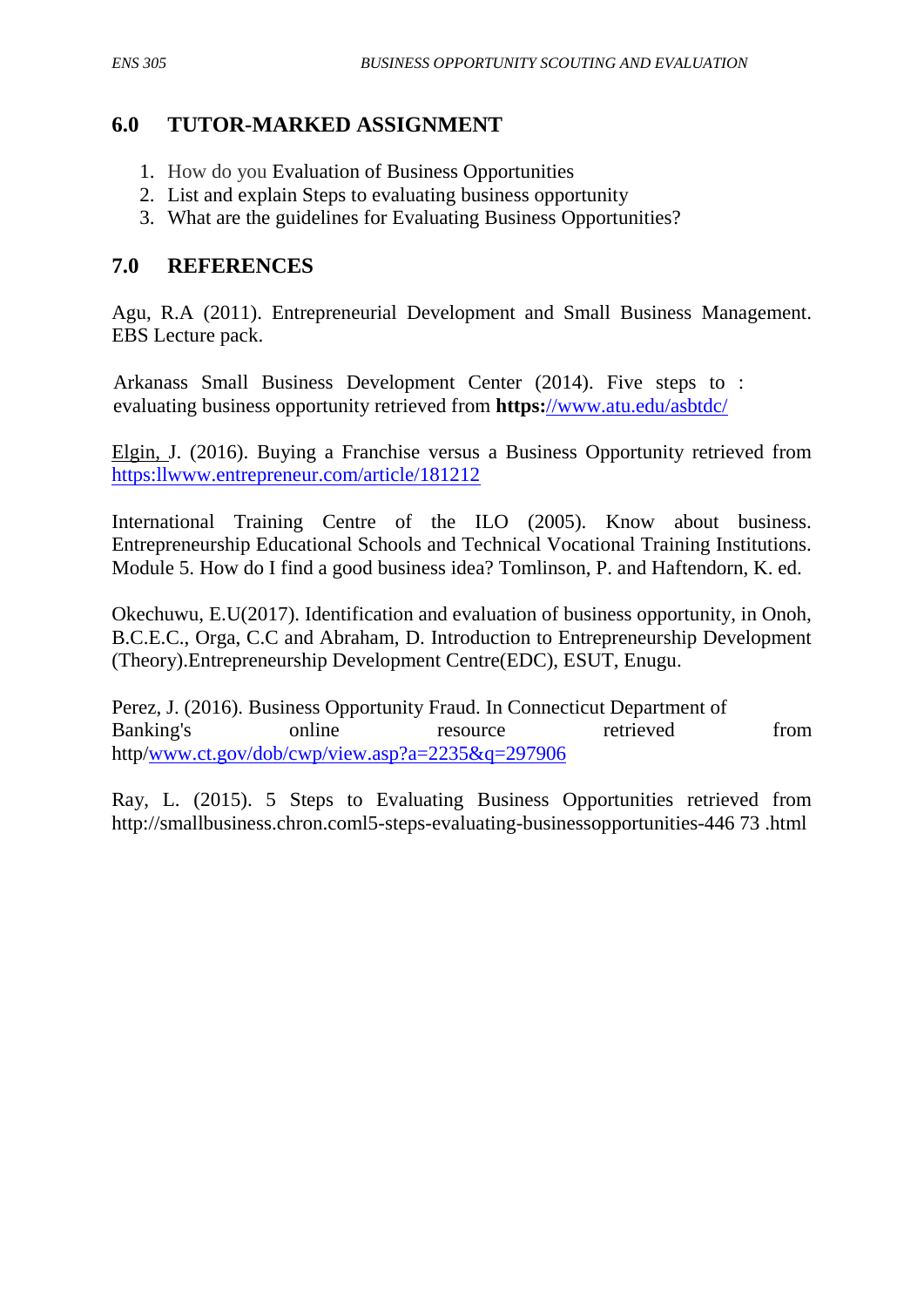# **UNIT 3 TYPES OF BUSINESS OPPORTUNITIES FOR ENTREPRENEURS**

### **CONTENTS**

- 1.0 Introduction
- 2.0 Objectives
- 3.0 Main Content
	- 3.1Types of Business Opportunities for Entrepreneurs
	- 3.2 Lists of services in different sector that could be ventured into
	- 3.3 Offline Business Opportunities
- 4.0 Conclusion
- 5.0 Summary
- 6.0 Tutor Marked Assessment
- 7.0 References/Further Reading

# **1.0 INTRODUCTION**

The last unit treated the evaluation of Business Opportunities, steps to evaluating business opportunity and guidelines for Evaluating Business Opportunities. In this unit, we will be talking about the types of business opportunities for entrepreneurs.

## **2.0 OBJECTIVES**

At the end of this unit, you will be able to:

- Identify types of Business Opportunities for Entrepreneurs
- Illustrate services in different sector that could be ventured into
- Explain offline Business Opportunities describe Evaluation of Business **Opportunities**

## **3.0 MAIN CONTENT**

## **3.1 Types of Business Opportunities for Entrepreneurs**

Many business opportunities abound everywhere only if one is creative enough to discover them. Opportunities in them need to be discover not merely at the surface but in-depth. Opportunities could also be created originally from one's idea. creativity and innovation. There are many entrepreneur opportunities one may choose. The different types of business opportunities are discussed below:

**(i)** *Buy a Franchise:* This involves having an opportunity to start your business *om* already set-up business. It is expected that such entrepreneurs buy a Franchise opportunity. A franchise is an existing business with a solid business *Identification and Evaluation of Business Opportunities*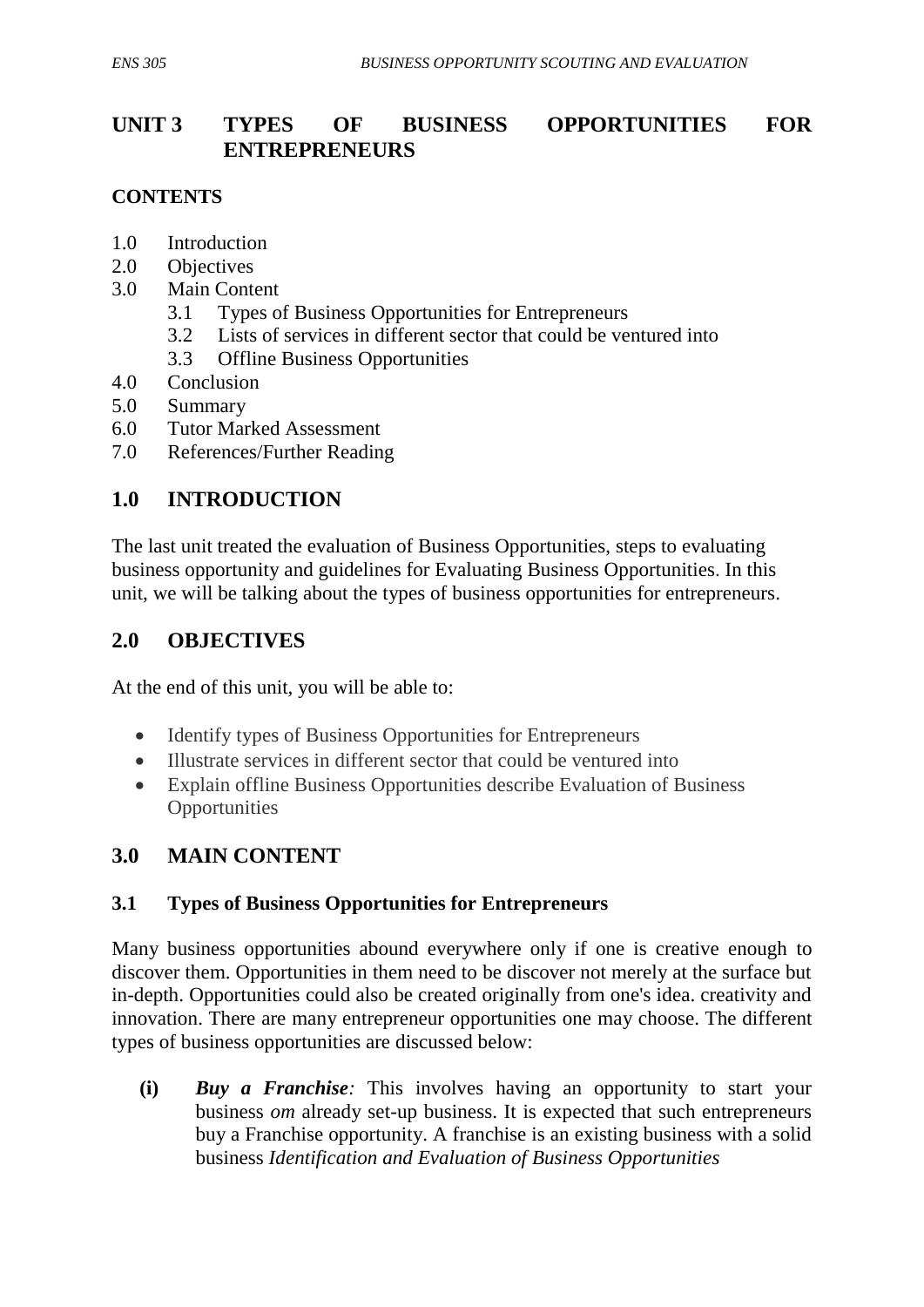**(ii)** *Distributorship or Dealership:* An important business opportunity is with distributorships and dealerships. A distributor is a person or business agent that has an agreement to sell products or services produced by another company.

**(iii)** *Network Marketing:* In addition to distributing the product or services offered by the parent company, a network marketer also endeavours to recruit other distributors, hence creating a network of distributors and earning considerable income through residual commission.

**(iv)** *Licensing:* Opportunity exists through licensing; which offers an entrepreneur the right to be creative and invent product or service, but retaining the name brand, icon or trademark of the widely recognized business.

**(v)** *Finding and Filling a Niche:* Another area where opportunities find attraction to the entrepreneur is in finding or filling a small niche. A niche is small area where a business opportunity is likely to bring profit. A well-timed product or service has a greater likelihood of success in the market. Marketing the right idea into the right niche at the right time is an awesome combination.

### **3.2 Lists of services in different sector that could be ventured into**

Below are lists of services in different sector that could be ventured into:

#### **Agric Resources:**

(i) Cereals: Rice, Wheat Etc (ii) Plantation: Rubber, Palm, Casher, etc. (iii)Spices: Ginger, Pepper, Etc (iv) Oiled Seed: Groundnuts, Soya Bean, Mustard. etc. (v) Fruits: Orange, banana, manso. e.t.c.

**Forest Resources:** can be renewable and non-renewable. Renewable: leaves, fruits, barks and flower and Non-renewable: Timber.

Fish farming, snail farming, poultry farming, domestic farming, animal farming e.g. rabbit, sheep, goat, pig and other ruminants, crop farming e.g. rice, bean, yam, etc, grass cutter farming, mushroom farming, honey production, cassava processing for starch and garri, palm oil mill, etc. These could be produced in commercial quantities.

#### **Computer Science & IT**

Below are lists of services in the computer and IT sector that one could venture on. Operating a cyber cafe, designing software for use in schools, bookshops, families etc. Computer Training, IT training and consultancy, designing software to be used as tutorial lessons, computer graphic design, business center. designing a website for job recruitment services.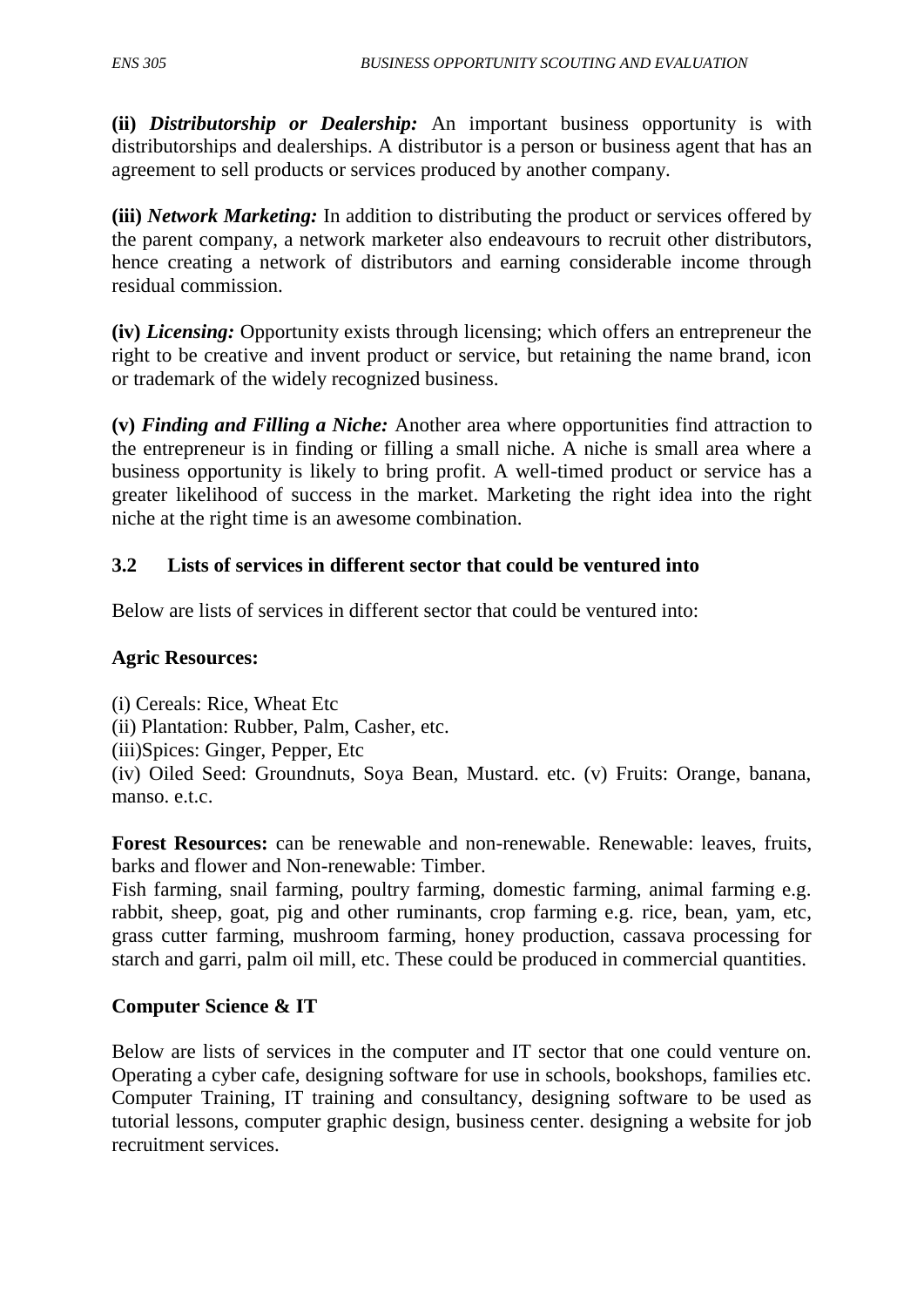#### **3.3 Offline Business Opportunities**

Book publishing, educational teaching aid, bookshop and stationary store, electronic store and repairs, article writing, selling, online, advertisement on ones website, printing and lithographic, writing business plan for people, estate agent (property managers, land, waste management services), digital photography, solar panel sales & installation, magazine publishing, song writing/movie writing, supermarket/general merchandise, building materials and block industry, soap production, recharge card/phone business, tailoring and clothing, repair services, textile production, transportation business, restaurant and fast food services, water bottling and packaging, pesticide and insecticide formulation, event management, and landscaping.

This is right time to take a concrete decision of becoming a business owner or an entrepreneur. Opportunities abound. As individuals we have something to offer to the society. The current information age is the knowledge age that offers innumerable opportunities for us. Knowledge is power. Hosea 6vs 4:

*The internet by far is the greatest business opportunity that you can explore to grow your business.* 

One other unique factor of having your business online is that your business is not leverage by time. This implies that your business is not controlled by time. And your online business or store remains open for every day of the year. That's the POWER of the INTERNET. This invariably means that your online business does not have to concentrate on local markets -and almost no place is out of reach. If your business has a website, it means it is accessible by the global market. This is a vital advantage that online businesses have over offline businesses.

The INTERNET is a huge Market place that has attracted all forms of businesses with it's potential for big-time, high revenues with time. The success of small businesses grow very fast due to the high potential of internet presence. You can just sell about thing - as long as you have a product that has a market and mostly because the right product sells itself.

## **4.0 CONCLUSION**

Identifying available opportunity is not an easy task if an entrepreneur doesn't familiarize himself or herself with the different sector available within the economy.

#### **5.0 SUMMARY**

This unit has treated types of business opportunities for entrepreneurs and the lists of services in different sector that could be ventured into.

## **6.0 TUTOR-MARKED ASSIGNMENT**

1. How do you Evaluation of Business Opportunities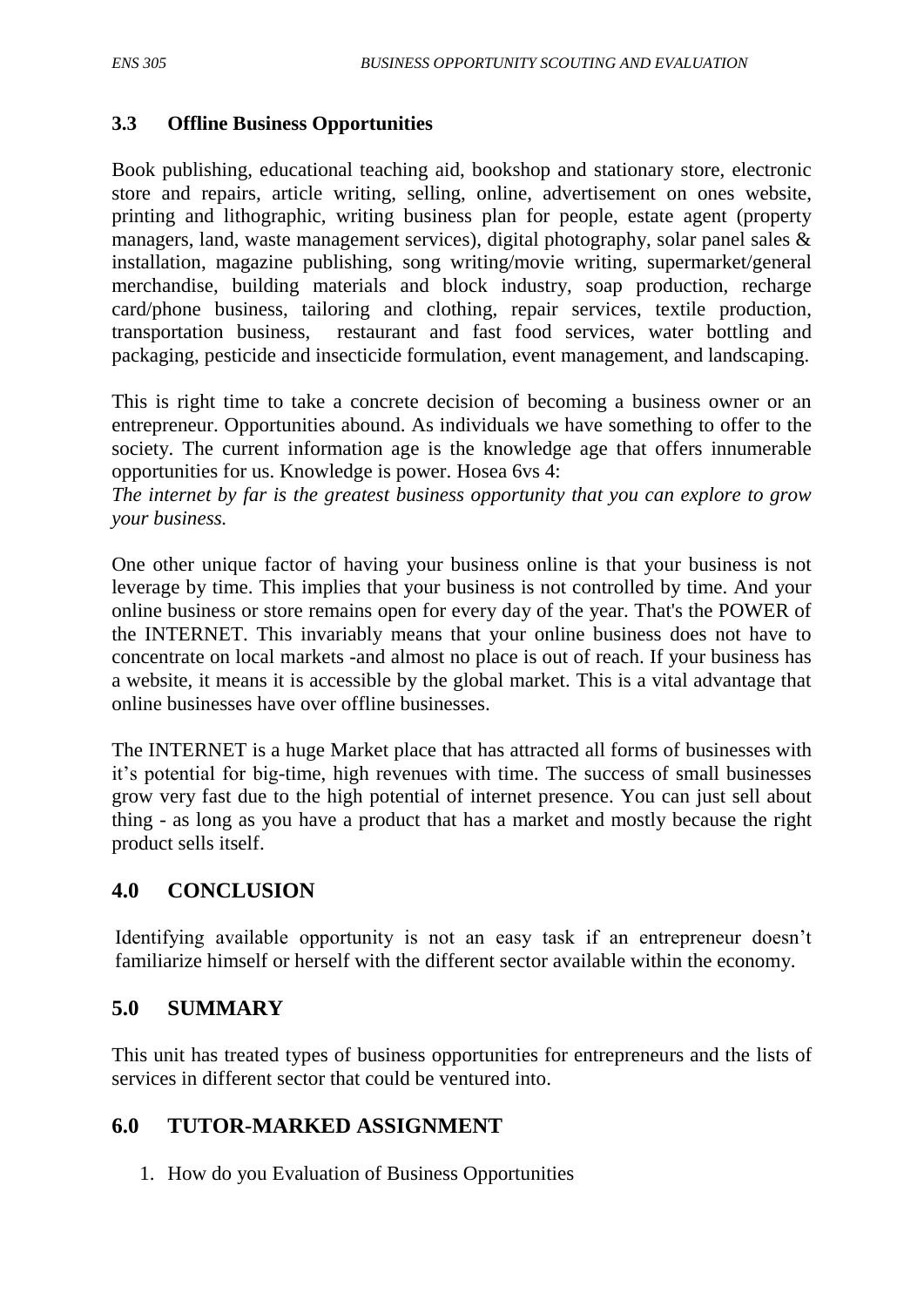- 2. List and explain Steps to evaluating business opportunity
- 3. What are the guidelines for Evaluating Business Opportunities?

## **7.0 REFERENCES**

Agu, R.A (2011). Entrepreneurial Development and Small Business Management. EBS Lecture pack.

Arkanass Small Business Development Center (2014). Five steps to : evaluating business opportunity retrieved from **https:**[//www.atu.edu/asbtdc/](http://)

Elgin, J. (2016). Buying a Franchise versus a Business Opportunity retrieved from [https:llwww.entrepreneur.com/article/181212](http://https:llwww.entrepreneur.com/article/181212)

International Training Centre of the ILO (2005). Know about business. Entrepreneurship Educational Schools and Technical Vocational Training Institutions. Module 5. How do I find a good business idea? Tomlinson, P. and Haftendorn, K. ed.

Okechuwu, E.U(2017). Identification and evaluation of business opportunity, in Onoh, B.C.E.C., Orga, C.C and Abraham, D. Introduction to Entrepreneurship Development (Theory).Entrepreneurship Development Centre(EDC), ESUT, Enugu.

Ray, L. (2015). 5 Steps to Evaluating Business Opportunities retrieved from http://smallbusiness.chron.coml5-steps-evaluating-businessopportunities-446 73 .html

Shinha, D.K. (2015). Identification of Business Opportunity: Idea Generation and Opportunity retrieved from http[/www.yourarticlelibrary.comlbusiness/identification](http://www.yourarticlelibrary.comlbusiness/identification-of-)[of-](http://www.yourarticlelibrary.comlbusiness/identification-of-) business-of-opportunity-idea-generation-and-opportunity/4073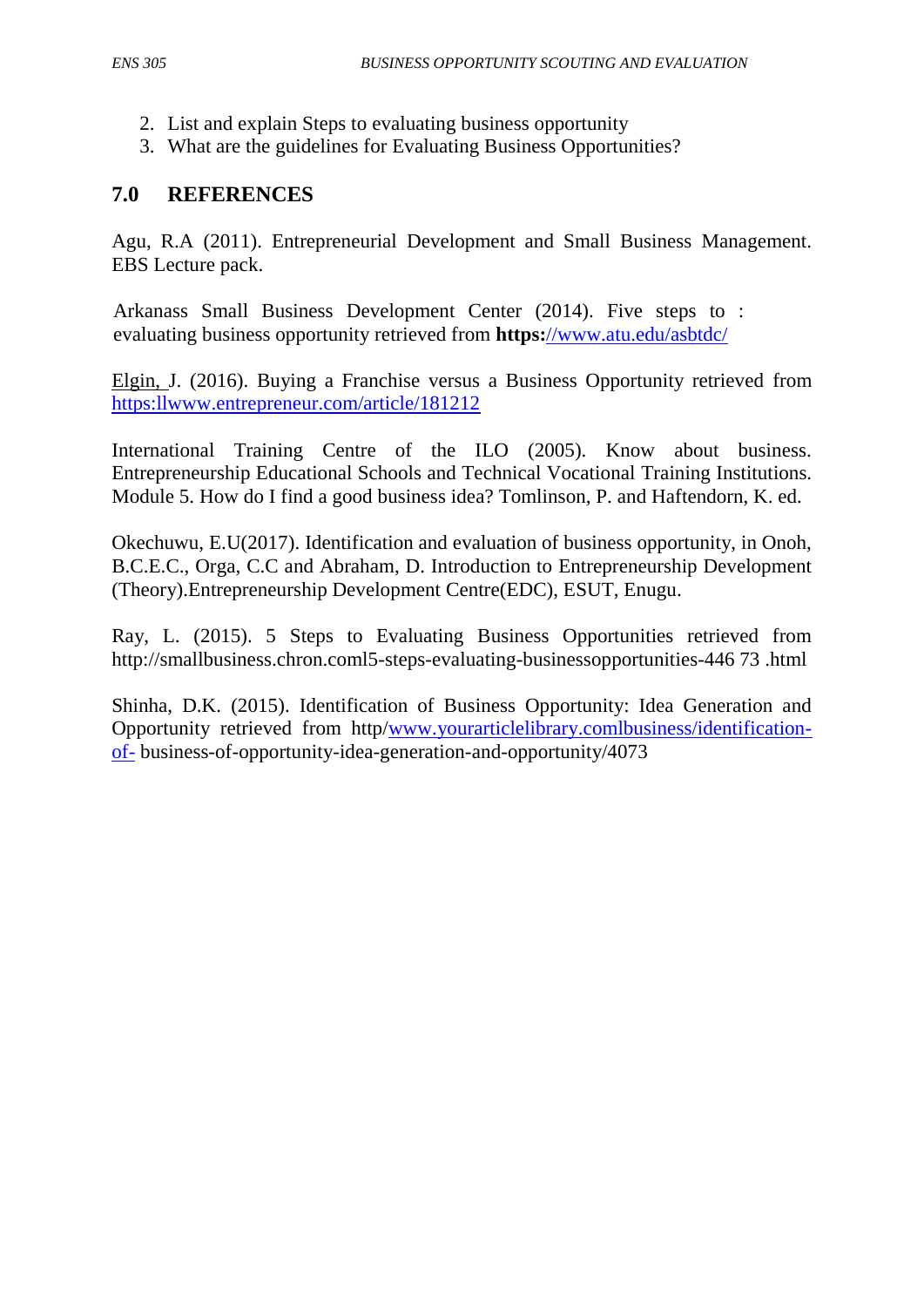# **UNIT 4 BUSINESS PLAN**

### **CONTENTS**

- 1.0 Introduction
- 2.0 Objectives
- 3.0 Main Content
	- 3.1Definition of Business plan
	- 3.2 List the components of a business plan
	- 3.3 How to prepare, plan, define and implement a business idea
- 4.0 Conclusion
- 5.0 Summary
- 6.0 Tutor Marked Assessment
- 7.0 References/Further Reading

## **1.0 INTRODUCTION**

In the previous unit, we discussed about types of business opportunities for entrepreneurs and the lists of services in different sector that could be ventured into. In this unit, we will be talking about business plan and how to create a business plan.

## **2.0 OBJECTIVES**

At the end of this unit, you will be able to:

- Define business plan
- List the components of a business plan
- How to prepare, plan, define and implement a business idea

# **3.0 MAIN CONTENT**

#### **3.1 Definition of Business plan**

A business plan is a document demonstrating the feasibility of a prospective new business and providing a roadmap for its first several years of operation.

Business plans are an important part of creating new businesses, whether as a startup or an offshoot of an existing business. Although the specifics may vary, here are the typical components of a business plan for a new business:

- 1. The executive summary is a nutshell version of the entire plan, briefly covering the essentials.
- 2. The business description describes the proposed new endeavor, explains its purpose and its target market.
- 3. The plan's market analysis section describes the industry and the market environment of the proposed business, including a profile of the competition.
- 4. The organizational and managerial section explains how you envision the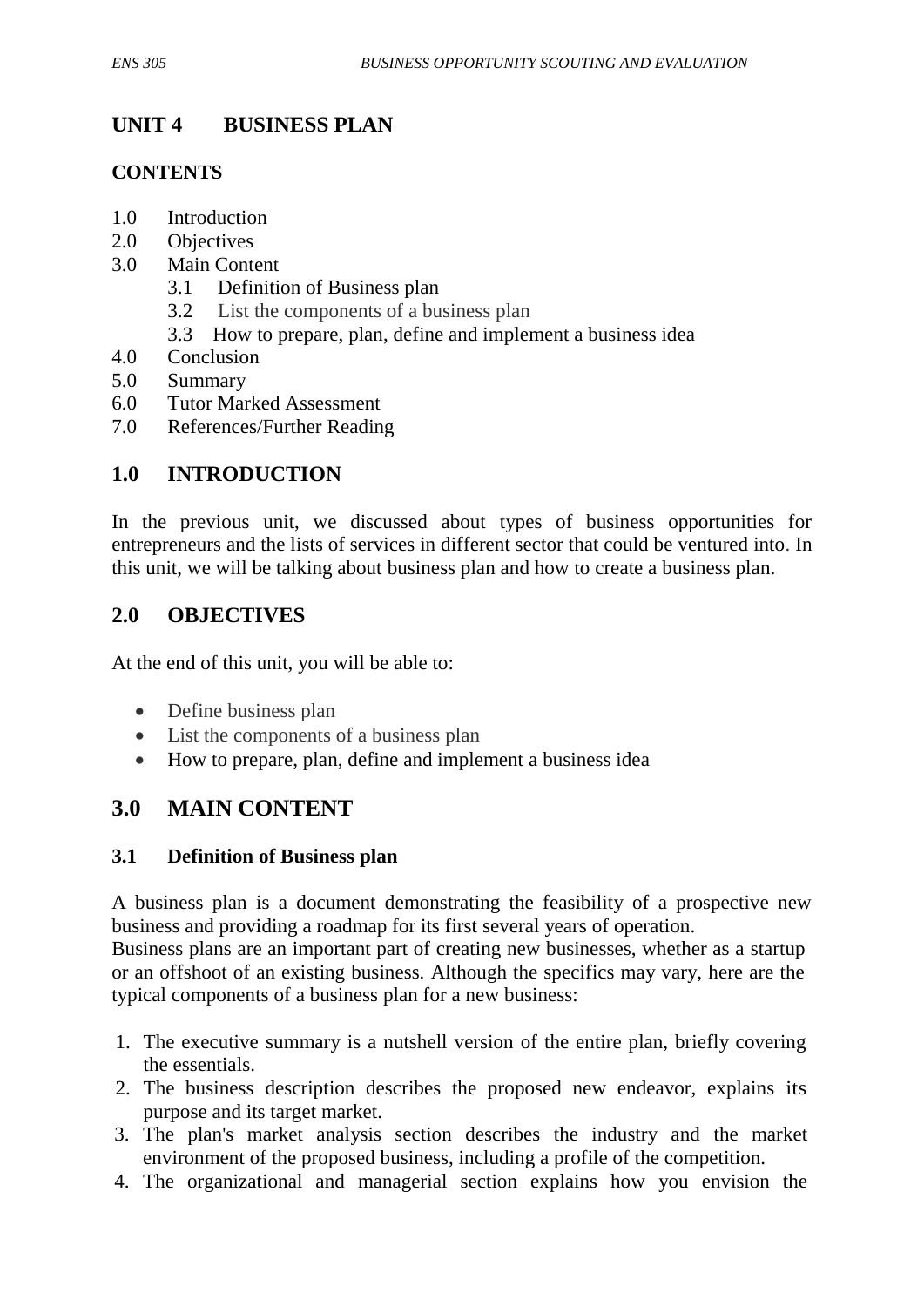structure of your business, what type of positions and departments it will encompass.

- 5. The products (or services) section details what you're offering. This section should include a full description of the products you'll sell and your plan for product life cycle management (PLM).
- 6. The marketing and sales section explains your strategies for branding, marketing and selling your product or service.
- 7. The funding request will differ according to what type of information is required by the funding party.
- 8. The financial projection covers the expected performance and milestones over the first years of operation, usually five years. For an existing business, historical financial data should be included.
- 9. An appendix can include useful information that doesn't belong in any of the other sections.

A business plan is similar to a business model. However, the latter is a representation of how an existing business works, rather than how a prospective business can work.

#### **3.2 How to prepare, plan, define and implement a business idea**

Business ideas are all within you and within your environment. Some of these business ideas emanate from analysis of market and consumer needs, while others emanate from a long research process plan and process already in place. An entrepreneur can operate a new business under a recognized business name and receive support from the franchise headquarters with marketing, promotional materials, new business products or services, etc.

#### **Typical structure for a business plan for a start-up venture**

- cover page and table of contents
- $\bullet$  [executive summary](https://en.wikipedia.org/wiki/Executive_summary)
- [mission statement](https://en.wikipedia.org/wiki/Mission_statement)
- business description
- business environment analysis
- [SWOT analysis](https://en.wikipedia.org/wiki/SWOT_analysis)
- industry background
- [competitor analysis](https://en.wikipedia.org/wiki/Competitor_analysis)
- [market analysis](https://en.wikipedia.org/wiki/Market_analysis)
- [marketing plan](https://en.wikipedia.org/wiki/Marketing_plan)
- [operations plan](https://en.wikipedia.org/wiki/Operational_planning)
- management summary
- [financial plan](https://en.wikipedia.org/wiki/Financial_plan)
- attachments and milestones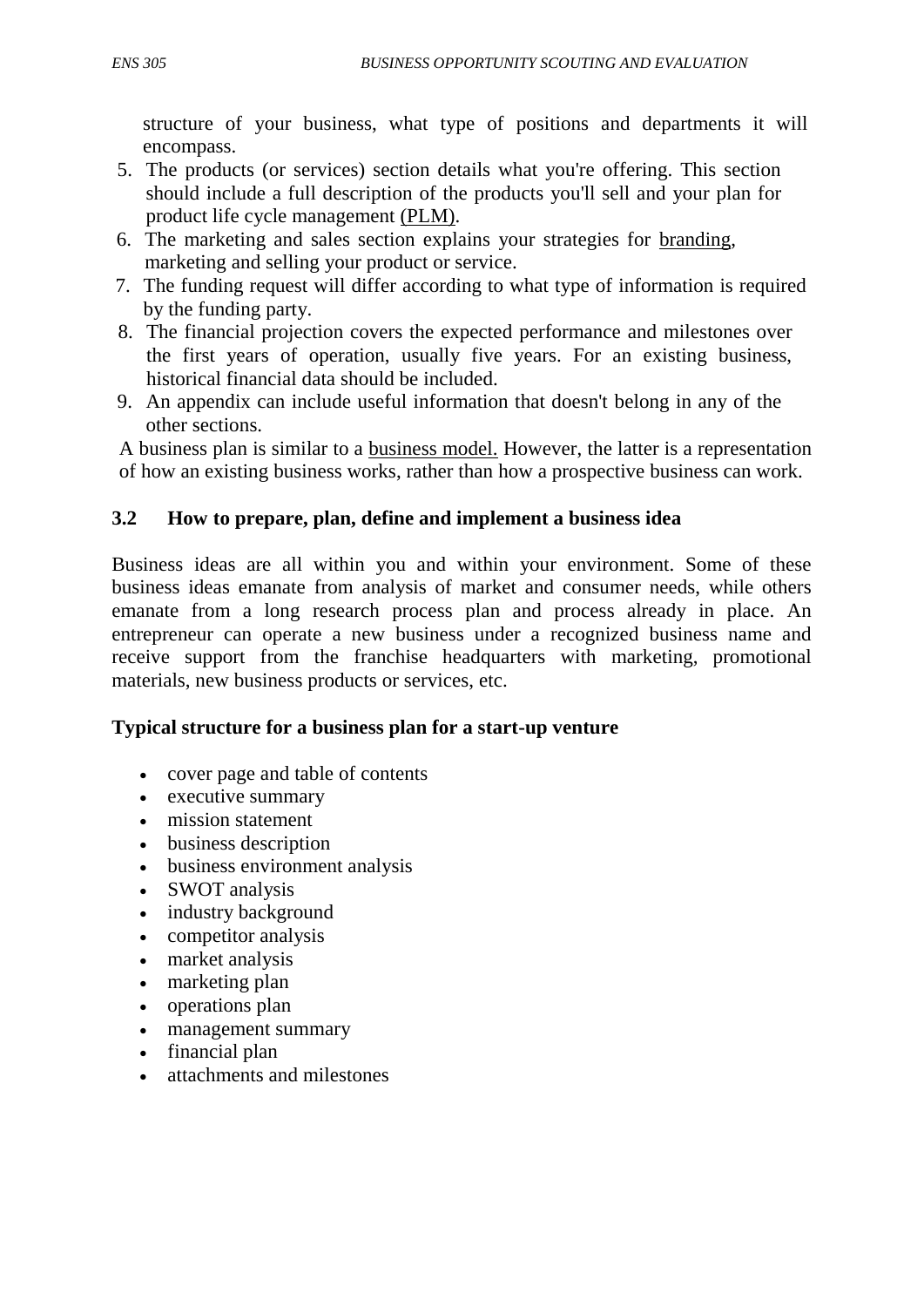### **4.0 CONCLUSION**

Business plans are [decision-making tools.](https://en.wikipedia.org/wiki/Decision-making_tools) The content and format of the business plan is determined by the goals and audience. [Venture capitalists](https://en.wikipedia.org/wiki/Venture_capitalists) are primarily concerned about initial investment, feasibility, and exit valuation. A business plan for a project requiring equity financing will need to explain why current resources, upcoming growth opportunities, and [sustainable competitive advantage](https://en.wikipedia.org/wiki/Sustainable_competitive_advantage) will lead to a high exit valuation. The success of a business is dependent on the quality of the business plan.

#### **5.0 SUMMARY**

In this unit, we defined a business plan, the major components of a business plan and the various ways of preparing a business plan.

#### **6.0 TUTOR MARKED ASSIGNMENT**

- 1) Define Business plan
- 2) What are the major components of a business plan?
- 3) List the ways to prepare a business plan

#### **7.0 REFERENCES**

Agu, R.A (2011). Entrepreneurial Development and Small Business Management. EBS Lecture pack.

Arkanass Small Business Development Center (2014). Five steps to : evaluating business opportunity retrieved from **https:**[//www.atu.edu/asbtdc/](http://)

Elgin, J. (2016). Buying a Franchise versus a Business Opportunity retrieved from [https:llwww.entrepreneur.com/article/181212](http://https:llwww.entrepreneur.com/article/181212)

International Training Centre of the ILO (2005). Know about business. Entrepreneurship Educational Schools and Technical Vocational Training Institutions. Module 5. How do I find a good business idea? Tomlinson, P. and Haftendorn, K. ed.

Okechuwu, E.U(2017). Identification and evaluation of business opportunity, in Onoh, B.C.E.C., Orga, C.C and Abraham, D. Introduction to Entrepreneurship Development (Theory).Entrepreneurship Development Centre(EDC), ESUT, Enugu.

Perez, J. (2016). Business Opportunity Fraud. In Connecticut Department of Banking's online resource retrieved from http[/www.ct.gov/dob/cwp/view.asp?a=2235&q=297906](http://www.ct.gov/dob/cwp/view.asp?a=2235&q=297906)

Ray, L. (2015). 5 Steps to Evaluating Business Opportunities retrieved from http://smallbusiness.chron.coml5-steps-evaluating-businessopportunities-446 73 .html

Shinha, D.K. (2015). Identification of Business Opportunity: Idea Generation and Opportunity retrieved from http[/www.yourarticlelibrary.comlbusiness/identification](http://www.yourarticlelibrary.comlbusiness/identification-of-)[of-](http://www.yourarticlelibrary.comlbusiness/identification-of-) business-of-opportunity-idea-generation-and-opportunity/4073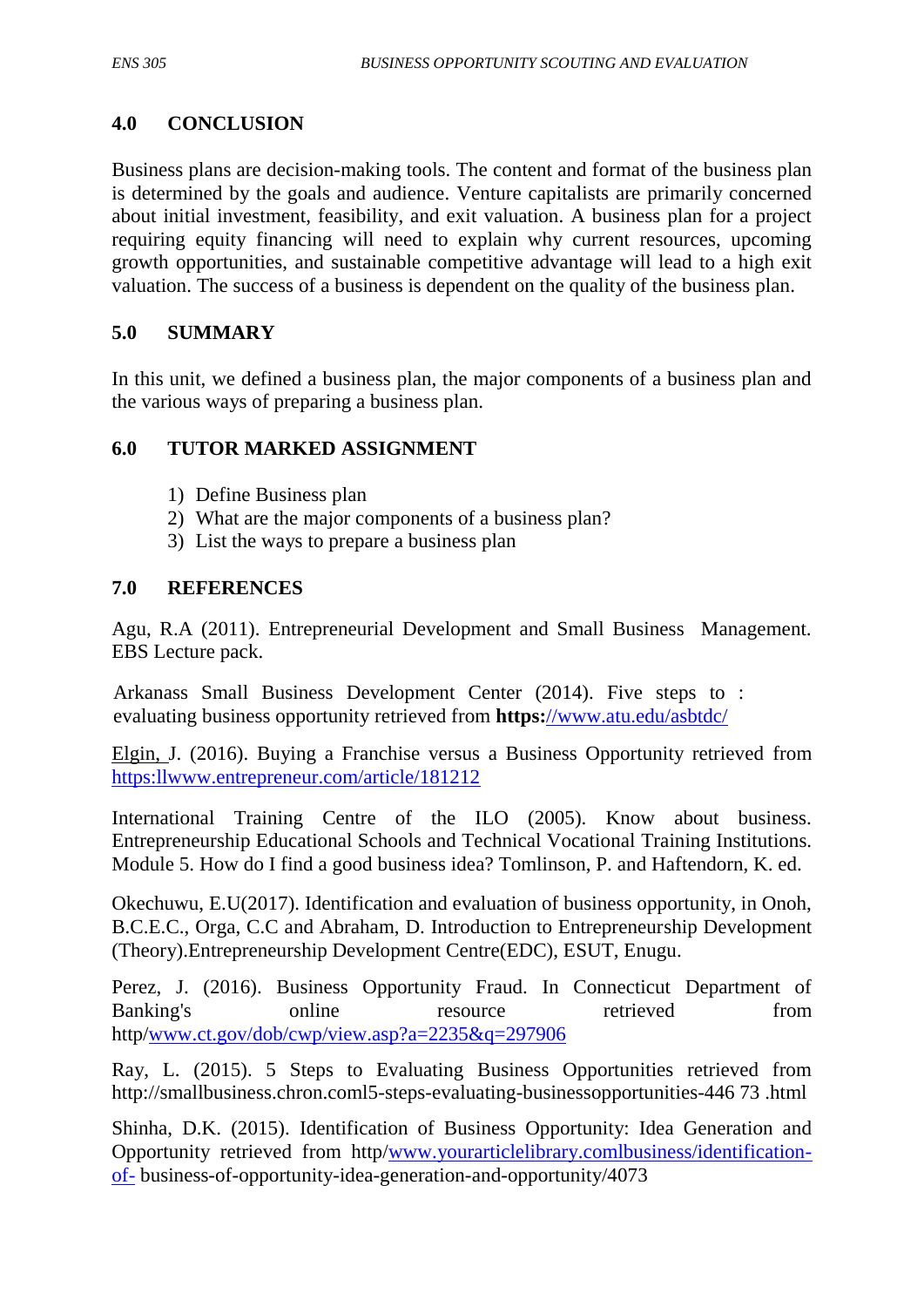# **UNIT 5 CREATIVE ENTREPRENEURSHIP**

## **CONTENTS**

- 1.0 Introduction
- 2.0 Objectives
- 3.0 Main Content
	- 3.1Creative Entrepreneurship
	- 3.2 Social Entrepreneurship
- 4.0 Conclusion
- 5.0 Summary
- 6.0 Tutor Marked Assessment
- 7.0 References/Further Reading

## **1.0 INTRODUCTION**

In the previous unit, we discussed about Business plan, components of a business plan and how to create a business plan. In this unit, we will be talking about creative entrepreneurship.

## **2.0 OBJECTIVES**

At the end of this unit, you will be able to:

- Definition of Creative entrepreneurship
- Definition of Social entrepreneurship
- Explain how to be a social entrepreneur

#### **3.0 MAIN CONTENT**

#### **3.1 Creative Entrepreneurship**

Creativity is the innate ability, instinct, disposition and will to initiate a goal and strategically actualize the goal. Creativity is a key quality of every entrepreneur. Entrepreneurs are all those involved in self-employment is seizing available opportunities to generate or get involved in activities that could be realized for selfdevelopment and profit making.it is a fulfillment of a desire for an enterprise that could afford a comfortable life, promote goodwill, enhance leadership qualities, and consolidate economic gains. Naude (1999) 0bserved that entrepreneurship is the unquantifiable force, which brings together labour and capital and assume the risks of production and distribution.

Self-employment therefore, can be summarized to mean the promotion of free enterprise and self-sufficiency by creating and spreading wealth to the generation and social progress. In general, this creative and self-employed person is known as an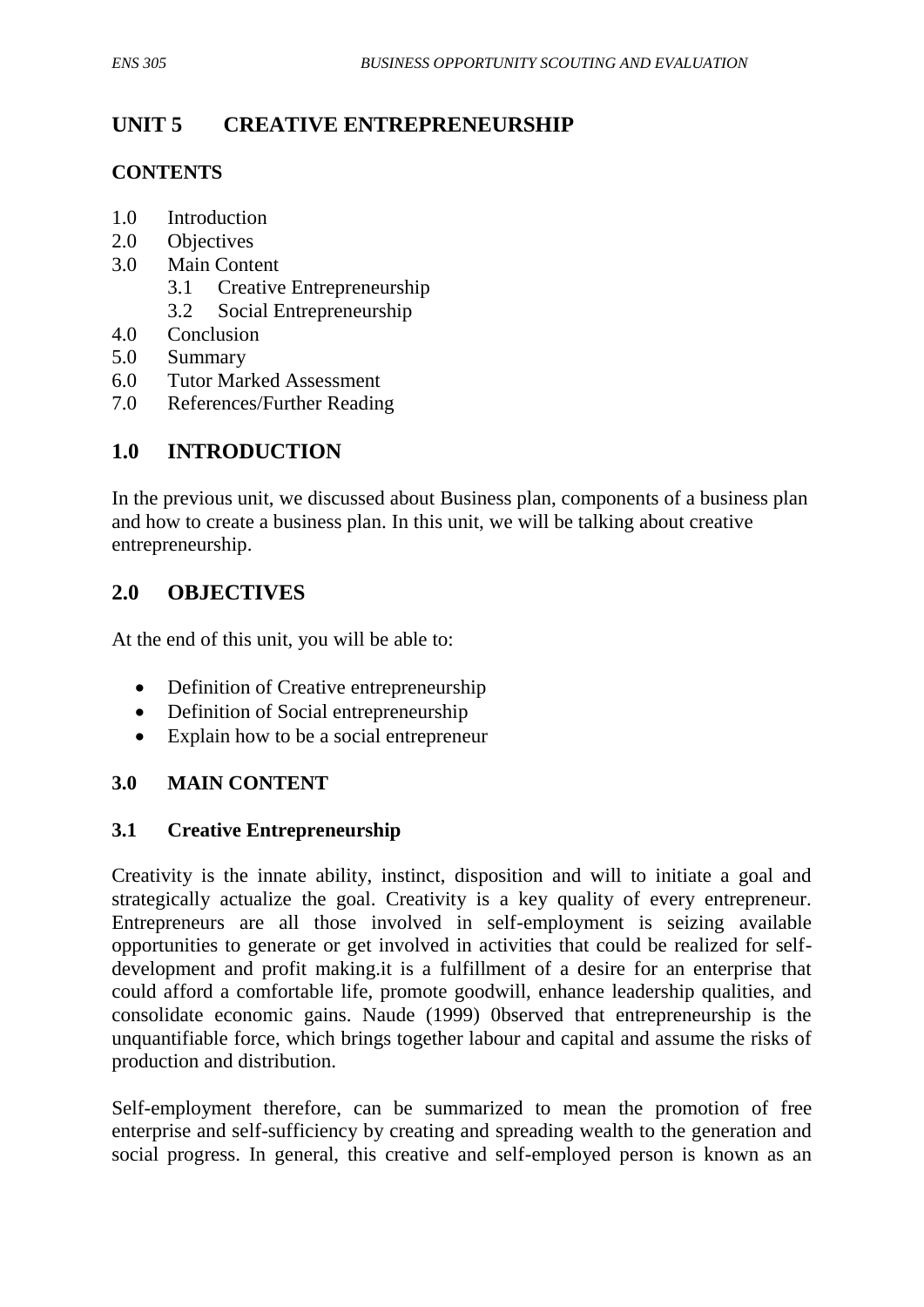entrepreneur. Moreover, the concept of entrepreneurship has been receiving loud ovation and monumental support especially in the civilized world.

Creative entrepreneurship is the practice of setting up a business – or setting yourself up as self-employed in one of the creative industries. The focus of the creative entrepreneur differs from that of the typical business entrepreneur or, indeed, the social entrepreneur in that s/he is concerned first and foremost with the creation and exploitation of creative or intellectual capital. Essentially, creative entrepreneurs are investors in talent – their own or other people's. The creative industries generate substantial economic impact - and this impact and growth is outpacing every other sector of the economy.

Data from around the world indicate the Creative Economy is the economy of the future.

### **CREATIVITY + TECHNOLOGY = EXPLOSIVE ECONOMIC GROWTH**

Entrepreneurs, in general have always relied on their creativity to produce wealth, but the modern creative entrepreneur goes further. The value they create lies not in their physical products (if any) but in intangible assets such as their brand, reputation, network and intellectual property. They are adept at projecting a desired image and creating a personal brand, both online and offline. They also understand the principles of intellectual property law and use copyrights, trademarks, patents and licenses to exploit the full potential of their ideas. Creative entrepreneurs are not freelancers. Freelancers earn a living by doing paid work for clients, usually charging by the hour, day or project. Freelancers think in terms of "getting more work".

Creative entrepreneurs think in terms of creating opportunities, producing results and making profits. This leads them to create systems and businesses that generate wealth and free up their time for their next big idea. Once upon a time, there was a young girl, who just wanted to draw pictures'. When she was 11, her family created a 'studio' for her by emptying out a linen closet, where she would sit and draw for hours, no matter how hot it was in summer. She grew up into a woman who wanted to draw pictures. She took a job at an ad agency and freelance commissions from clients but she was not satisfied 'drawing to order' for other people. So she started licensing her designs to greeting card companies and saw her levels of income and satisfaction rise. She branched out into other media and took on staff to help her. To this day, she still draws the originals of all her designs, before her staff 'reformats' them for licensed products including cards, calendars, T-shirts, mugs, books and animated films. One day her fame and personal brand were so well established that she was able to launch a national magazine bearing her name – Mary Engelbreit's "home companion". Had she remained a freelancer or even become a contracted author, Mary Engelbreit would no doubt have made a comfortable living. But because she became an entrepreneur, licensing her art and building a business around it, she has achieved lifetime retail sales of more than \$1 billion. She has also touched the lives of millions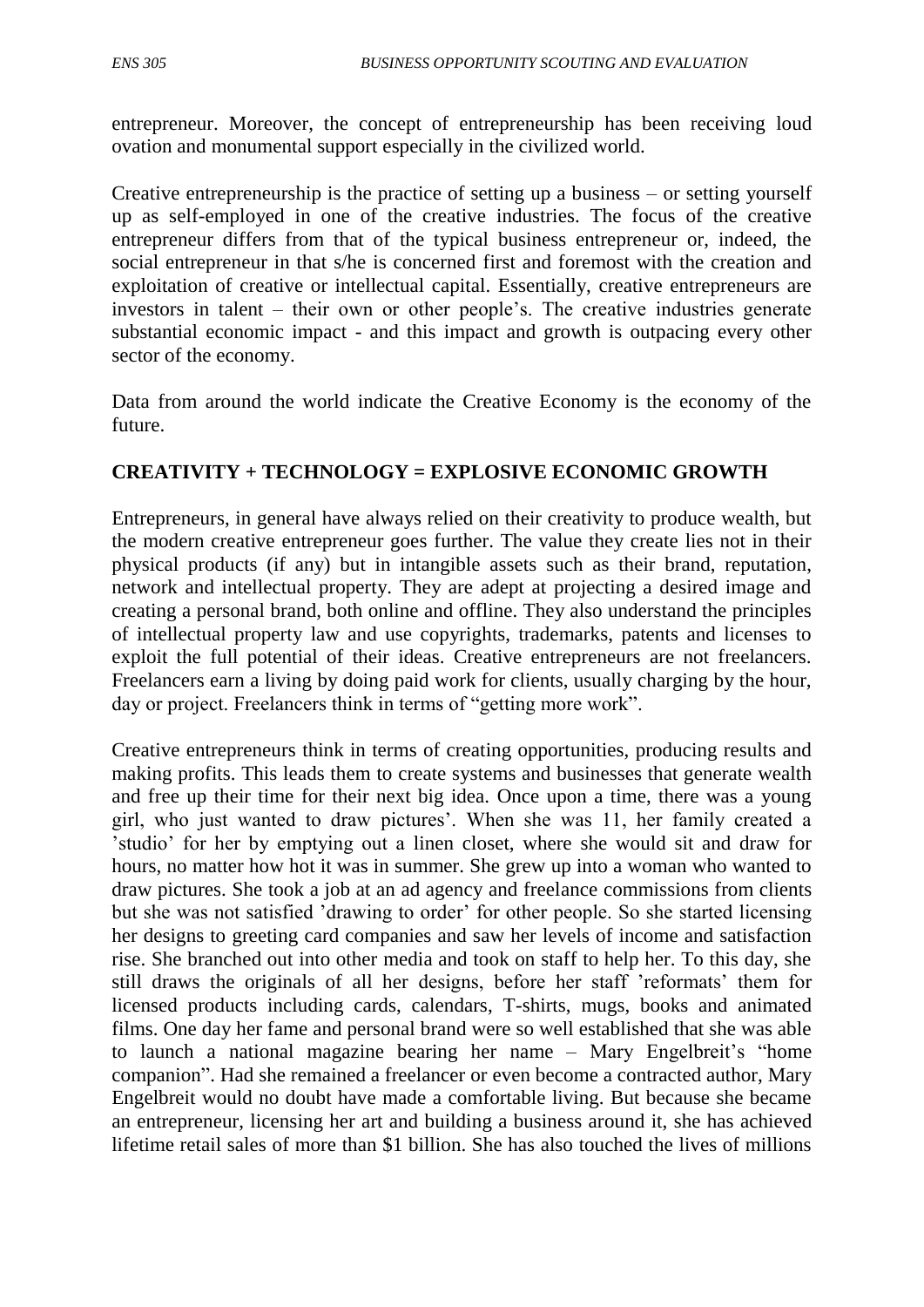of people with her artwork, and partnered with the charity First Book to promote literacy by delivering millions of books to low income children.

### **3.2 Social Entrepreneurship**

Social entrepreneurship is the process of pursuing innovative solutions to social problems. More specifically, social entrepreneurs adopt a mission to create and sustain social value. They draw upon appropriate thinking in both the business and non-profit worlds and operate in a variety of organizations: large and small; new and old; religious and secular; non-profit, for profit, and hybrid. What are the guiding questions, best practices, skills, and tools social entrepreneurs need in order to navigate a very challenging and often life-long vocation?

### **MOMENT OF OBLIGATION**:

Why do I want to create change? Understanding our deepest motives and the values that both anchor and drive us is powerful, and not least because it helps us stay true and focused in times of confusion and exhaustion. For some, personal motivation comes out of a single transformative moment. For others, it's more of a slow burn, a growing conviction that change making is necessary to live a fulfilling life. Understanding your moment of "obligation" serves as a compass or a source of energy renewal during your life as a change maker.

#### **EXPLORATION**:

What are my options? Knowing the source of your desire to make change is valuable, but what do you do with it? You begin a phase of learning, sensing what the world needs and how that intersects with your own interests. Your strengths, weaknesses, blind spots, and core skills all come into play as you seek work that will contribute to the change you want to see in the world and make a living at the same time. Gradually—and this can take years—you come to know what you must do.

#### **DECISION**:

Am I ready to jump? People who have dedicated their lives to change making often have a story about the moment they actually decided to take a leap of faith and start walking their talk. Regardless of whether or you are born with privilege, the temptation to choose the "safe option" is a large and legitimate barrier. Change making is not for the faint of heart; it sometimes means putting your livelihood, even your own life, on the line. Starting a dialogue with our deepest fears and those of people we love takes courage and the ability to commit. It can mean switching careers immediately, or honing a craft or gathering new experience for a while before making a switch.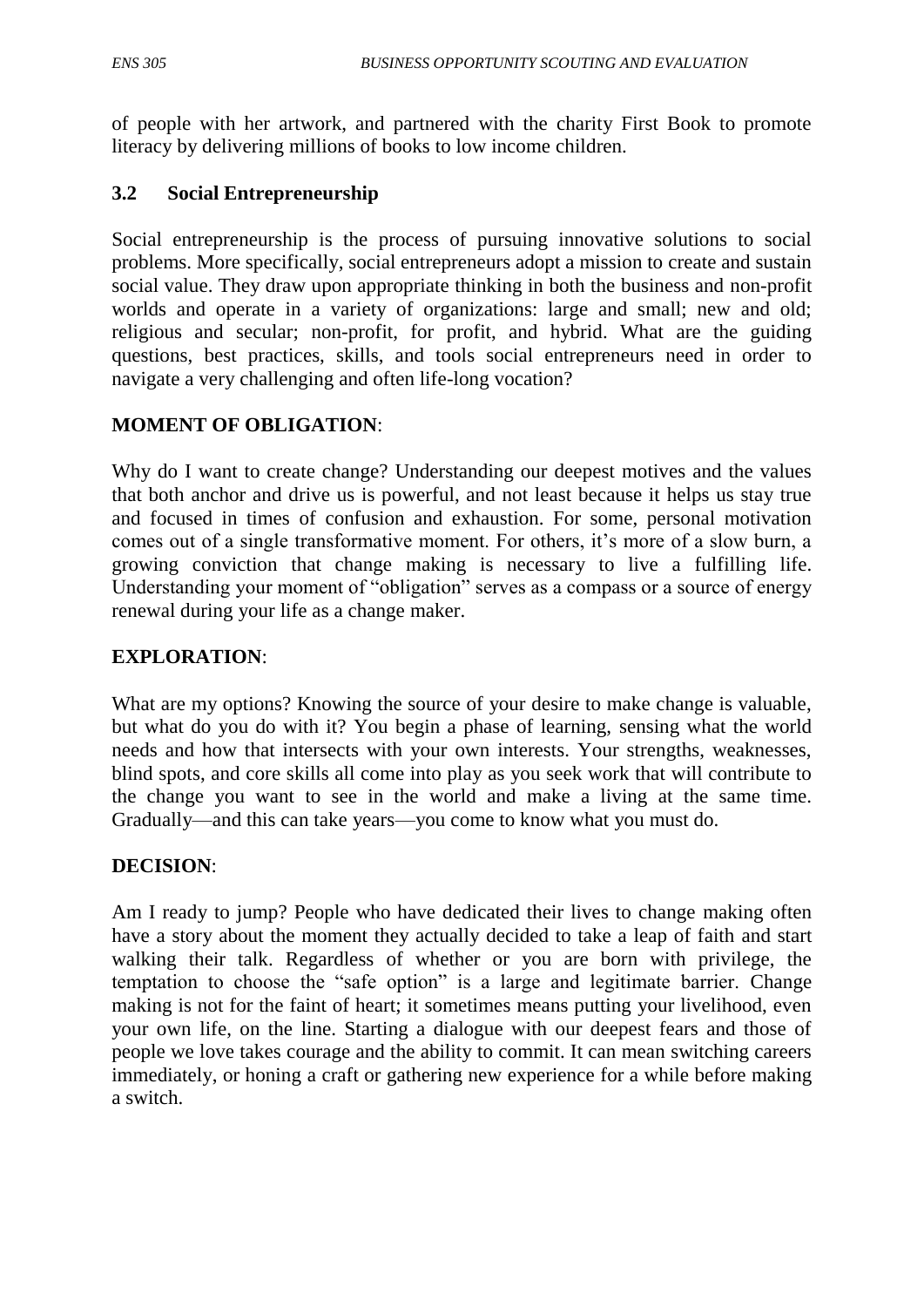#### **ACTION**:

How do I make my vision come alive? The daily grind of social change work, which often brings more setbacks than victories, and the excruciatingly slow pace of genuine change requires that entrepreneurs carefully monitor their energy to avoid becoming prematurely cynical or utterly exhausted. The point is to stay "alive" in the process of doing the work you choose, while building grit, resilience, and stamina along the way. Importantly, the personal work involved in building these capacities also helps you better understand the how to change others' mind-sets, and thus becomes another tool for effectively working for change.

#### **TRANSFORMATION**:

Who have I become now, and what's next? The personal demands while leading social change shape us as individuals even as we shape a new world. Selftransformation is an inevitable part of social change work. Sometimes we change so much that we realise we must move on to a new project or career, which constitutes a new "moment of obligation," and the cycle begins anew. The transformation phase also helps us reap the harvest of our work, and formulate lessons and insights that others begin to seek out from us as wisdom and teaching.

There are 3 easy steps to start with, if you are planning to become a social entrepreneur: Focus on the core. Passionate entrepreneurs can easily get trapped in all kinds of activities that distract from the essential. So when we are accelerating and find ourselves juggling too many balls at once, it's wise to step back and review what's really important. The secret of kung fu masters who can break through iron and bricks with a simple strike is that they focus their energy on a single point. Build a practice of renewal. Social change work can deplete energy rapidly. To conserve and replenish our energy, we need to develop practices of renewal; we need to do things that energize us. This will vary from person to person; it could be spending time with family, physical exercise, spiritual practices, artistic endeavours, being in nature, or simply reading a book on a weekend morning. Like an arrow, we need to "rest back" to race forward. Find your tribe. Finding "a tribe" of people who are making similar life choices is critical for sustaining your energy. This is why so many fellowships exist in the social entrepreneurship sector—there is tremendous value in being with people who understand where you are coming from and rejoice in seeing you grow.

#### **4.0 CONCLUSION**

In order to become a social entrepreneur there is a need to evaluate the moment of obligation, exploration, decision, action and transformation.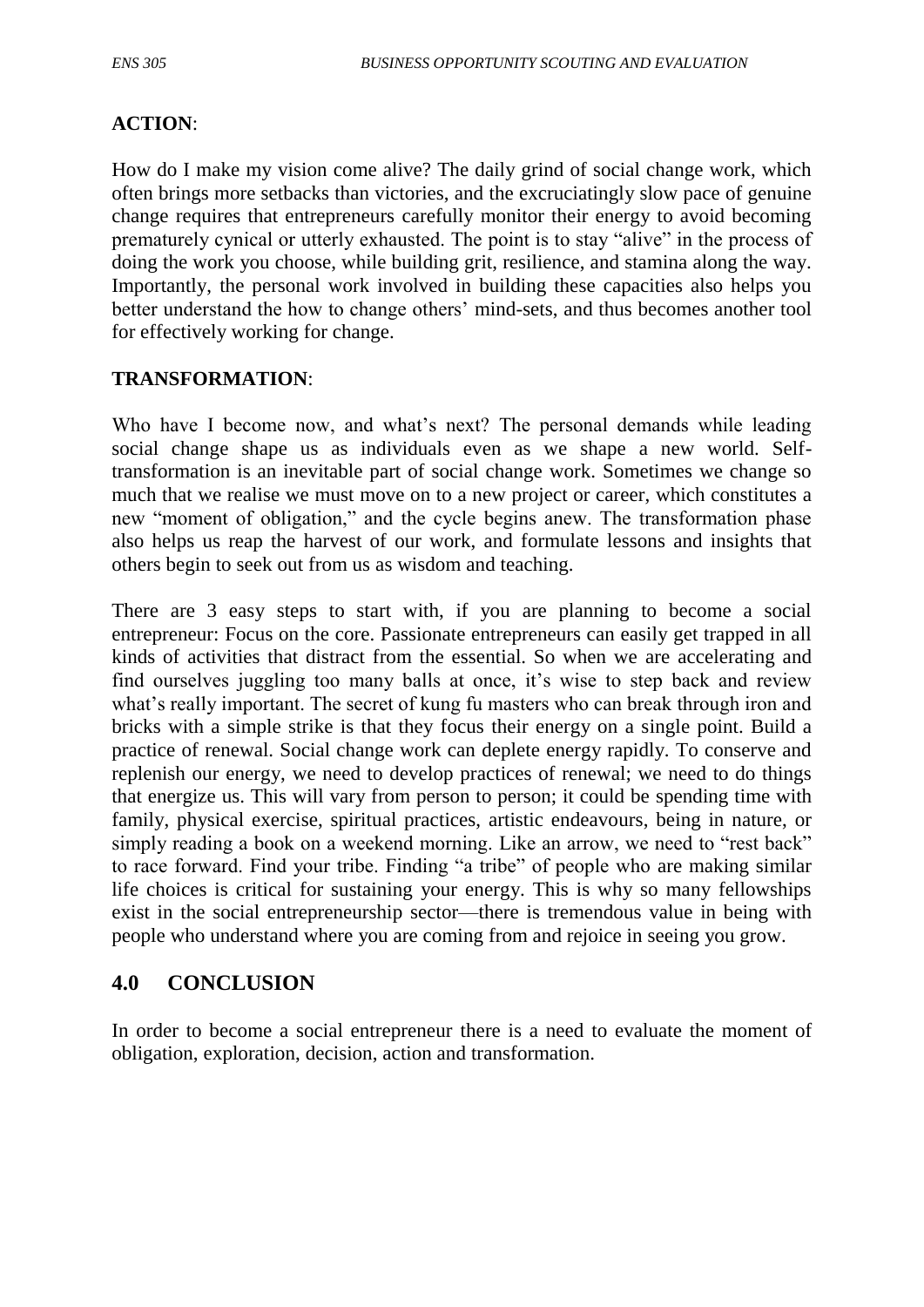## **5.0 SUMMARY**

In this unit, we discussed about the definition of creative entrepreneurship, definition of social entrepreneurship and the steps to take in order to become a social entrepreneur.

## **6.0 TUTOR MARKED ASSIGNMENT**

- 1) Define creative entrepreneurship
- 2) Define social entrepreneurship

### **7.0 REFERENCES**

Agu, R.A (2011). Entrepreneurial Development and Small Business Management. EBS Lecture pack.

Arkanass Small Business Development Center (2014). Five steps to : evaluating business opportunity retrieved from **https:**[//www.atu.edu/asbtdc/](http://)

Elgin, J. (2016). Buying a Franchise versus a Business Opportunity retrieved from [https:llwww.entrepreneur.com/article/181212](http://https:llwww.entrepreneur.com/article/181212)

International Training Centre of the ILO (2005). Know about business. Entrepreneurship Educational Schools and Technical Vocational Training Institutions. Module 5. How do I find a good business idea? Tomlinson, P. and Haftendorn, K. ed.

Okechuwu, E.U(2017). Identification and evaluation of business opportunity, in Onoh, B.C.E.C., Orga, C.C and Abraham, D. Introduction to Entrepreneurship Development (Theory).Entrepreneurship Development Centre(EDC), ESUT, Enugu.

Perez, J. (2016). Business Opportunity Fraud. In Connecticut Department of Banking's online resource retrieved from http[/www.ct.gov/dob/cwp/view.asp?a=2235&q=297906](http://www.ct.gov/dob/cwp/view.asp?a=2235&q=297906)

Ray, L. (2015). 5 Steps to Evaluating Business Opportunities retrieved from http://smallbusiness.chron.coml5-steps-evaluating-businessopportunities-446 73 .html

Shinha, D.K. (2015). Identification of Business Opportunity: Idea Generation and Opportunity retrieved from http[/www.yourarticlelibrary.comlbusiness/identification](http://www.yourarticlelibrary.comlbusiness/identification-of-)[of-](http://www.yourarticlelibrary.comlbusiness/identification-of-) business-of-opportunity-idea-generation-and-opportunity/4073.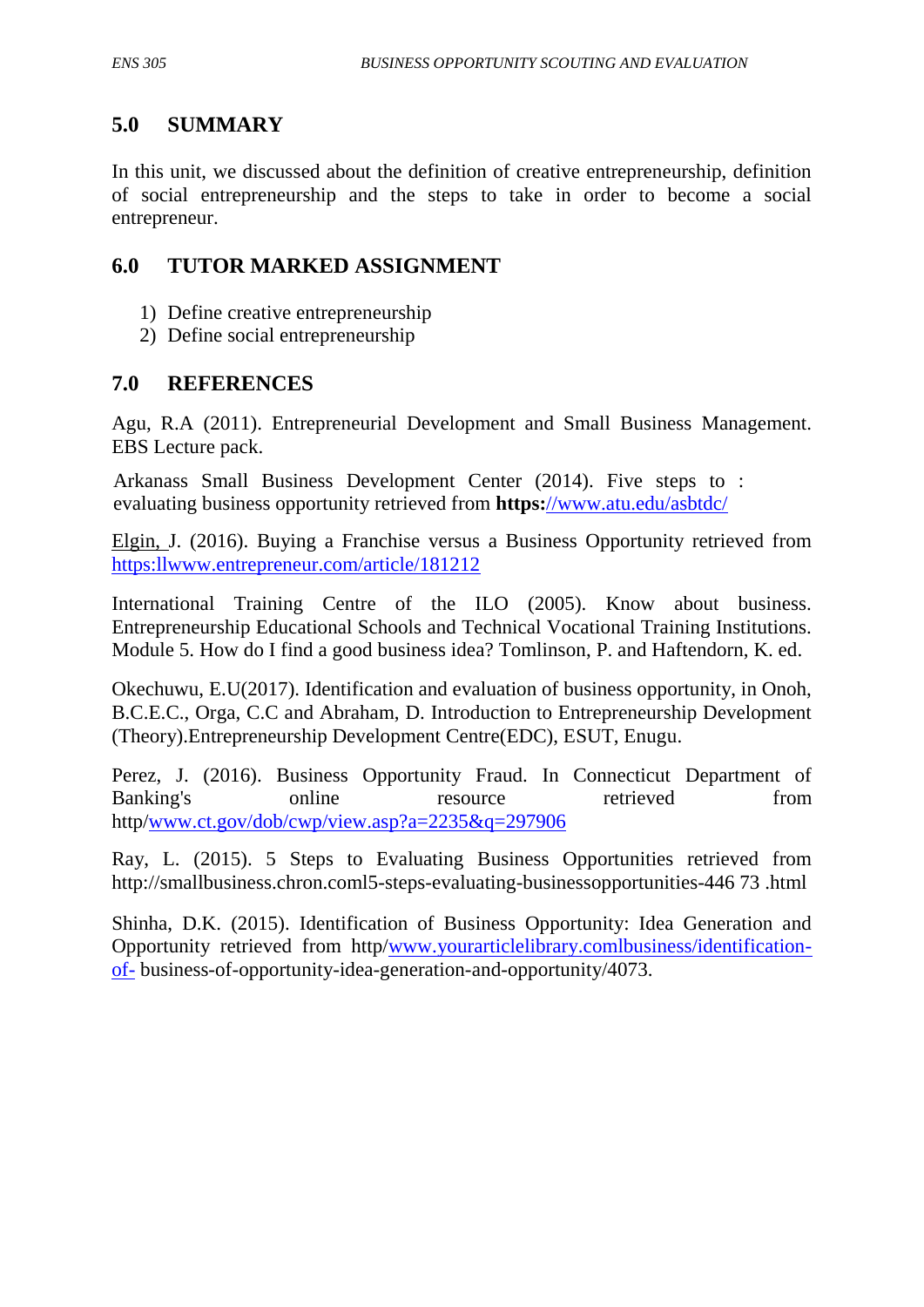## **MODULE 3**

- UNIT 1 Entrepreneurial Skills
- UNIT 2 SWOT Analysis
- UNIT 3 Problems of Entrepreneur
- UNIT 4 Business Management Techniques
- UNIT 5 Management Concepts

# **UNIT 1 ENTREPRENEURIAL SKILLS**

## **CONTENTS**

- 1.0 Introduction
- 2.0 Objectives
- 3.0 Main Content
	- 3.1The Entrepreneur and Skills Acquisition
	- 3.2 Basic Desirable Skills
		- 3.2.1 Accounting skills
		- 3.2.2 Marketing skills
		- 3.2.3 Management skills
		- 3.2.4 Public relations skills
		- 3.2.5 Communication skills
- 4.0 Conclusion
- 5.0 Summary
- 6.0 Tutor Marked Assessment
- 7.0 References/Further Reading

# **1.0 INTRODUCTION**

In the previous unit, we discussed about the definition of creative entrepreneurship, definition of social entrepreneurship and the steps to take in order to become a social entrepreneur. In this unit, we will be talking about entrepreneurial skills acquisition.

## **2.0 OBJECTIVES**

At the end of this unit, you will be able to:

- Identify types of Entrepreneurial skills
- List basic desirable skills

## **3.0 MAIN CONTENT**

#### **3.1 The Entrepreneur and Skills Acquisition**

To many researchers and academics, the entrepreneur is the focal point and key to the dynamics of economic development and growth. It is the entrepreneur or self-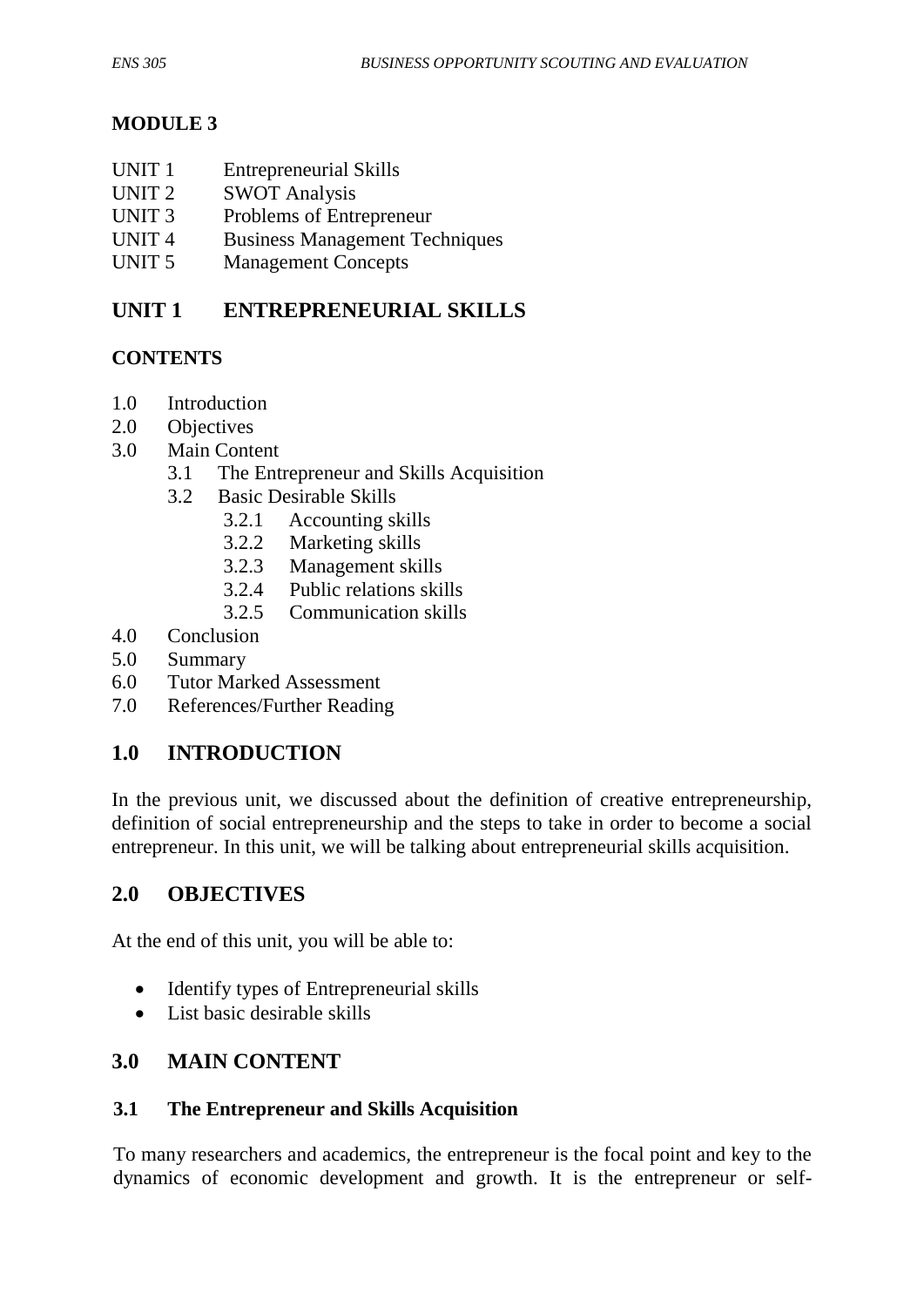employed person that put together new combinations. Their actions have consequences on the basic of their organizational skills and creativity as decision makers. They identify distinctive opportunities, structures, setting, situation and other variables within which he decision and choices are made. Entrepreneurs are risk bearers. They are doers or action oriented, independent and always rely on their own ingenuity and energy to plan and accomplish desired result. An entrepreneur as the decision –maker in a particular cultural context commands a range of behaviours that exploit the identified opportunities. In developed economic of the world, the entrepreneur functions primarily as creator o innovations in the production process. Entrepreneurial role focuses more on the entrepreneur's ability to create rather than to organize. Nwachukwu (2005) noted that an entrepreneur is any person who has the ability to see and evaluate business opportunities, gather the necessary resources to take advantage of them and initiate appropriate action to ensure success. Nwachukwu posited that a typical entrepreneur is a risk taker, a person who braves uncertainty, strikes out on his own through native wits, devotion to duty and singleness of purpose, somehow creates a business and industrial activities where none existed before.

The entrepreneur is also regarded and recognized as a person who either undertakes the responsibility of making innovation in the economy by initiating the introduction of a new goods, new methods of production or distributions, opening of a new market, development of a new source of supply of raw material or carries out a new enterprise of any industry.

### **3.2 Basic Desirable Skills**

Extensive research information available from more advanced countries of the world confirms the fact that there are desirable qualities which every person who aspires to be self-employed must possess before success can be achieved. Now that the world is a global village through technological break-through, growths and development, it follows that these factors are generally applicable irrespective of the environment to which they belong. To that extent, research efforts have further shown that all entrepreneurs tend to be people with tremendous amount of determined effort and commitment. They are person that are high in achievement motive-they love to make things happen and excel. Much as all those that seek to be self-employed must possess these qualities, there are yet some entrepreneurs to acquire those skills especially when one may not have been an expert or a professional in that area. The foundation of all successful entrepreneurs' effort is good management, which is acquirable through training and education. The acquisition of right managerial skills and competences are very important.it is always advisable also for one to enter selfemployment in areas where the person has interest, skills and knowledge. It provides great insight into the nitty-gritty of the business area as opposed to a novice. It has been established that possession of technical skills is not enough for entrepreneurial success, there is need that the entrepreneur acquire business management skills in addition.

In self-employment, there are actual risks which one must necessarily encounter. It includes the risk of the capital with which the business is started in the case of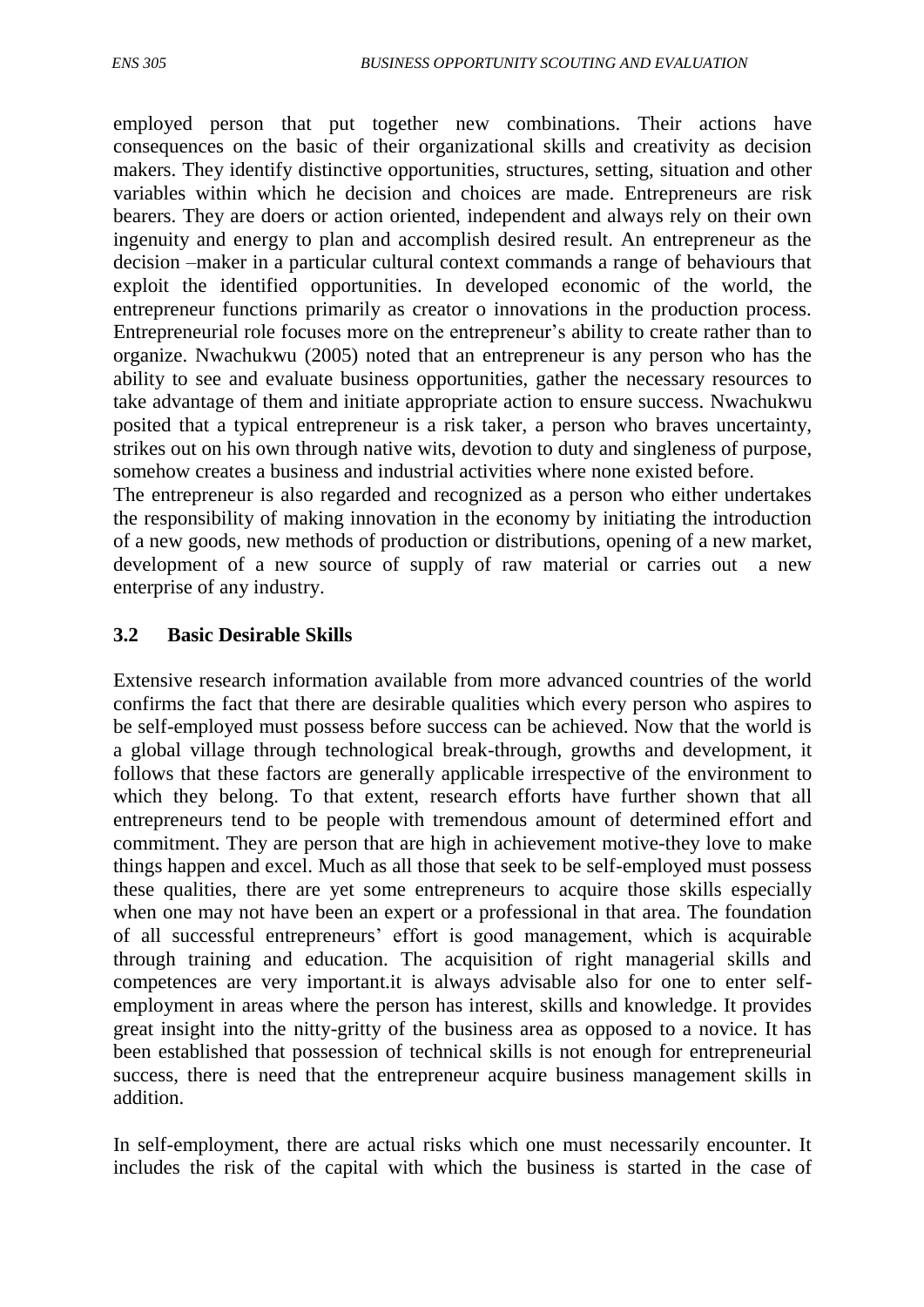fentreailure; the risk of the family (wife/children) and friends when one gets 'choked' with business activities; the risks of hard emotional stresses as a result of business activities; the risk of hard emotional stresses as a result of business failures, disappointment, hypertension (stroke). However, the rewards of being self –employed include social recognition, satisfaction derivable through being one's own boss and in control of other person that now depend on one to realize economic gains.

It is important to observe that formal education assists a skilled entrepreneur in excelling in different areas of human endeavor. According to Onoh (2006) education is the improvement of the intellectual capabilities of the beneficiary, acquisition of some essential skills and a further elevation of the person from a position of low value or status to one of high value and recognition. Entrepreneurship as a matter of fact is the careful management of the introduction of goods and the provision of essential services for the maximization of profit bearing the attendant reasonable risks.

Entrepreneurs should be able to know how to employ the process of gathering both human and material resources needed for starting a business venture and for its sustenance. As managers of their establishment, entrepreneurs are involved in ensuring that the daily tasks are creditably, carefully and safely carried out. They should be able to ensure the smooth running of the enterprise so as to maximize profit, solve problems and plan for the future. For example basic accounting information and skills are very vital to existence and successful management of building trades industry by engineering entrepreneurs. Hence, an entrepreneur's success or otherwise, is solely dependent on one's ability to manage business opportunities. These opportunities compel the entrepreneur to assume responsibilities in making various sacrifices to keep the enterprise afloat. Engineering entrepreneurs fall within business managers as person who seeks out investment opportunities for the purpose of achieving economic goals as they provide goods and services needed by the society. Peculiar features of this group of entrepreneurs include the fact that they are the chief executives, motivators, crisis resolvers, leaders, role models and resource allocators in their own rights. They provide their own fund requirement for profitable daily running of the enterprise.

Three categories of expectations are demanded from all entrepreneurs. First, they are required to possess technical competence. This is the ability to be technically skilled in the rudiments of their field of training. Second, they must possess system competence that is, having the ability as good planners and organizers to show skills in fitting all components of the business together, in order to move the enterprise forward to the desired future. This category includes accounting skills, marketing skills, communication and public relations skills. Third, the must possess interpersonal competence. They should be able to relate well with the people working for them. These skills are acquirable through entrepreneurial education or training. Wayne (1998) stated that there exist a direct relationship between education acquired by a person and success as an entrepreneur. To be noted also is the fact that a person who receives entrepreneurship education have more knowledge with which to go into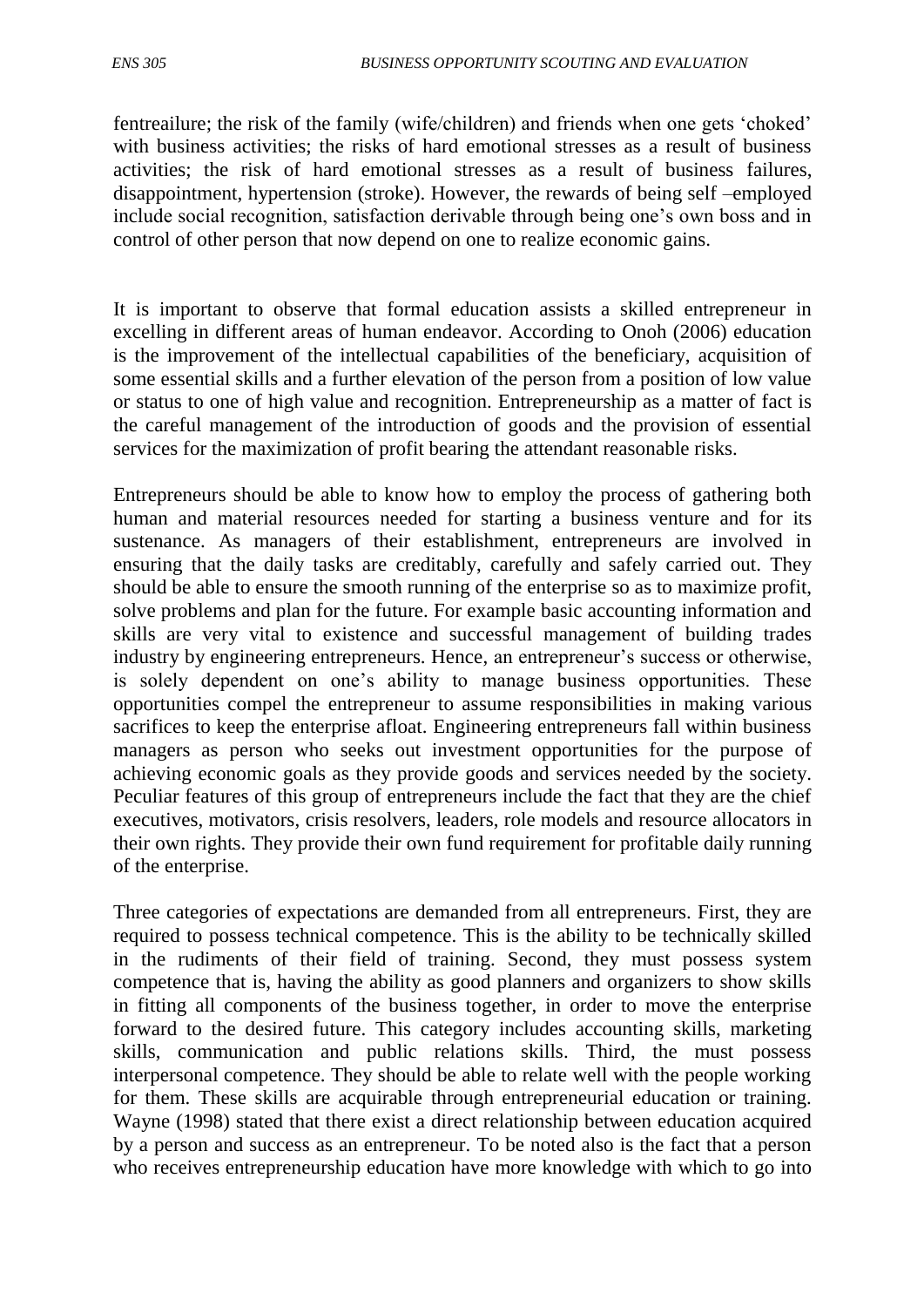self-employment and succeed. Moreover, self-employed entrepreneurs are individuals who perform the tasks themselves rather than assign their tasks to other people. Entrepreneurship education will help entrepreneurs have a clear definition of objectives and vision statement of their enterprises. The goals and vision of the entrepreneur should be stated right from the inception of the business. Such clear visions and definition of objectives can be described as the mental framework that gives rise to the future growth of an organization. Goals and vision statements are statements that state the purposes and future prospects of the establishment.

Onoh (2006) noted also that the mission and commission statement are the straight forward descriptions of their activities. Such statements are the clear overall ideas of what the ventures is all about. Onoh further argued that the mission statement of an entrepreneur defines what the entrepreneur wants to be. The commission statement defines the preparedness, commitment, devotion and discipline of the entrepreneur in order to realize the mission and vision goals. Following from the above, it will be difficult for entrepreneurs to articulate meaningful mission and vision goals without entrepreneurship skills. Note that entrepreneurship skills are acquirable through entrepreneurship education. Entrepreneurship education will help sharpen the innate capabilities, understanding, ideas, thoughts and talent of the entrepreneurs. It will help them to have good mission and vision goals that must be consistent with the commission goals to avoid confusion. This is because a consistent or coherent vision must encompass fundamental values touching on employees, customers, ethics, profits, products and the society as a whole in terms of good public relations. These fundamental values from the basis for the entrepreneur's overall sense of purpose and perception of his role in the world of paid services, as well as what image the entrepreneur wishes to project in the future.

Acquisition of these basic skills will boost their operational efficiency. It will empower the application of the arts of science in the management of their enterprises. The entrepreneurial function is the control and management of an enterprise. It adjusts the enterprise to the dynamic situation in which is being conducted, coordinating factors to achieve the maximum return of the capital invested by the entrepreneur to prudently manage their enterprises in the most profitable way. The basic entrepreneurship skills that could enhance the performance of an entrepreneur and guarantee success include the following:

- 1) Accounting skills
- 2) Marketing skills
- 3) Management skills
- 4) Public relations skills
- 5) Communication skills
- 6) Record keeping skills

#### **3.2.1 Accounting Skills**

An entrepreneur's success is measured by how profitable the enterprise or firm is and the growth it has recorded over the years. This is so, in taking cognizance of the fact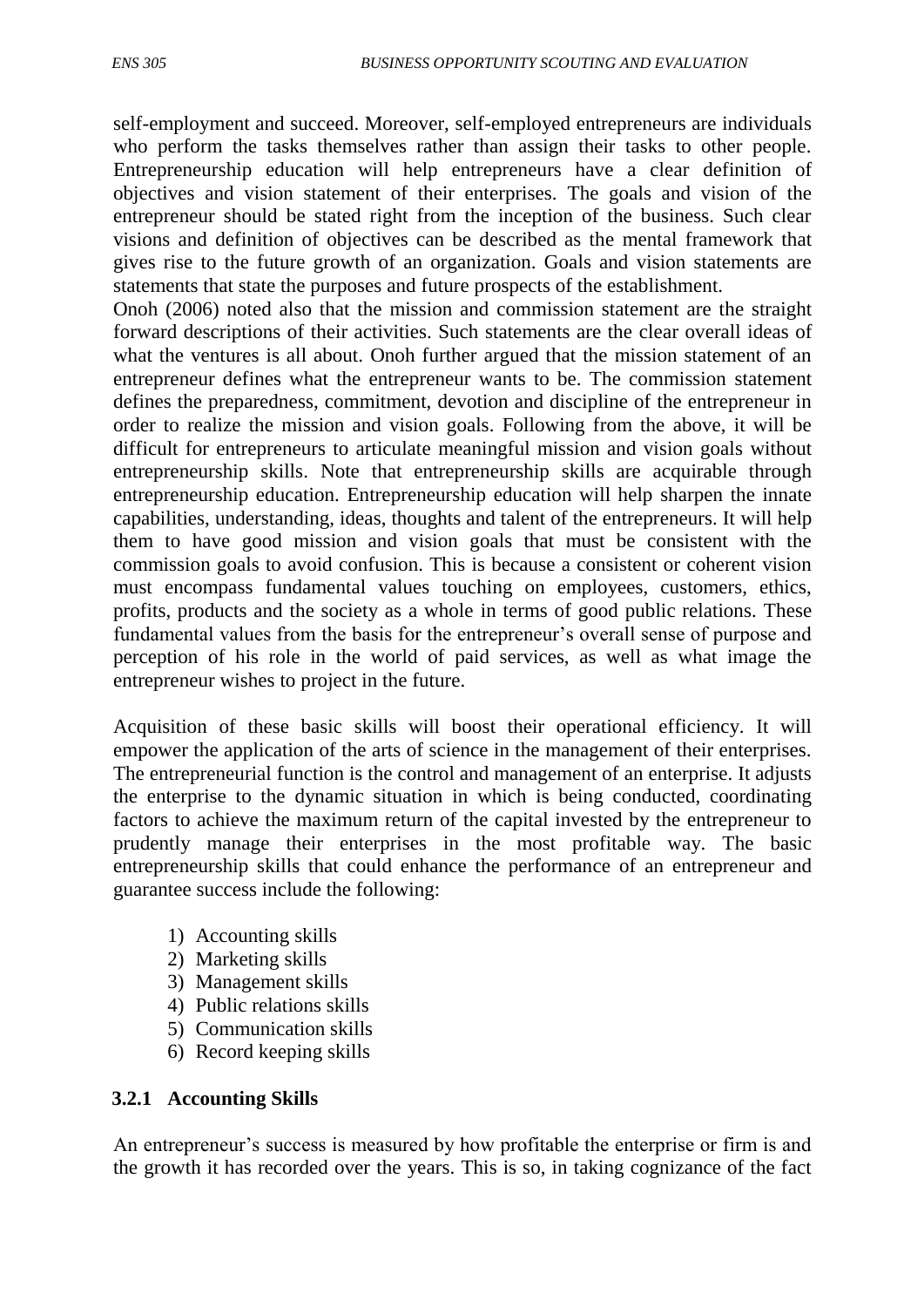that these entrepreneurs are not experts in money management or financial control. In other words, they are technically competent by their education/skill training.

However, circumstances and situation arising from the day to day running of business necessitate that good accounting records must be kept with regards to their customers, business associates, financial institutions and general prudent financial management. It follows therefore that entrepreneurs need to know how much money that comes into the business every day or week, how to determine the selling price for their products, how much is spent every day week, month or year on raw materials, labor, utilities and other miscellaneous expenditures. Furthermore, the person needs to know how much should be drawn for personal and family use, so as not to liquidate the business. This is so because without them the entrepreneur can get up one day to discover that he has used up the working capital and can get up longer pay salaries of his staff, cannot repair or replace equipment, cannot purchase raw material as consumables and can no longer pay for other utility services. The knowledge of fundamental accounting competencies good financial management, which is aimed at ensuring that there is adequate cash on hand to meet the necessary current and capital expenditures as well as to assist in maximizing growth and profits. It requires knowledge of liquidity. Management of money demands that the entrepreneurs must plan for the most efficient way of putting to use acquired money from friends, family members, banks and other sources.

It has been observed that many skilled entrepreneurs had gone bankrupt as a result of poor financial management resulting from inadequate educational preparation. Appreciation of accounting functions and their uses will help them to improve on their public or outside image in terms of borrowing at favorable terms, it will assist the craftsmen entrepreneurs to anticipate and provide for seasonal fluctuations in cash inflows or outflows.

#### **3.2.2 Marketing Skills**

Marketing of products and services at a profit is the overall goal of every entrepreneur. The sole aim of marketing is to ensure that the product or services required by the customers or consumers are made available at affordable prices with a good profit margin. The implication according to Nwachukwu (2005) is that entrepreneurs must be able to determine the customers' needs and devise how best the need would be met; judiciously select the market to be served and identify the possible advantages at their disposal so as to be able to compete favorably with other competitors or have an edge over others.

The entrepreneurs need to know he markets and where they are located, plan for effective customer and products services, correctly price their products in order to make distribution channels and be able to carry out good advertising of their products with efficient sales promotion. The fulfillment of these goals is dependent on the entrepreneurial educational attainment of the entrepreneur. Therefore, marketing skills are very imperative for goal achievement and economic growth.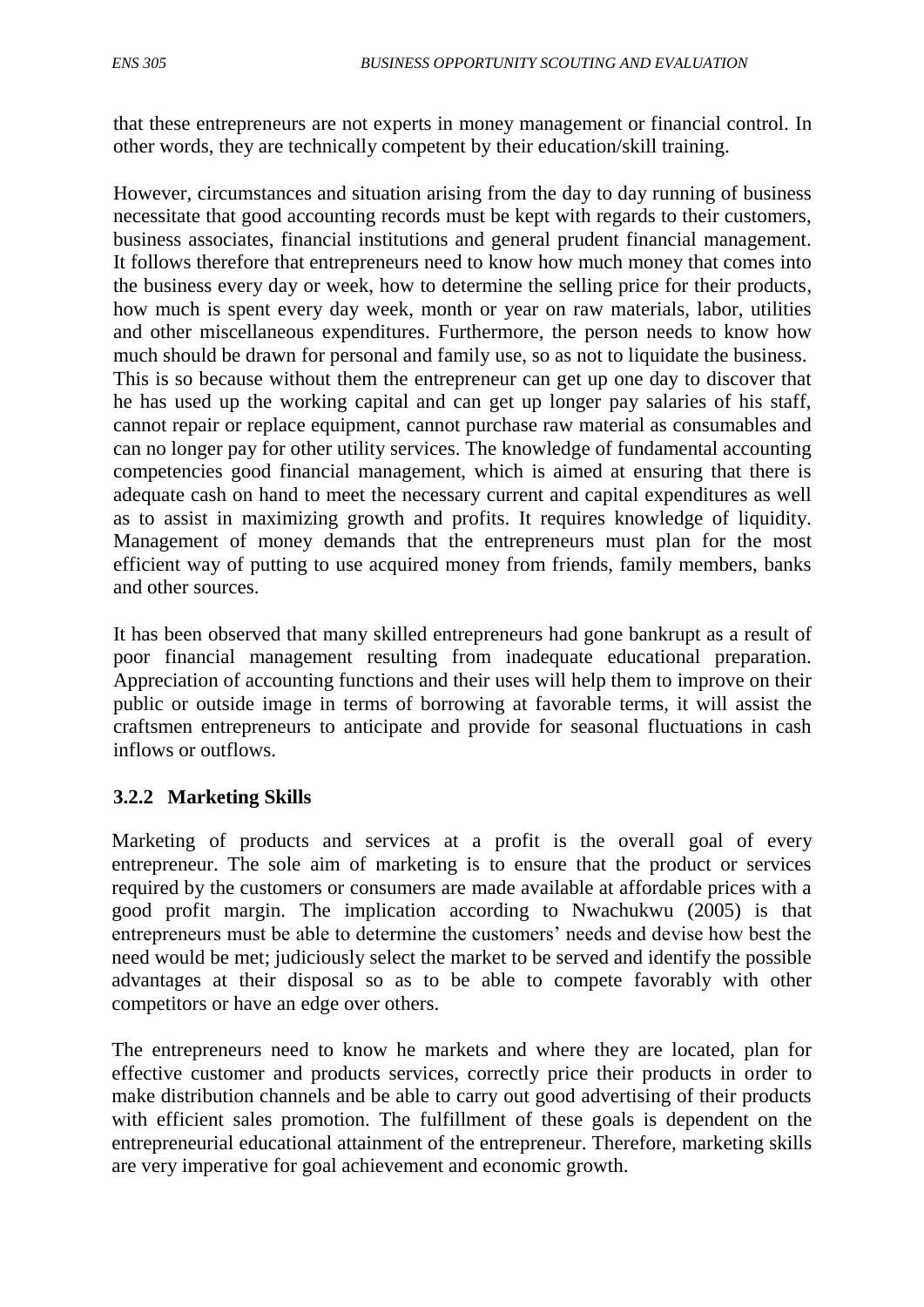## **3.2.3 Management Skills**

Management skills are abilities acquirable through entrepreneurship education. The problems arising from lack of entrepreneurship education seem far more serious than those connected with the mere shortage or lack of capital. In every entrepreneurship endeavor, there are entrepreneurial skills or competencies that are needed and which one must be acquainted with to ensure the success of the enterprise. Before a good plan can be made, a decision to make the plan must be taken. According to Osuala (2004) acquisition of management skills through entrepreneurship education is indispensable towards producing a self-reliant nation with dynamic economy. The management skill or competencies to be acquired include:

- i. Planning
- ii. Organizational skills

A fundamental skill acquirable through entrepreneurship education is planning skill. Planning is at the core of entrepreneur's activities. Before good plans could be achieved, good decisions must be made. A decision is a process that leads to taking of an action. An entrepreneur must make decisions. The outcome of the decision could mean the success or failure of the business. For instance, in one day, an entrepreneur makes decision that range from whether to go to work or to stay at home; to purchase a particular item or not to do so, to pay some creditors or to use the money for a more lucrative venture for the time being; to allow some employees to work over-time or not, to stop the production of a particular product or not (Nwachukwu,2005)

It should be pointed out that often, the lack of planning skills makes entrepreneurs procrastinate when it comes to decision-making, forgetting that the absence of a decision to act is a decision on its own. As it is often said, that when one fails to plan the person is planning to fail. Areas affected in such apparent lack of planning skills include:

- i. Planning to increase sales volumes;
- ii. Increase in the quantity of goods to be produced, or to improve the quality of such goods.
- iii. Planning skills to cut down on cost and jeopardizing production.
- iv. Planning skills to expand facilities, employ new hands, and remove dead woods.
- v. Planning skills to buy or sell a new item or equipment.

All these involve one or both of the following as a rule:

- i. Expenditure of more money, that is financial prudence and or
- ii. Maximization of or the use of material and human resources to achieve the stated goals ( effective management)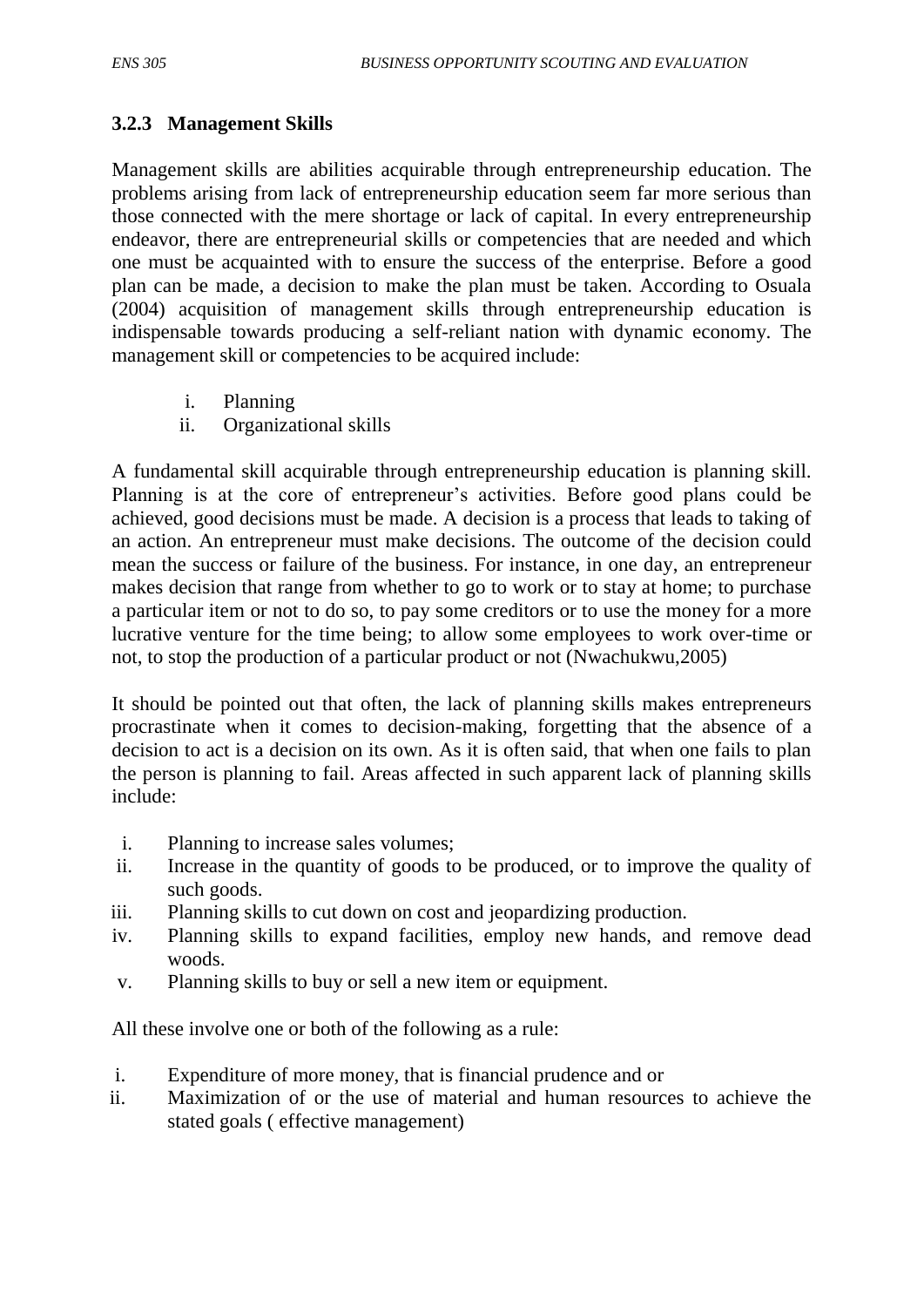According to Bucher (1979) and Nwachukwu (2005) planning, whether in business ventures or administrative processes, is very important. It is the foundations for making things happen. Good planning is an important attribute of an entrepreneur as part of the problem-solving approach; it requires taking some steps, which include;

- a. Recognition of the problem,
- b. Identifying the alternatives,
- c. Coordinating human and material resources for effective implementation of the decision taken so as to ensure successful launching of the business or entrepreneurship programmes.
- d. An appraisal or evaluation is the last stage of the continuum. It analyses the success and failure of the entire process. The information so collected will be useful in formulating policies.

Ability to organize the thoughtful plan as a management tool is essential to the efficient running of the business. Organizational skills are needed to guide the entrepreneur in the day-to-day running of the business for the achievement of the set goals.

### **3.2.4 Public Relations Skills**

According to Robert and Tim (1998) all managers must have to consider the public impact of their actions. Public relations ( Robert and Tim, 1998) are the term used to describe the way issues and messages are communicated between an organization and the public. Accordingly, public relations are indispensable in every thriving organization in order to keep in touch with and responding to the media and interest groups.

#### **3.2.5 Communications Skills**

According to Longman (2005) communication skills are ways and abilities for expressing oneself well so that others can understand. Communication is a process by which people exchange information, thoughts and feelings. It is a means through which self-employed craftsmen and artisans communicate and reach both internal and external persons that are associated with their organization. Entrepreneurs can arouse the interest and curiosity of their customers through effective communication skills.

## **4.0 CONCLUSION**

The success of any enterprise is based on the skills possessed by the entrepreneur in charge. An entrepreneur with high level of skills will do well in handling an enterprise while a lack in these skills can lead to failure of the enterprise.

## **5.0 SUMMARY**

In this unit, we discussed about entrepreneurial skills, basic desirable skills and the importance of possess such skills.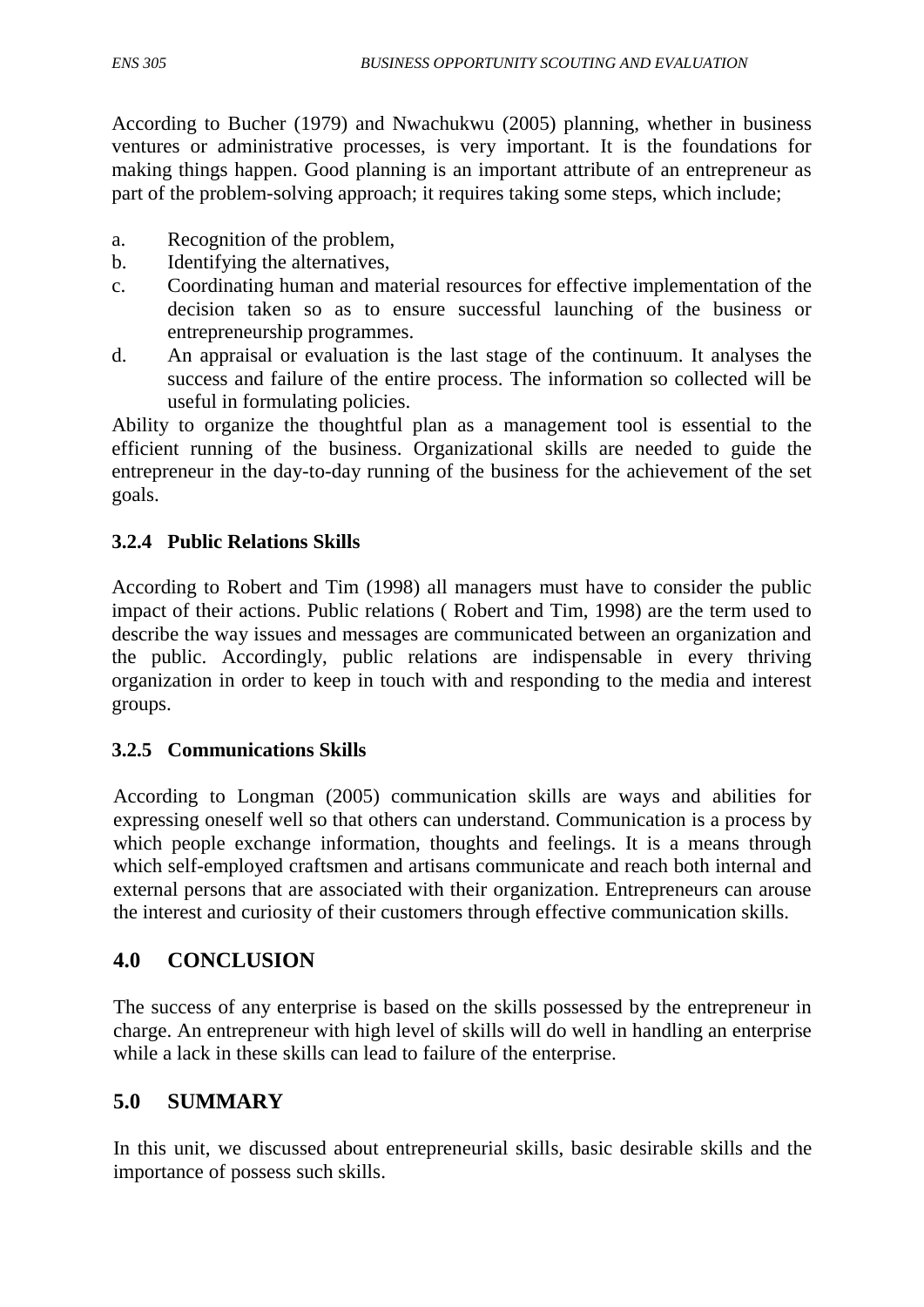## **6.0 TUTOR MARKED ASSIGNMENT**

- 1) "A fundamental skill acquirable through entrepreneurship education is planning skill" Explain
- 2) What are the types of management skills needed by an entrepreneur?
- 3) List the steps involved in planning.

## **7.0 REFERENCES**

Agu, R.A (2011). Entrepreneurial Development and Small Business Management. EBS Lecture pack.

Arkanass Small Business Development Center (2014). Five steps to : evaluating business opportunity retrieved from **https:**[//www.atu.edu/asbtdc/](http://)

Elgin, J. (2016). Buying a Franchise versus a Business Opportunity retrieved from [https:llwww.entrepreneur.com/article/181212](http://https:llwww.entrepreneur.com/article/181212)

International Training Centre of the ILO (2005). Know about business. Entrepreneurship Educational Schools and Technical Vocational Training Institutions. Module 5. How do I find a good business idea? Tomlinson, P. and Haftendorn, K. ed.

Okechuwu, E.U(2017). Identification and evaluation of business opportunity, in Onoh, B.C.E.C., Orga, C.C and Abraham, D. Introduction to Entrepreneurship Development (Theory).Entrepreneurship Development Centre(EDC), ESUT, Enugu.

Perez, J. (2016). Business Opportunity Fraud. In Connecticut Department of Banking's online resource retrieved from http[/www.ct.gov/dob/cwp/view.asp?a=2235&q=297906](http://www.ct.gov/dob/cwp/view.asp?a=2235&q=297906)

Ray, L. (2015). 5 Steps to Evaluating Business Opportunities retrieved from http://smallbusiness.chron.coml5-steps-evaluating-businessopportunities-446 73 .html

Shinha, D.K. (2015). Identification of Business Opportunity: Idea Generation and Opportunity retrieved from http[/www.yourarticlelibrary.comlbusiness/identification](http://www.yourarticlelibrary.comlbusiness/identification-of-)[of-](http://www.yourarticlelibrary.comlbusiness/identification-of-) business-of-opportunity-idea-generation-and-opportunity/4073.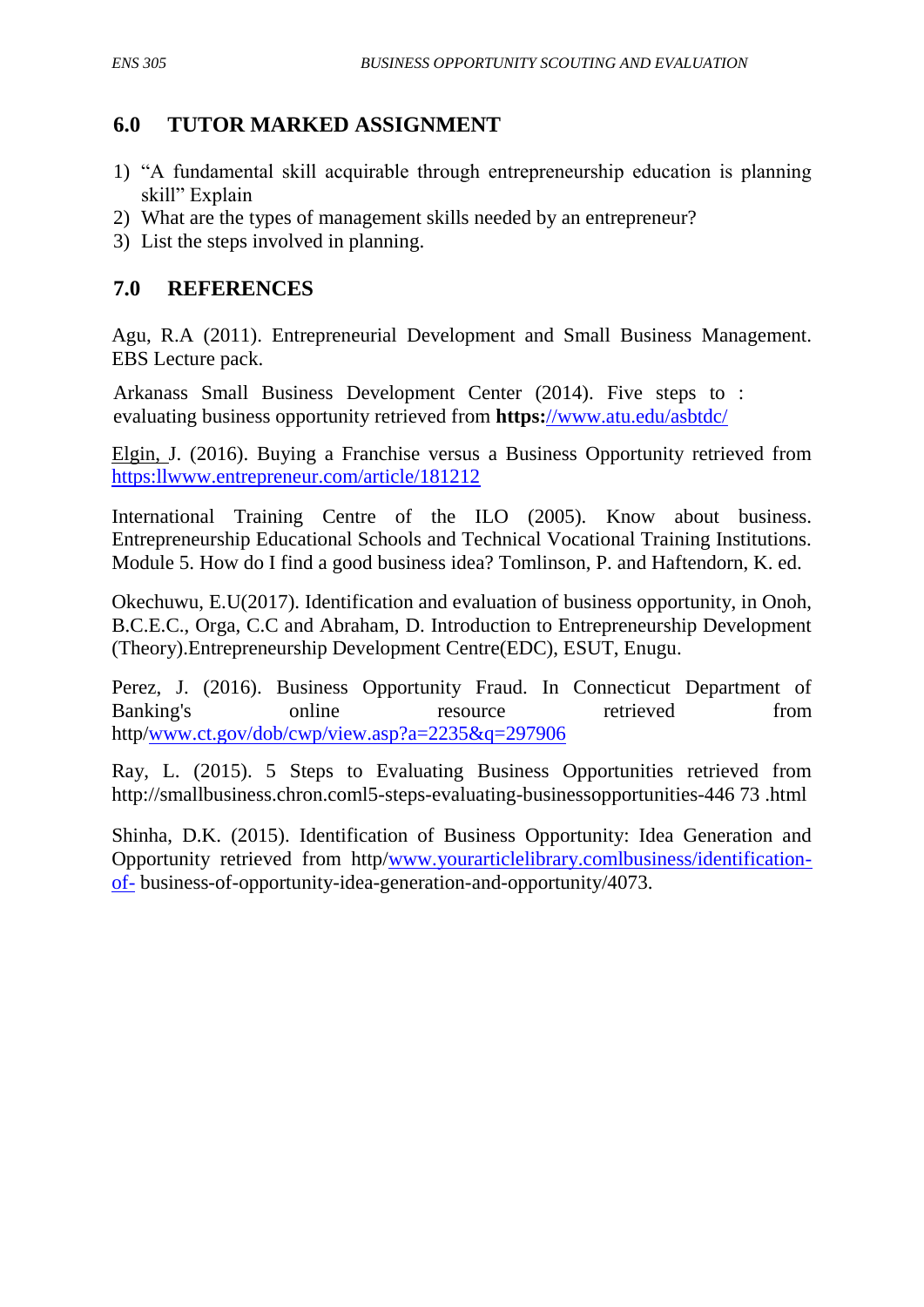# **UNIT 2 SWOT ANALYSIS**

### **CONTENTS**

- 1.0 Introduction
- 2.0 Objectives
- 3.0 Main Content
	- 3.1 Evaluate your strengths, weaknesses, opportunities and threats
	- 3.2 Identify your strengths and weaknesses
	- 3.3 Identify opportunities and threats
- 4.0 Conclusion
- 5.0 Summary
- 6.0 Tutor Marked Assessment
- 7.0 References/Further Reading

## **1.0 INTRODUCTION**

In the previous unit, we discussed about entrepreneurial skills, basic desirable skills and the importance of possess such skills. In this unit, we will discuss about SWOT analysis, evaluate your strengths, weaknesses, opportunities and threats, identify your strengths and weaknesses and identify opportunities and threats.

## **2.0 OBJECTIVES**

At the end of this unit, you will be able to:

- Define SWOT
- How to evaluate strength and weakness
- How to identify opportunity and threat

## **3.0 MAIN CONTENT**

#### **3.1 Evaluate your strengths, weaknesses, opportunities and threats**

Every entrepreneur need to identify a good business idea or opportunity. One of the biggest obstacle or challenge facing intending entrepreneurs is in the generation of good business idea. Before venturing into business **it** is important to choose a business model and industry that has a good chance of success, and one the individual is interested on. Factors that are responsible for the recognition of a business opportunity are entrepreneurial alertness, entrepreneur's prior knowledge of markets and customer problems and entrepreneur's networks.

SWOT analysis is an exercise meant to identify your strengths, weaknesses, opportunities and threats - hence the acronym "SWOT". Taking a critical look at internal and external factors that impact your business arms you with knowledge that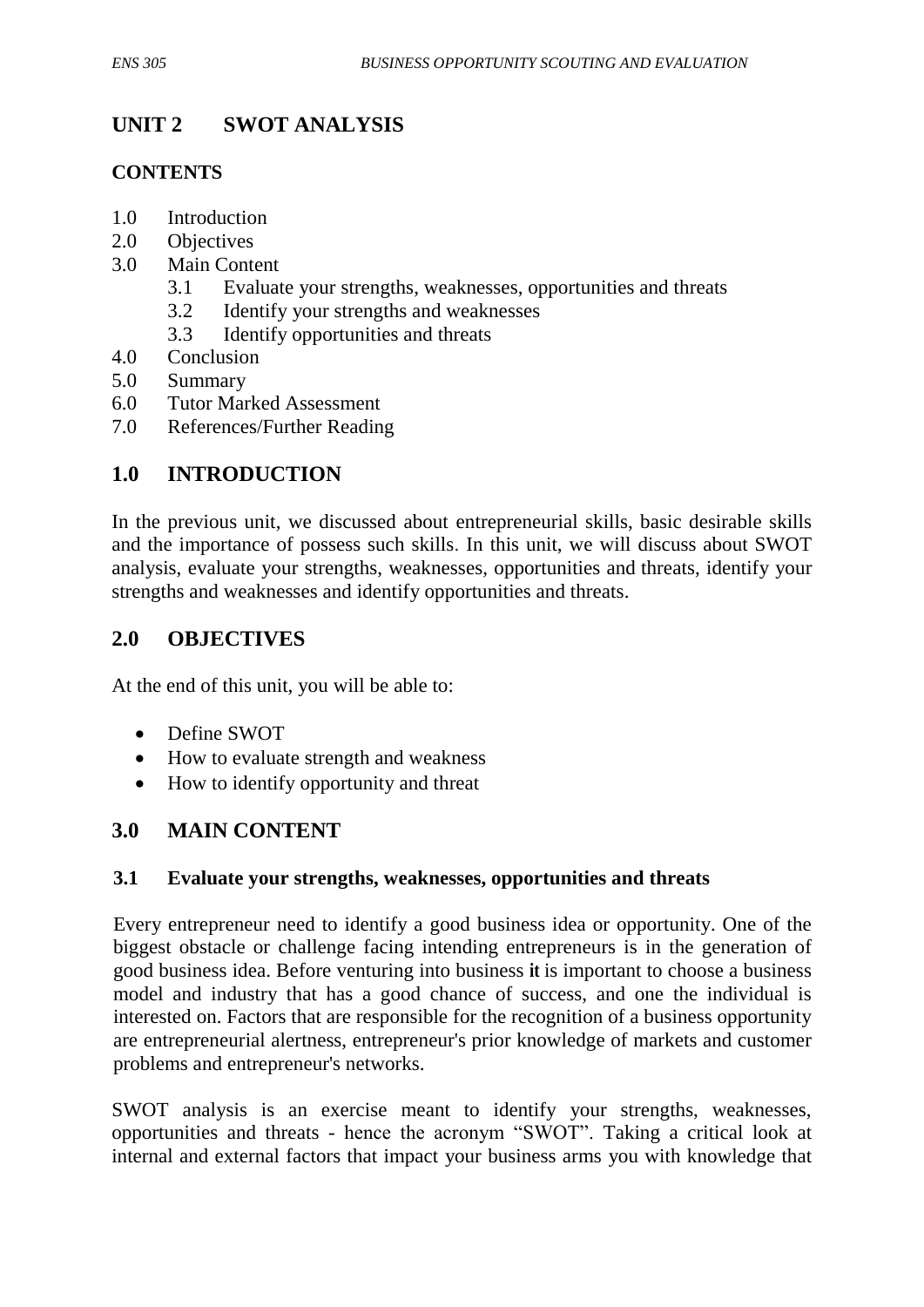can help you plan, manage or grow your business. It can help you meet challenges or take advantage of business opportunities.

### **3.2 Identify your strengths and weaknesses**

An internal analysis is meant to determine where you have an advantage over your competitors, and where you are not as strong.

- Identify success factors for your industry or market segment.
- Assess your competitors' competencies with respect to these factors.
- Compare them to your own strengths and weaknesses to determine where you may have a competitive advantage.

The success factors can vary depending on your industry. They include comparing your abilities to your competitors for factors such as:

- Marketing: market share, reputation for quality and service, distribution costs, geographical coverage, promotion and sales force effectiveness.
- Manufacturing: Facilities, economies of scale, capacity, workforce availability and skills, on-time delivery, technical manufacturing skill.
- Finances: Availability of capital, profitability, financial stability.
- Organization: Employee dedication, flexibility and responsiveness.

Since it can be difficult to be objective when evaluating your own strengths and weaknesses, soliciting the views of your employees, customers and suppliers can help.

#### **3.3 Identify opportunities and threats**

An external analysis takes a closer look at the industry and markets where you do business by identifying opportunities and threats. You will want to find out:

- Which opportunities could increase your profitability? Examples could include:
	- increased demand for your goods or services
	- access to new markets
	- new products and services that can fill a need
	- efficiencies in your operations
	- few or weak competitors
	- market not segmented
	- higher profit margins
	- stable price structure
	- low risk
- What threats can affect your profitability?
	- obsolete products or services
	- shrinking market
	- existing or new competition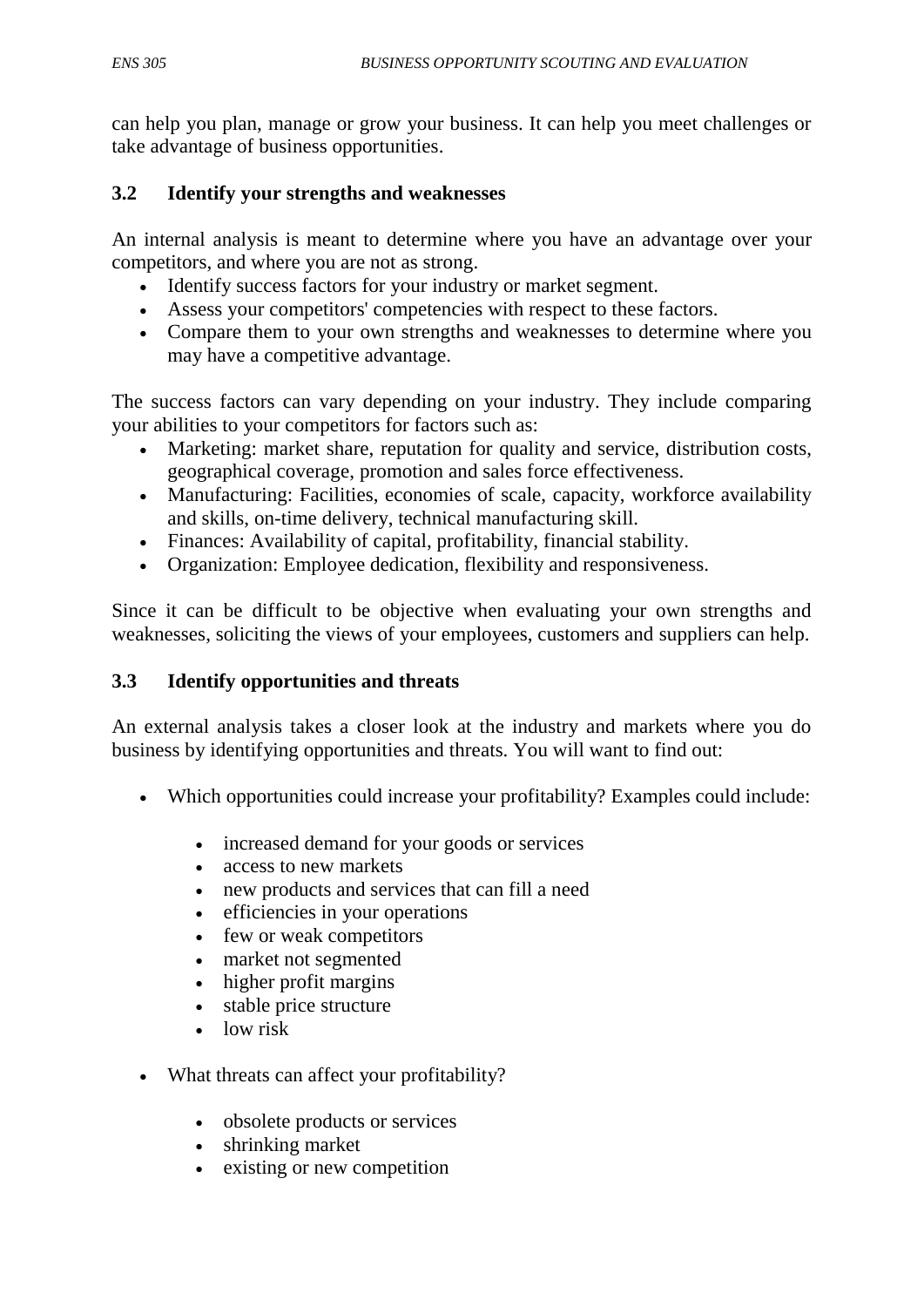- upcoming regulatory changes
- increased market segmentation
- reduced availability of materials
- increased supplier prices
- foreign exchange fluctuation
- inflation or economic stagnation
- political or social changes
- environmental factors
- takeovers or mergers

Done well, a SWOT analysis can provide a good scan of your business environment. It can help identify opportunities you may have overlooked and prepare you to meet challenges. A SWOT analysis should not be depended upon solely, but used in conjunction with your arsenal of planning and management tools.

### **4.0 CONCLUSION**

SWOT analysis is a useful technique for understanding your strengths and weaknesses, and for identifying both the opportunities open to you and the threats you are likely to face.

### **5.0 SUMMARY**

In this unit we discussed about SWOT analysis, evaluate your strengths, weaknesses, opportunities and threats, identify your strengths and weaknesses and identify opportunities and threats.

## **6.0 TUTOR MARKED ASSIGNMENT**

- 1) What does SWOT stand for?
- 2) How do you identify your opportunity and threat?
- 3) List the types of threats that can affect an enterprise

#### **7.0 REFERENCES**

Agu, R.A (2011). Entrepreneurial Development and Small Business Management. EBS Lecture pack.

Arkanass Small Business Development Center (2014). Five steps to : evaluating business opportunity retrieved from **https:**[//www.atu.edu/asbtdc/](http://)

Elgin, J. (2016). Buying a Franchise versus a Business Opportunity retrieved from [https:llwww.entrepreneur.com/article/181212](http://https:llwww.entrepreneur.com/article/181212)

International Training Centre of the ILO (2005). Know about business. Entrepreneurship Educational Schools and Technical Vocational Training Institutions. Module 5. How do I find a good business idea? Tomlinson, P. and Haftendorn, K. ed.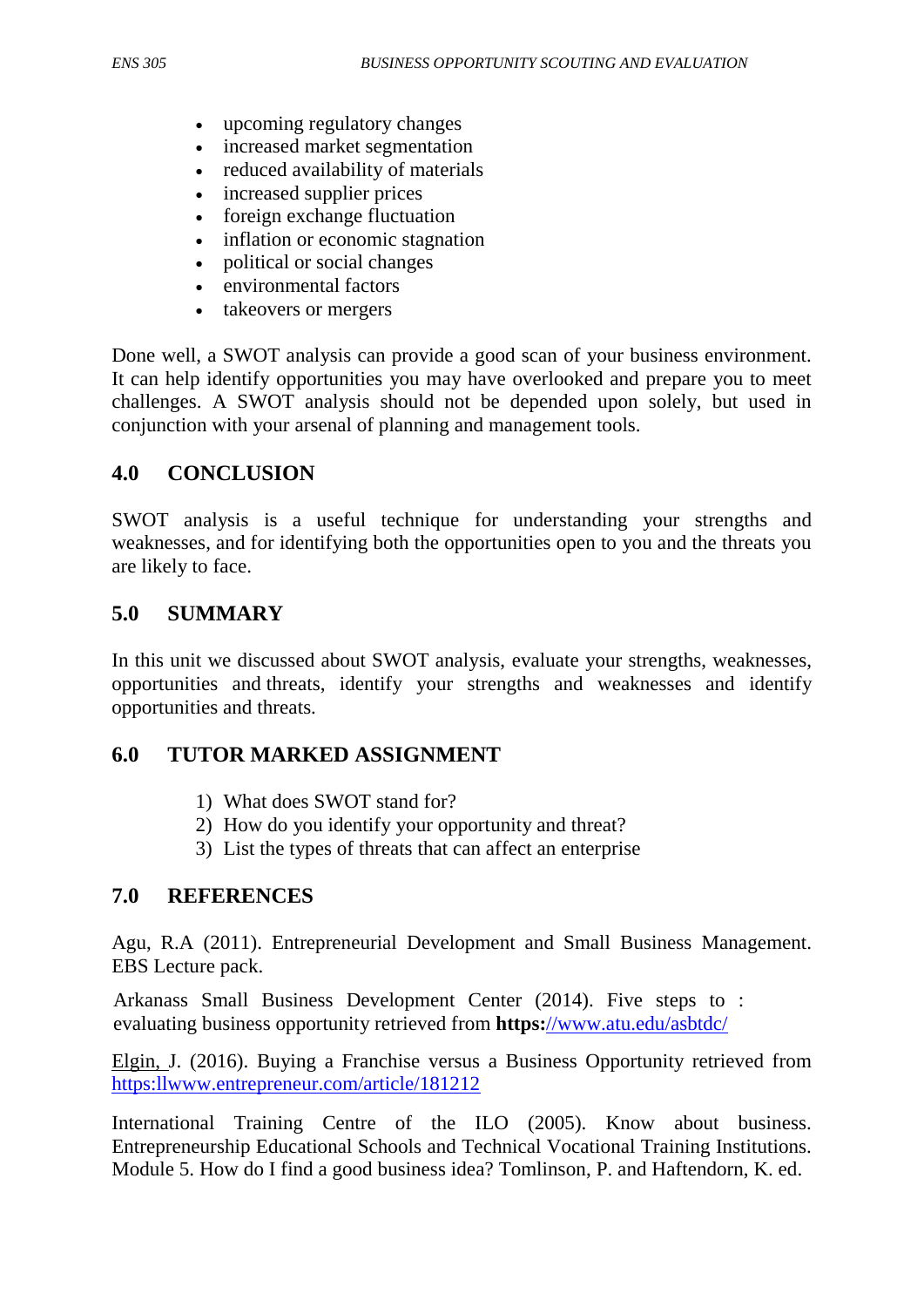Okechuwu, E.U(2017). Identification and evaluation of business opportunity, in Onoh, B.C.E.C., Orga, C.C and Abraham, D. Introduction to Entrepreneurship Development (Theory).Entrepreneurship Development Centre(EDC), ESUT, Enugu.

Perez, J. (2016). Business Opportunity Fraud. In Connecticut Department of Banking's online resource retrieved from http[/www.ct.gov/dob/cwp/view.asp?a=2235&q=297906](http://www.ct.gov/dob/cwp/view.asp?a=2235&q=297906)

Ray, L. (2015). 5 Steps to Evaluating Business Opportunities retrieved from http://smallbusiness.chron.coml5-steps-evaluating-businessopportunities-446 73 .html

Shinha, D.K. (2015). Identification of Business Opportunity: Idea Generation and Opportunity retrieved from http[/www.yourarticlelibrary.comlbusiness/identification](http://www.yourarticlelibrary.comlbusiness/identification-of-)[of-](http://www.yourarticlelibrary.comlbusiness/identification-of-) business-of-opportunity-idea-generation-and-opportunity/4073.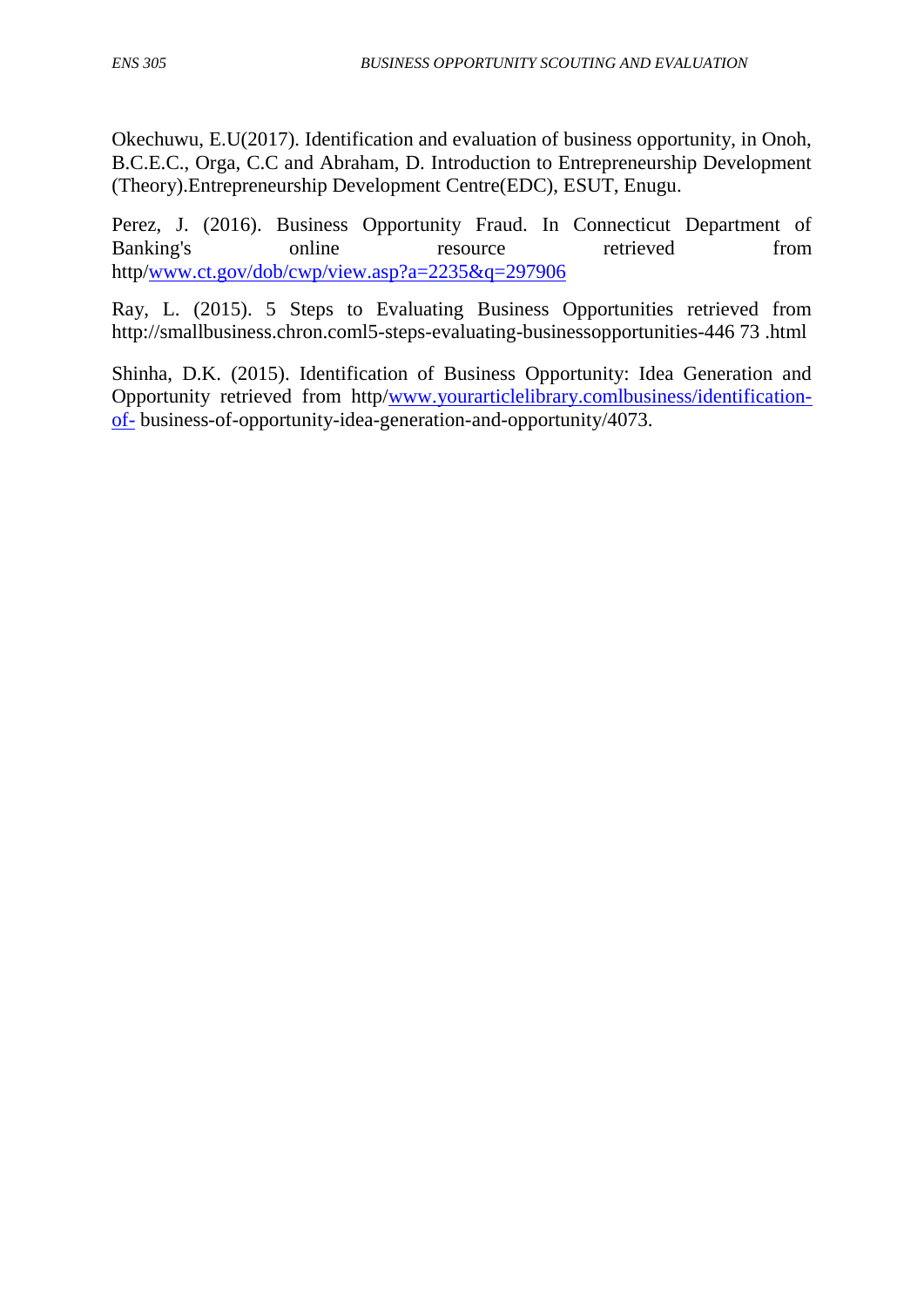# **UNIT 3 PROBLEMS OF ENTREPRENEUR**

## **CONTENTS**

- 1.0 Introduction
- 2.0 Objectives
- 3.0 Main Content
	- 3.1 Problems of Entrepreneurs
	- 3.2 Internal Problems
	- 3.3 External Problems
- 4.0 Conclusion
- 5.0 Summary
- 6.0 Tutor Marked Assessment
- 7.0 References/Further Reading

## **1.0 INTRODUCTION**

In the previous unit, we discussed about SWOT analysis, evaluate your strengths, weaknesses, opportunities and threats, identify your strengths and weaknesses and identify opportunities and threats. In this unit, we will discuss the problems facing entrepreneurs.

## **2.0 OBJECTIVES**

At the end of this unit, you will be able to:

- Identify major problems of entrepreneur
- Differentiate between internal and external problems
- Identify techniques that can be used to minimize the problems

# **3.0 MAIN CONTENT**

## **3.1 Problems of Entrepreneurs**

Problem means difficulty, hardship or perplexing situation. When we say problems of Nigerian business entrepreneurs we are referring to the difficulties faced by business organization and their owner situated in Nigeria. Lawal (1993) notes problems are threats or limiting factors, that is, the factors that have negative impact on success, growth and survival of the entrepreneurs' business enterprises. These problems are within the enterprise in such case they are referred to internal management problems. They could also be from the environment external to the enterprise in that case called external factors facing the enterprise.

The internal environmental forces or influences are those that affect the enterprise separate entity. They consist of functional structure and relationships in the enterprise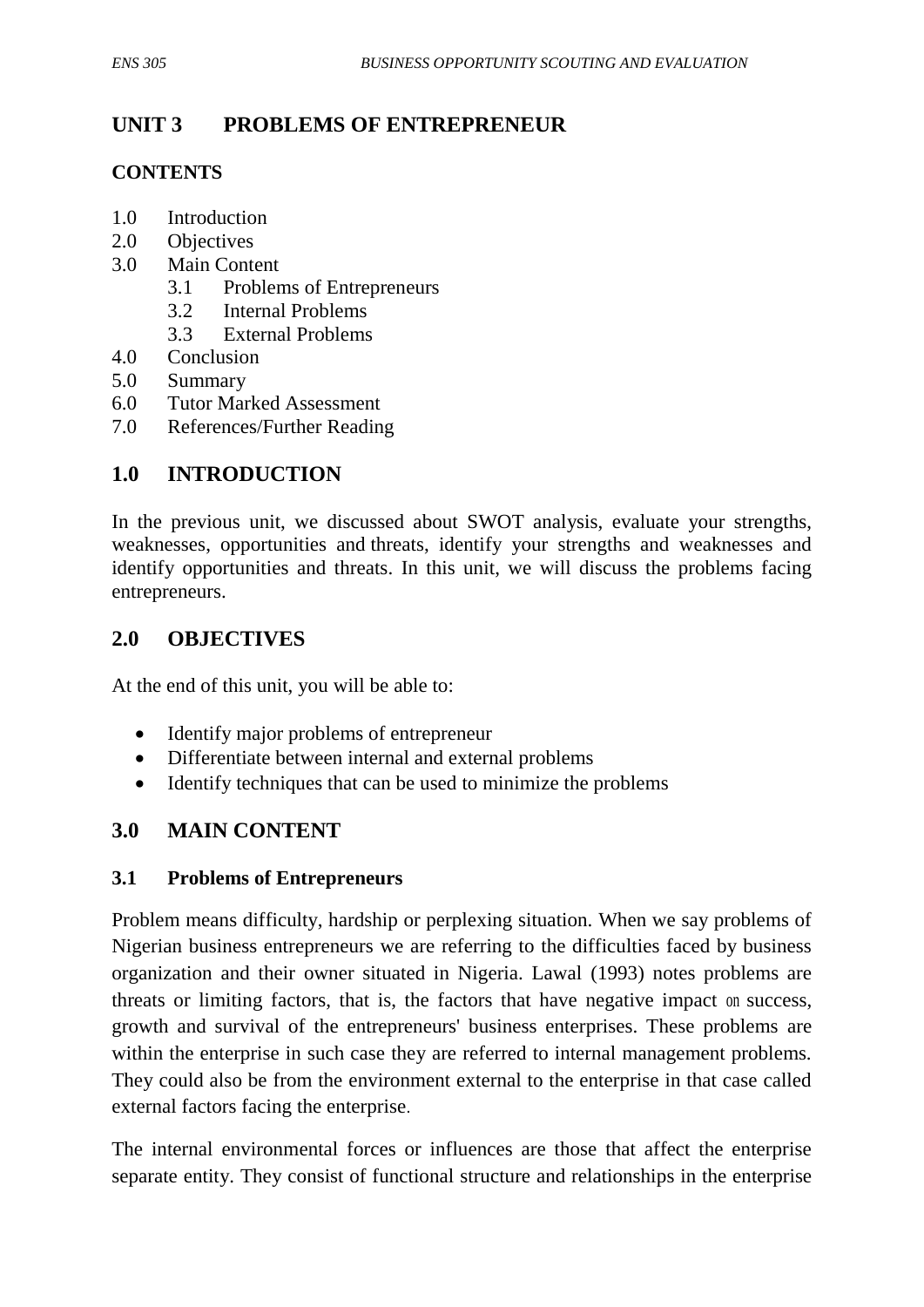are often called organizational climate or internal working system. The main element internal environment include finance, marketing, production, organization, planning, personnel (Lawal, 1993).

The forces that affect a business unit as well as other enterprises operating within the environment are known as external environment. They are external to the enterprise cannot be effectively controlled by entrepreneurs. They are relevant for the success of the organization and have to be carefully monitored. They can be further classified into direct and indirect elements. The direct elements are those that have immediate impact task, and consist of individuals or groups having tremendous influence on the attainment of the enterprise goals. They often have long-standing relationship with the enterprise include; shareholders, customers, financial institutions or creditors, suppliers, organizations, government agencies, public and local communities.

The indirect action elements in the environment include: Socio-cultural, technological, economics, political/legal and international environments (Ogundele, 2004). Lawal notes that an example of the environmental impact on the business is the on-going Structural Adjustment programme (SAP). The fundamental changes in the structure of the economy through SAP have contributed to the success of some banks and in particular failure of so many other organizations.

#### **3.2 Internal Problems**

The internal problems that affect the small scales enterprises particularly and other enterprises in general Lawal, Kio, Sulaimon and Adebayo (2000) include the following:

- **1) Wrong Choice of Business:** Entrepreneurs should avoid entering into business opportunities that are already over-crowded. Choosing a wrong investment area may lead to failure.
- **2) Lack of Business Connection:** This relates to inability to establish good relationships with customers, creditors and government agencies. These may lead to business feature.
- **3) lack of expert:** Expert knowledge in area of organizational activities is important, lack of organizational knowledge can be problematic.
- **4) Poor Financial Management:** This relates to inability to maintain proper accounting records.
- **5) Management Incompetence:** Majority of small scale enterprises entrepreneurs in Nigeria lack required management know- how to run the business effectively and efficiently.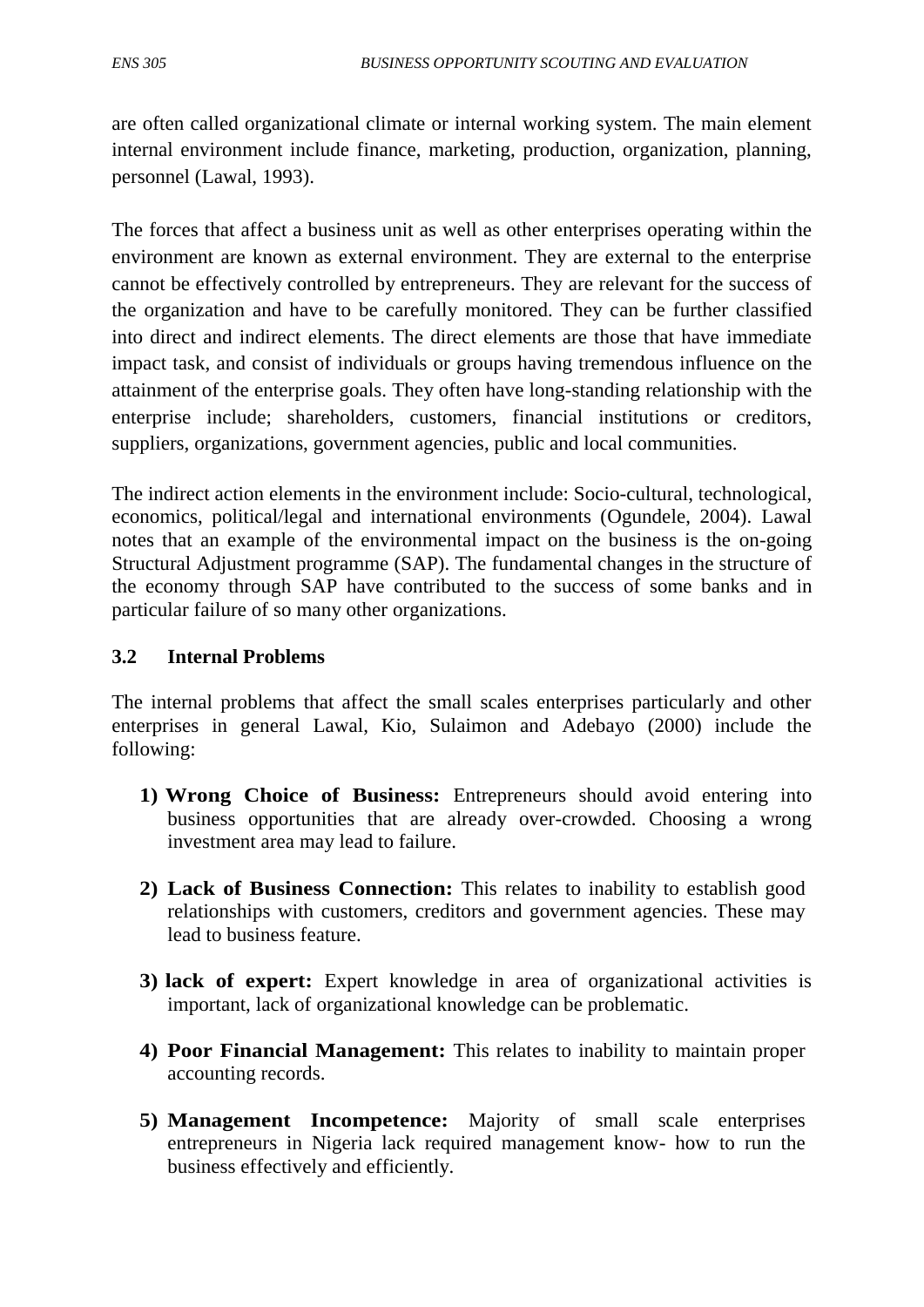- **6) Over Stretching of Credit:** most small business organizations who are eager to make sales often extend undue credits to customers, without appropriate methods cash of collection.
- **7) Wasteful Expenses:** Expenses must be kept to essential minimum for the success of the enterprise. Many Nigeria enterprises indulge in excessive and wasteful expenses.
- **8) Inventory Problem:** There could be problem of overstocking or purchase of slow moving products, with consequent cost implication.
- **9) Location Problem:** Poor location in relation to customers may affect business success.
- **10) Absence of Production Improvement Techniques:** These include the use of such management techniques as management by objective (MBa) organization and method, work-study etc.
- **11) Unethical Business practice:** These include dishonesty, poor quality product, bribery, corruption and other acts of indiscipline. They contribute to business failure.
- **12) Lack of Adequate Attention:** There are often neglects of the business by the owners, resulting from poor habits, poor health, marital problems and several others.
- **13) Personal Characteristic:** The characteristics of the owner of the enterprise can be a cause of failure or success. For the success of an enterprise the owner must be mature in judgment, have balance and aggressive diplomatic character.
- **14) Marketing Problem:** This can manifest in a variety of ways e.g. non standardization of product, inappropriate pricing, poor promotional strategies etc.
- **15) Lack of Qualified Manpower**: In the case of small-scale business enterprises they cannot afford to employ competent and skilled manpower due to their financial stature and reputation.
- **16) Lack of Employee Satisfaction:** In most Nigerian enterprises the general working conditions are very poor. There is also autocratic leadership style of some of the entrepreneurs and these constitute problems for the organization.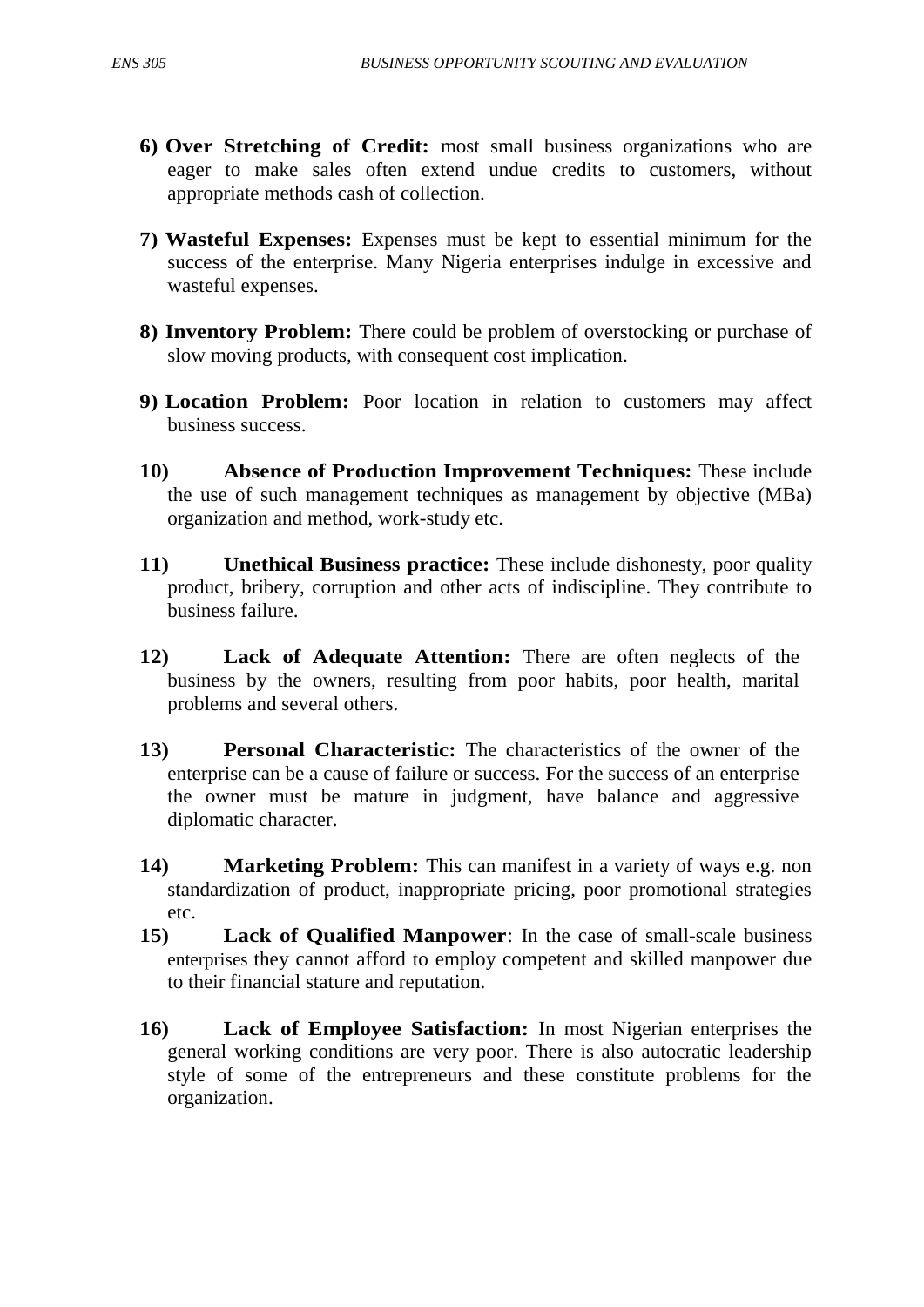## **3.3 External Problems**

The external problems confronting enterprises in Nigeria are equally many and varied. They include among others the following;

## **1) Capital Problem**

This relates to securing long-term equity capital and working capital. In the case of small-scale enterprise they have serious problem in term of securing fund, building and maintaining adequate financial reserves and equity capital.

## **2) Competition**

There is problem of competition against large corporation with small-scale enterprises due to the competitive advantage of the giant firms. The competition among the big firms often sometimes takes unethical dimensions.

## **3) Technological Problem**

In the case of small indigenous enterprises lack of access to technology often affects the success of small enterprise. In addition all organizations in Nigeria are open to technological competition from the global environment.

## **4) Lack of raw materials**

There is often problem of shortage of raw materials, such that small organization does not secure adequate outputs for production.

## **5) Deficient Policy Framework**

The political environment in term of economic policy framework and legal regulation can be problem to all forms of enterprises. There could be unfair regulations from local authority, state and federal government. In addition, inadequate organizational facilities and cumbersome laws can be problems of enterprises.

## **6) Limitation of Extension Services**

In the case small-scale enterprises there are often limited services of research institutions, industrial development centers, management institutions and other intermediate framework designed for the success of small-scale business.

# **4.0 CONCLUSION**

Problems and challenges that cannot be avoided in a business and if the problems are well managed, they can become stepping stones to take the business to the next level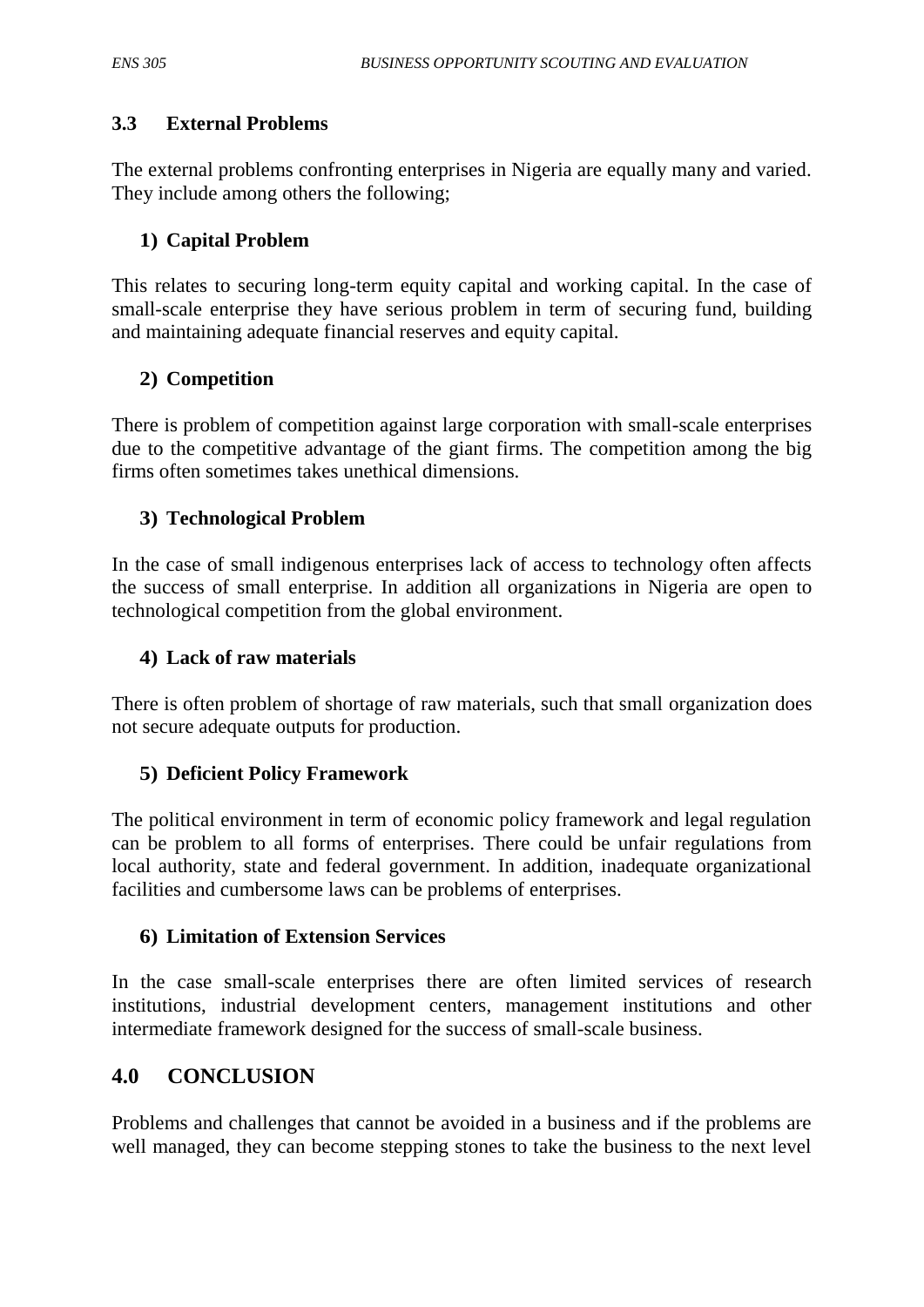of success but if the problems are not well managed, it can lead to the extinction of the business.

## **5.0 SUMMARY**

In this unit we discussed about problems of entrepreneurs, we differentiated between internal and external problems.

## **6.0 TUTOR MARKED ASSIGNMENT**

- 1) What are external problems
- 2) What are the differences between internal and external problems?

### **7.0 REFERENCES**

Agu, R.A (2011). Entrepreneurial Development and Small Business Management. EBS Lecture pack.

Arkanass Small Business Development Center (2014). Five steps to : evaluating business opportunity retrieved from **https:**[//www.atu.edu/asbtdc/](http://)

Elgin, J. (2016). Buying a Franchise versus a Business Opportunity retrieved from [https:llwww.entrepreneur.com/article/181212](http://https:llwww.entrepreneur.com/article/181212)

International Training Centre of the ILO (2005). Know about business. Entrepreneurship Educational Schools and Technical Vocational Training Institutions. Module 5. How do I find a good business idea? Tomlinson, P. and Haftendorn, K. ed.

Okechuwu, E.U(2017). Identification and evaluation of business opportunity, in Onoh, B.C.E.C., Orga, C.C and Abraham, D. Introduction to Entrepreneurship Development (Theory).Entrepreneurship Development Centre(EDC), ESUT, Enugu.

Perez, J. (2016). Business Opportunity Fraud. In Connecticut Department of Banking's online resource retrieved from http[/www.ct.gov/dob/cwp/view.asp?a=2235&q=297906](http://www.ct.gov/dob/cwp/view.asp?a=2235&q=297906)

Ray, L. (2015). 5 Steps to Evaluating Business Opportunities retrieved from http://smallbusiness.chron.coml5-steps-evaluating-businessopportunities-446 73 .html

Shinha, D.K. (2015). Identification of Business Opportunity: Idea Generation and Opportunity retrieved from http[/www.yourarticlelibrary.comlbusiness/identification](http://www.yourarticlelibrary.comlbusiness/identification-of-)[of-](http://www.yourarticlelibrary.comlbusiness/identification-of-) business-of-opportunity-idea-generation-and-opportunity/4073.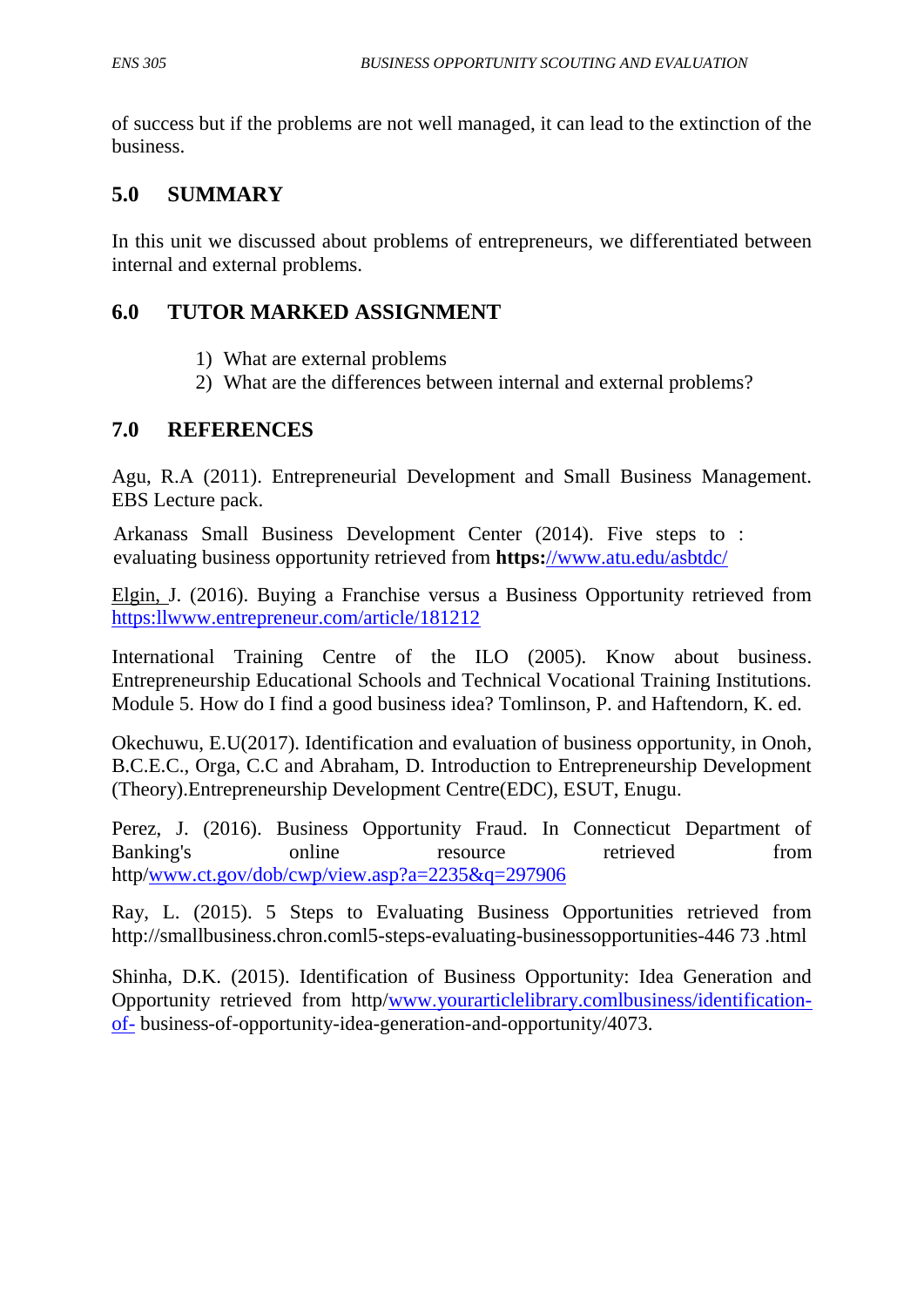# **UNIT 4 BUSINESS MANAGEMENT TECHNIQUES**

## **CONTENTS**

- 1.0 Introduction
- 2.0 Objectives
- 3.0 Main Content
	- 3.1 Business management techniques that can minimize listed problems
	- 3.2 Management by objective
	- 3.3 Project management technique
	- 3.4 Strategic management
	- 3.5 Team-Building technique
	- 3.6 Total Quality management
	- 3.7 Work study
- 4.0 Conclusion
- 5.0 Summary
- 6.0 Tutor Marked Assessment
- 7.0 References/Further Reading

## **1.0 INTRODUCTION**

In the previous unit, we discussed about the problems facing entrepreneurs and in this unit we will try to provide techniques that can be used to minimize or manage the series of problems faced by entrepreneurs.

## **2.0 OBJECTIVES**

At the end of this unit, you will be able to:

- Identify techniques that can be used to minimize problems
- Adequately discuss each technique and it's application

## **3.0 MAIN CONTENT**

#### **3.1 Business management techniques that can minimize listed problems**

Ogundele (2004) notes that techniques refer to methods or procedures of doing things. When applied to management they are those procedures or approaches employed in the process of getting things done efficiently and effectively. There are many approaches to management as there are practitioners, organizations and nations. Individual entrepreneurs or team, organizations and nations introduce variations, which they employ in addition m new or existing approaches, which are relevant and consistent with their perceptions and situations. Some of these techniques, in use in the management of both public and private organization, are outlined hereunder: -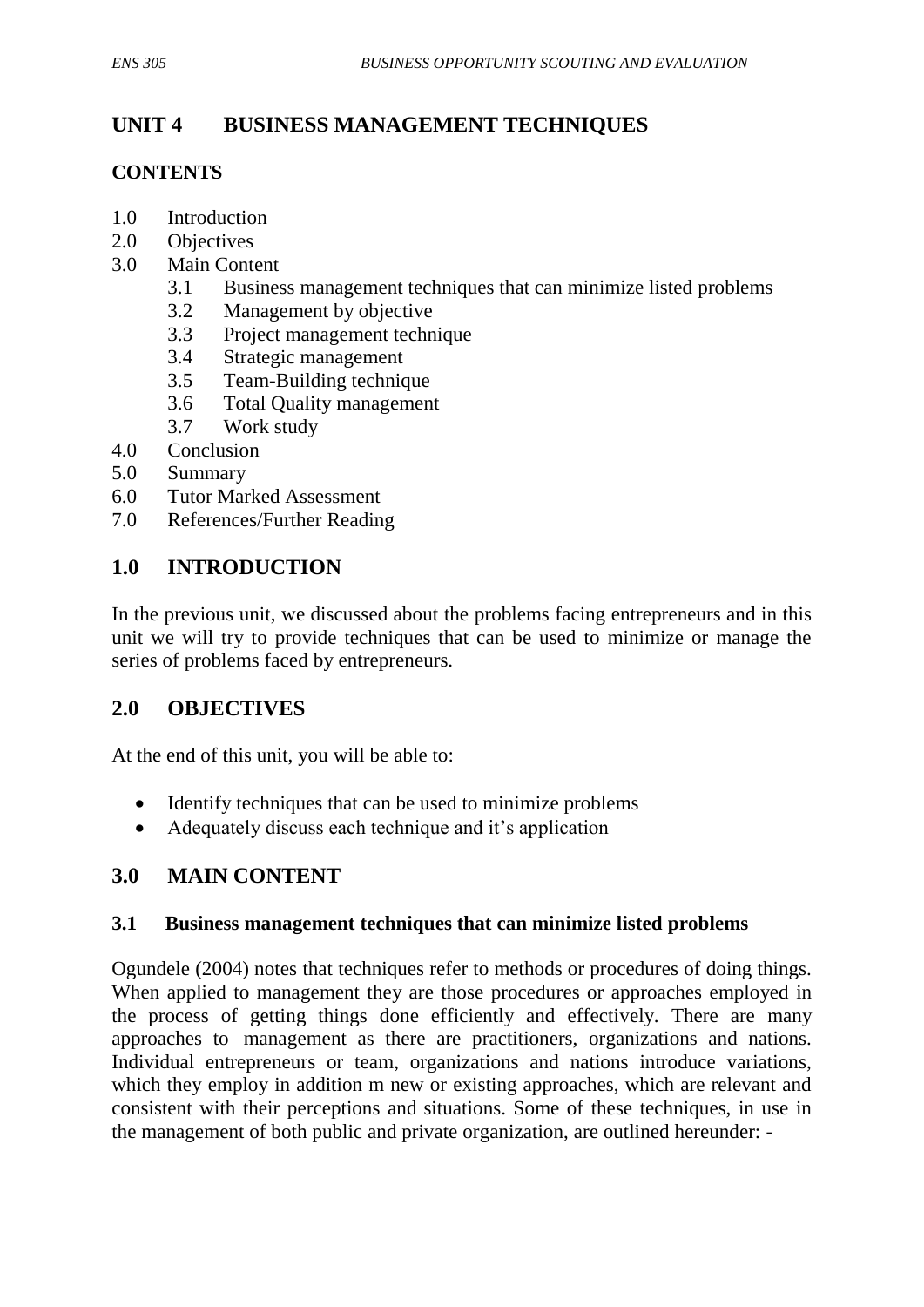## **3.2 Management by Objective**

This is a technique, which is result-oriented. It can be described as participative management control (PMC) or control by self-control. As a management technique of MBO is to assist the entrepreneurs attain their objectives. The central frameworks of MBO are

- 1) Definition of basic purpose or mission
- 2) Identifying overall key objectives
- 3) Analyzing the situation
- 4) Setting specific objectives for solving problems
- 5) Implementation of action plan and review of progress

The chief executive, entrepreneurs and rank-and-little members take active part in all these processes.

# **3.3 Project Management Technique**

It is concerned with all tasks and activities to carry out an going project. The project management unique features rest in

- 1) The temporary nature of the task structure
- 2) The interdisciplinary nature of task
- 3) Concentration of entrepreneur or management attention on limited range of activities
- 4) The relative action impelled autonomy of the project organization

## **3.4 Strategic Management**

This is the process of making and implementing decisions that have long term impact and lead to change. It is about the process of strategic change. Bowman and Asch (1987) define it as the match an organization makes between it's own resources and the threats and opportunities created by the external environment in which it operates.

The fundamental tasks of strategic management are

- 1) Environment analysis
- 2) Developing corporate vision
- 3) Strategy formulation
- 4) Strategy implementation
- 5) Strategy control.

Entrepreneurs have to orientate their organization to meet the challenges posed by the environment and competition.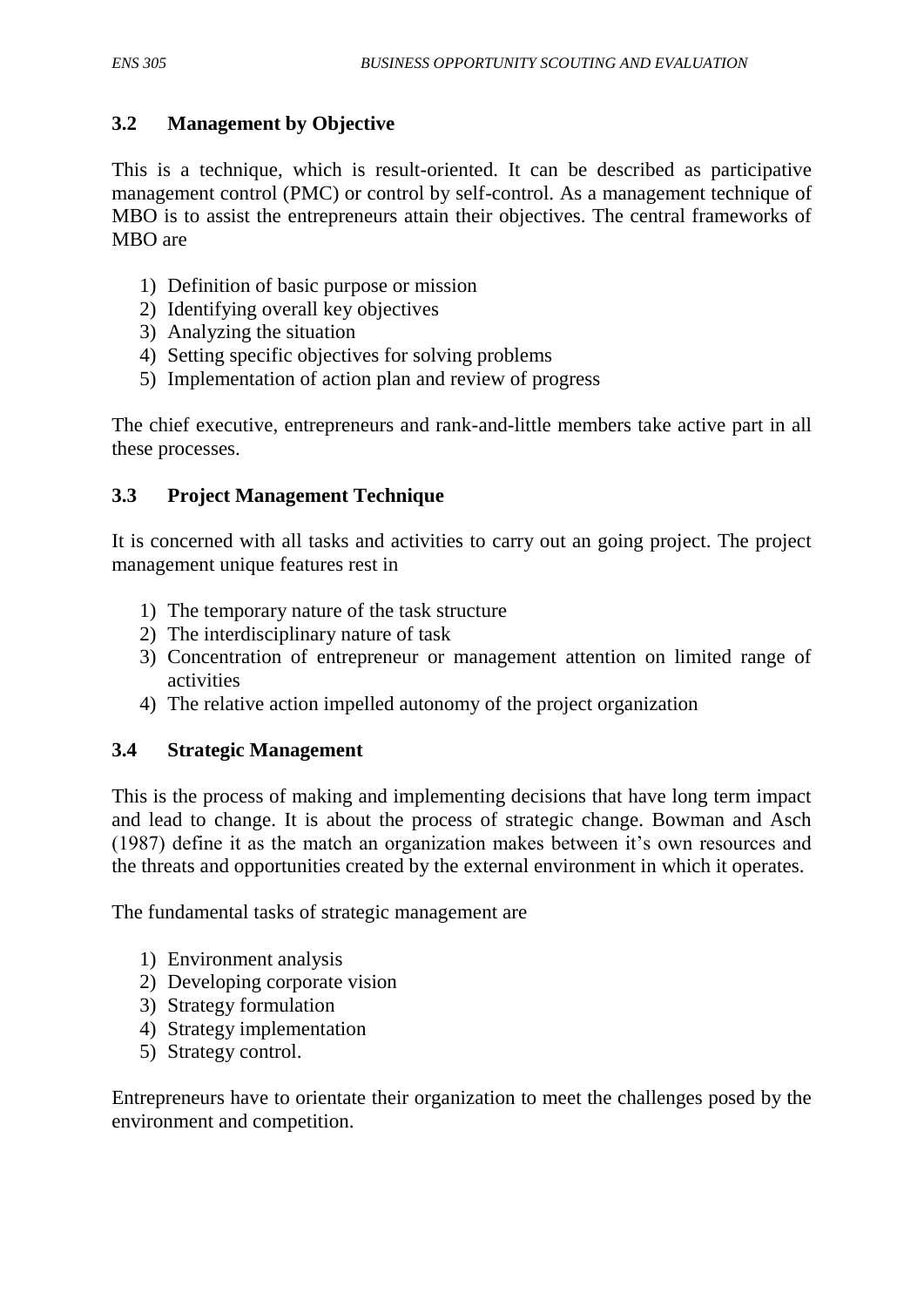## **3.5 Team-Building Technique**

A team consists of people interacting with one another towards the achievement of a common objective. Membership of a team does vary from one team to another, the smaller the number of people, the better. Conditions for team building include;

- 1) Existence of a common goal
- 2) Critical relationship existing within the team for free expression of opinion by members
- 3) Objective to be attained must be of fairly long duration
- 4) Team goals must be adhered to by members
- 5) Identification with team goals by members
- 6) Existence of common symbol for team members' identification

Team management is an emerging paradigm in management technique that can be adopted and applied for effective management of organization.

### **3.6 Total Quality Management**

This management technique focuses on constantly satisfying the customer. Satisfaction could be in terms of product qualify, costs, flexibility and efficiency delivery. It involves making constant efforts to identify what customers wants from tune to time and determining how best to cater for them.

The elements of Total Quality Management (TQM)

- 1) It addresses the issue that is most important to every customer
- 2) It ensures that owners and shareholders of companies get good returns on their investment
- 3) Adoption of environment friendly models of operation.

These strategies derive from the realization that output is strictly a function of input and that quality is the result of input and the manner of usage.

## **3.7 Work Study**

This technique is focused on studying the requirements of a task in order to find better ways of doing it. Time study is included in work-study. It calls for the application of sensitivity analysis so as to obtain the needed cooperation from all the people involved in its use. Work study is a technique of wide usage, as such, it could be applied in established departments, and product, and in the design and layout of new factories, for efficient and easy production (Ndiokho, 1994).

# **4.0 CONCLUSION**

An entrepreneur must understand and be well established in the knowledge of the various techniques that can be used to minimize/manage the entrepreneurial issues.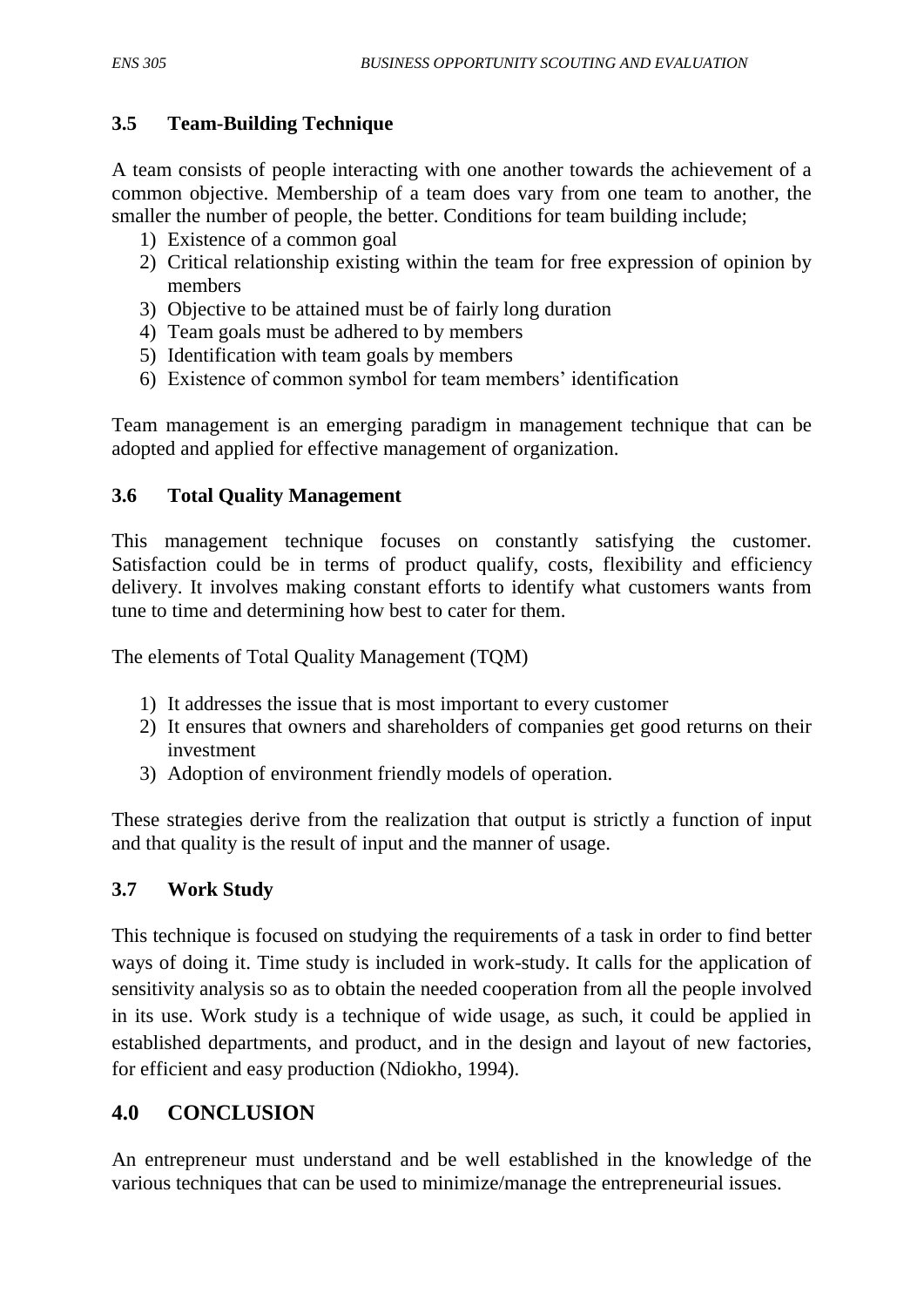## **5.0 SUMMARY**

In this unit we discussed and identified techniques that can used to minimize problems facing entrepreneurs.

## **6.0 TUTOR MARKED ASSIGNMENT**

- 1) List the types of techniques that can be used to manage these problems
- 2) Are these techniques applicable?

## **7.0 REFERENCES**

Agu, R.A (2011). Entrepreneurial Development and Small Business Management. EBS Lecture pack.

Arkanass Small Business Development Center (2014). Five steps to : evaluating business opportunity retrieved from **https:**[//www.atu.edu/asbtdc/](http://)

Elgin, J. (2016). Buying a Franchise versus a Business Opportunity retrieved from [https:llwww.entrepreneur.com/article/181212](http://https:llwww.entrepreneur.com/article/181212)

International Training Centre of the ILO (2005). Know about business. Entrepreneurship Educational Schools and Technical Vocational Training Institutions. Module 5. How do I find a good business idea? Tomlinson, P. and Haftendorn, K. ed.

Okechuwu, E.U(2017). Identification and evaluation of business opportunity, in Onoh, B.C.E.C., Orga, C.C and Abraham, D. Introduction to Entrepreneurship Development (Theory).Entrepreneurship Development Centre(EDC), ESUT, Enugu.

Perez, J. (2016). Business Opportunity Fraud. In Connecticut Department of Banking's online resource retrieved from http[/www.ct.gov/dob/cwp/view.asp?a=2235&q=297906](http://www.ct.gov/dob/cwp/view.asp?a=2235&q=297906)

Ray, L. (2015). 5 Steps to Evaluating Business Opportunities retrieved from http://smallbusiness.chron.coml5-steps-evaluating-businessopportunities-446 73 .html

Shinha, D.K. (2015). Identification of Business Opportunity: Idea Generation and Opportunity retrieved from http[/www.yourarticlelibrary.comlbusiness/identification](http://www.yourarticlelibrary.comlbusiness/identification-of-)[of-](http://www.yourarticlelibrary.comlbusiness/identification-of-) business-of-opportunity-idea-generation-and-opportunity/4073.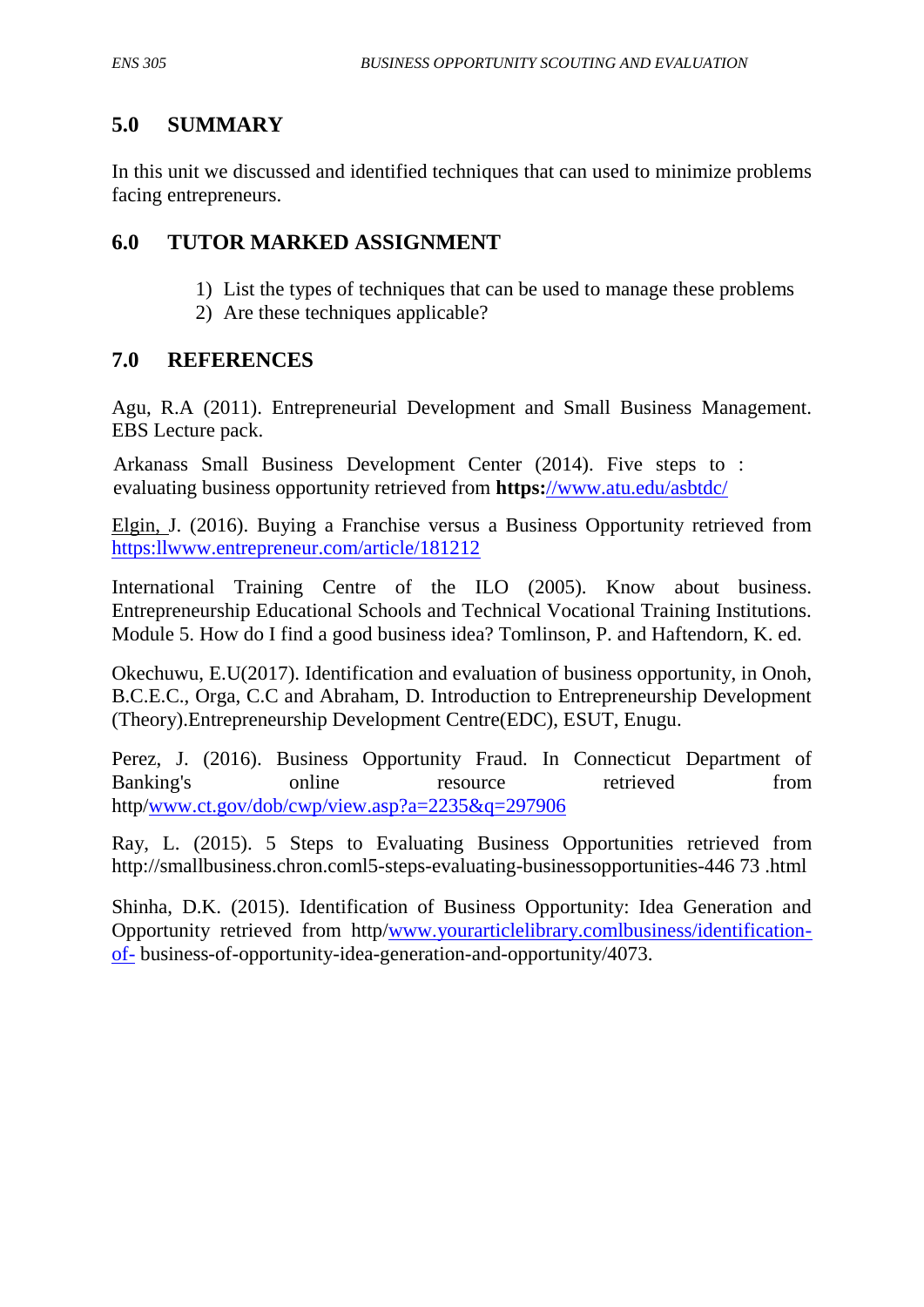# **UNIT 5 MANAGEMENT CONCEPTS**

## **CONTENTS**

- 1.0 Introduction
- 2.0 Objectives
- 3.0 Main Content
	- 3.1 Management concepts
	- 3.2 Holistic Management Approach
	- 3.3 Kaizen Management Approach
	- 3.4 New Public Management
- 4.0 Conclusion
- 5.0 Summary
- 6.0 Tutor Marked Assessment
- 7.0 References/Further Reading

# **1.0 INTRODUCTION**

In the previous unit, we discussed about the techniques that can be used to minimize or manage the series of problems faced by entrepreneurs. In this unit, we will talk about the various management concepts.

## **2.0 OBJECTIVES**

At the end of this unit, you will be able to:

- Identify management concepts
- Adequately discuss each concept

## **3.0 MAIN CONTENT**

#### **3.1 Management concepts**

There are several new and emerging concepts that could be profitably applied to the operations of Nigerian organizations, private and public. These include amongst other managerial effectiveness strategies, re-engineering managerial values, entrepreneurial venture, motivational technique, Kaizen, a tool for managing change, knowledge management for organizational excellence, holistic management, new public management, creativity and several others.

#### **3.2 Holistic Approach Management**

This approach has its root in India practice. It is based on the consideration of the human individual as unique living entity, having self-consciousness and that the human self is a complex body, mind, heart, intellect and spirit soul. We have to play equal attention to all the aspects of human personality and consider him as a whole or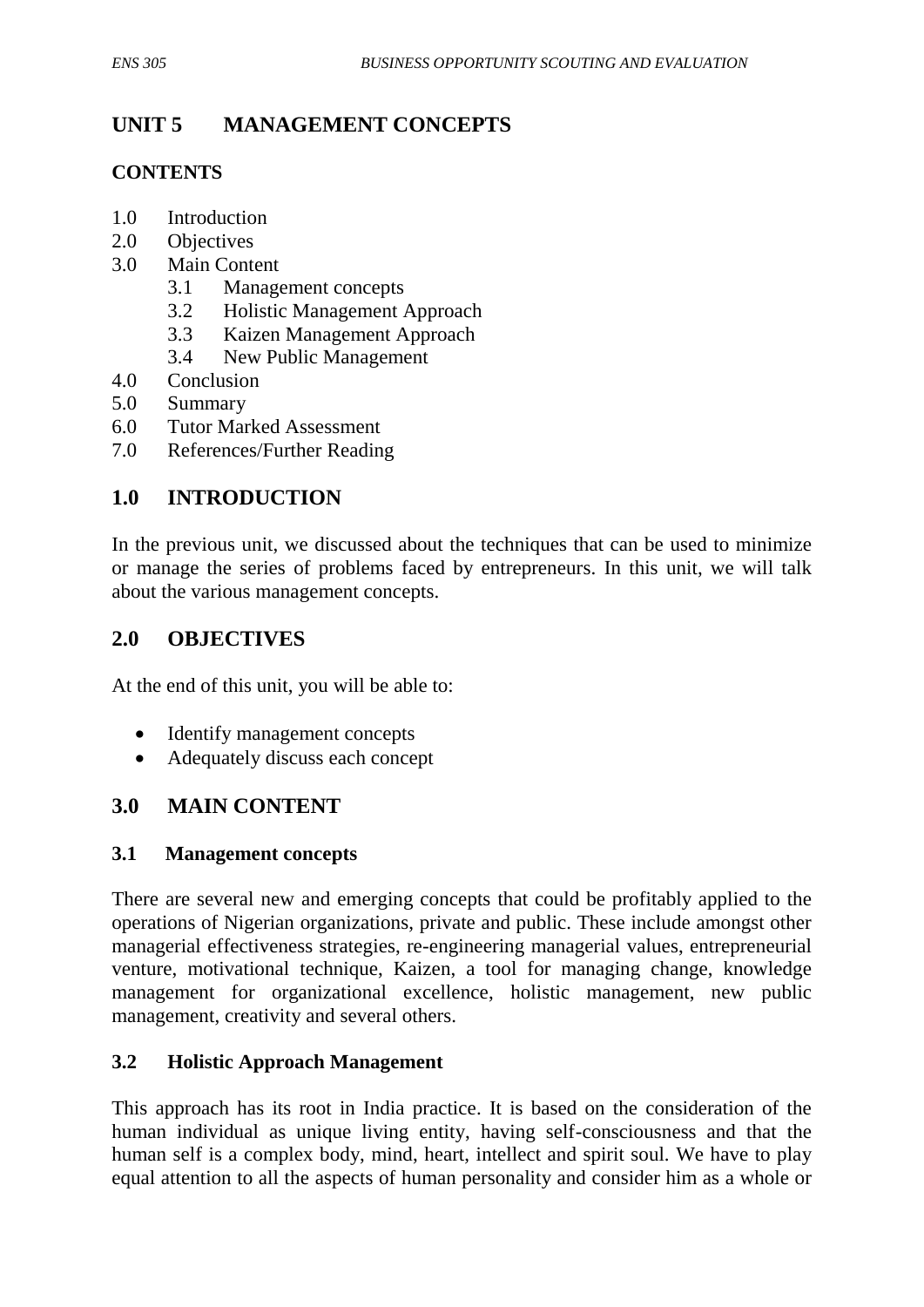complete being, having practically unlimited potential energy and power to develop himself and acquire perfection, so that he can enjoy all round internal and external harmony and progress. This is called holistic approach in self-management and management of any enterprise (Sherlekar, 2011).

## **3.3 Kaizen Management Approach**

Khan (2000) noted that the concept originated from Japanese words KAI, meaning change and ZEN, meaning betterment. It is otherwise called "continuous" **improvement**". Kaizen is, thus, a continuous process of improvement carried out by the person who is doing the job in the day-to-day workplace. It involves everyone, managers and workers alike, for on-going improvements. The philosophy emphasizes continuous improvement in our ways of life; work life, social life, home life. It has resulted in tremendous changes in management policies not only in Japan but also all over the world. In practicing Kaizen,

- 1) Entrepreneurs
- 2) Top management personnel
- 3) Middle management personnel
- 4) Supervisors
- 5) Low-level workers are all involved

#### **3.4 New Public Management**

This is a new approach already adopted by advanced economies in the management of public sector, in Sweden, France, Australia, Canada, USA, Germany, Japan and others. It has the following merits

- 1) Devolving authority providing organization
- 2) Ensuring performance control and accountability
- 3) Developing competition and choice
- 4) Providing responsive service
- 5) Improving the management of human resources
- 6) Optimizing information technology
- 7) Improving the quality of regulation
- 8) Strengthening steering function at the center

# **4.0 CONCLUSION**

These 3 techniques discussed above are selected because they relate to issues of value ethical dimension, dedication to all constituencies, change of attitude on the part of our public institutions in the management of national resources.

## **5.0 SUMMARY**

In this unit we discussed the various types of concepts/approaches of management that can be applied by entrepreneurs.